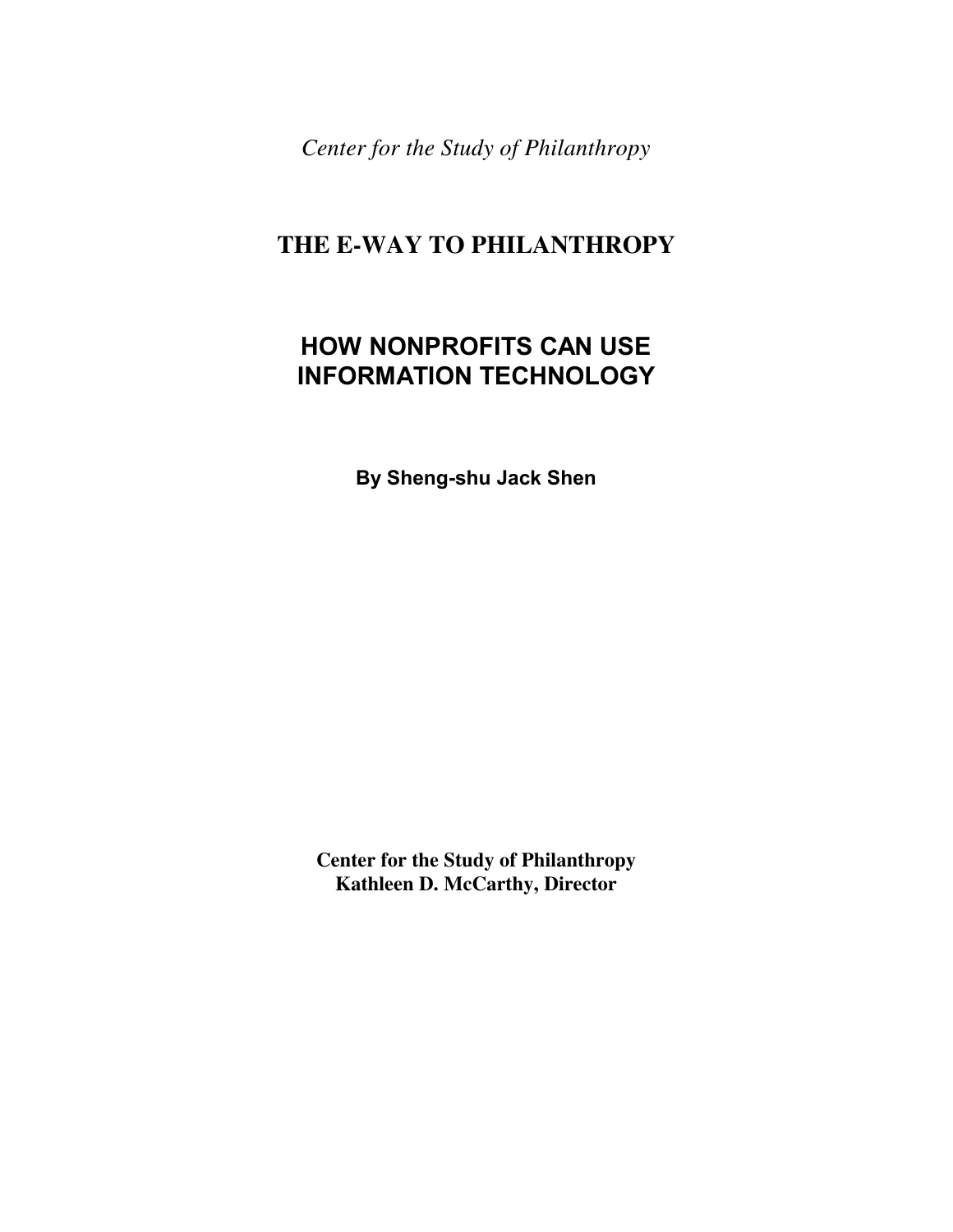# ABOUT THE AUTHOR

Sheng-shu Jack Shen is Associate Researcher at the Himalaya Foundation in Taiwan. Trained in seismology and plate tectonics, it was chance and ability that led the author to one of the most active foundations in Taiwan, where he constructed and maintains the website of Taiwan Philanthropy Information Center. Through his work on the website, Sheng-shu learned about the practical experience of local nonprofit organizations, as well as Taiwan's developing social welfare system.

His growing interest in the nonprofit sector combined with his expertise in Internet technology led Sheng-shu to the Center for the Study of Philanthropy at The Graduate Center of The City University of New York. As an International Fellow at the Center during Spring 2001, Jack's research focused on Information Technology as a tool for nonprofit organizations. This guide is the result of his efforts.

*This publication was made possible by support from the Himalaya Foundation, as well as from The Ford Foundation (India), the Charles Stewart Mott Foundation, and The Rockefeller Foundation, all funders of the 2001 International Fellows Program.*

> Copyright © 2001, Center for the Study of Philanthropy All Rights Reserved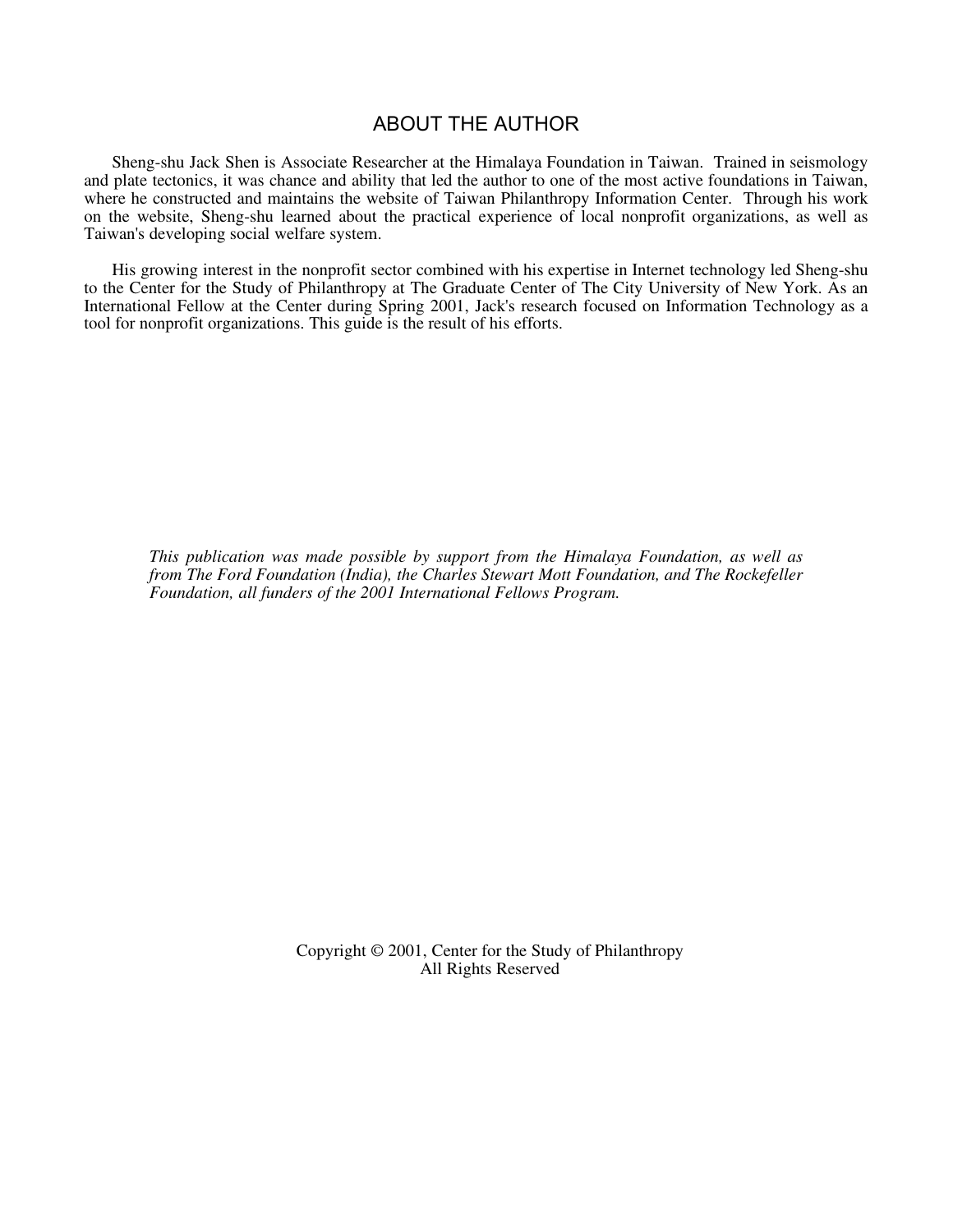# FOREWORD

As with Information Technology, world events have recently been moving at an unprecedented pace. Since the material was collected for this handbook, the world has witnessed a remarkable outpouring of aid in response to the September 11th attacks on the Pentagon and the World Trade Center. Monies are still rolling in, but figures suggest that along with other forms of aid, the donations made electronically have been unparalleled.

Nowhere is the potential for e-philanthropy more evident that in the first flush of the public response to September 11th. All told, figures indicate that more than \$70 million of the \$676 million in contributions pledged in the first 3 weeks after the attacks were given online. The example of two organizations is particularly suggestive of the Internet's ability to facilitate giving. The Red Cross (the largest single recipient of funds) received \$60 million through online donations, which accounted for almost 30 percent of the total raised by the organization during those first weeks. Similarly, of the \$1 million raised by Catholic Charities USA, almost onethird of the donations was made using the organization's website. Significant online donations have also been given to the newly created September 11th Fund and the Salvation Army.<sup>\*</sup>

Online giving has soared—indeed the server of at least one charity organization has had difficulty keeping up with the response. Whether e-philanthropy will continue as the preferred form of giving for so many donors remains to be seen, just as it remains to be seen whether the world-wide outpouring of charitable and voluntary action in response to September 11th indicates a new level of sustained civic participation. Regardless, this use of the Internet signals the great potential of Information Technology—a potential that this guide is designed to tap.

 $\overline{a}$ 

<sup>\*</sup> For discussion and details about online giving in the wake of September 11th, see *Chronicle of Philanthropy* XIII, no. 24 (4 October 2001), 22.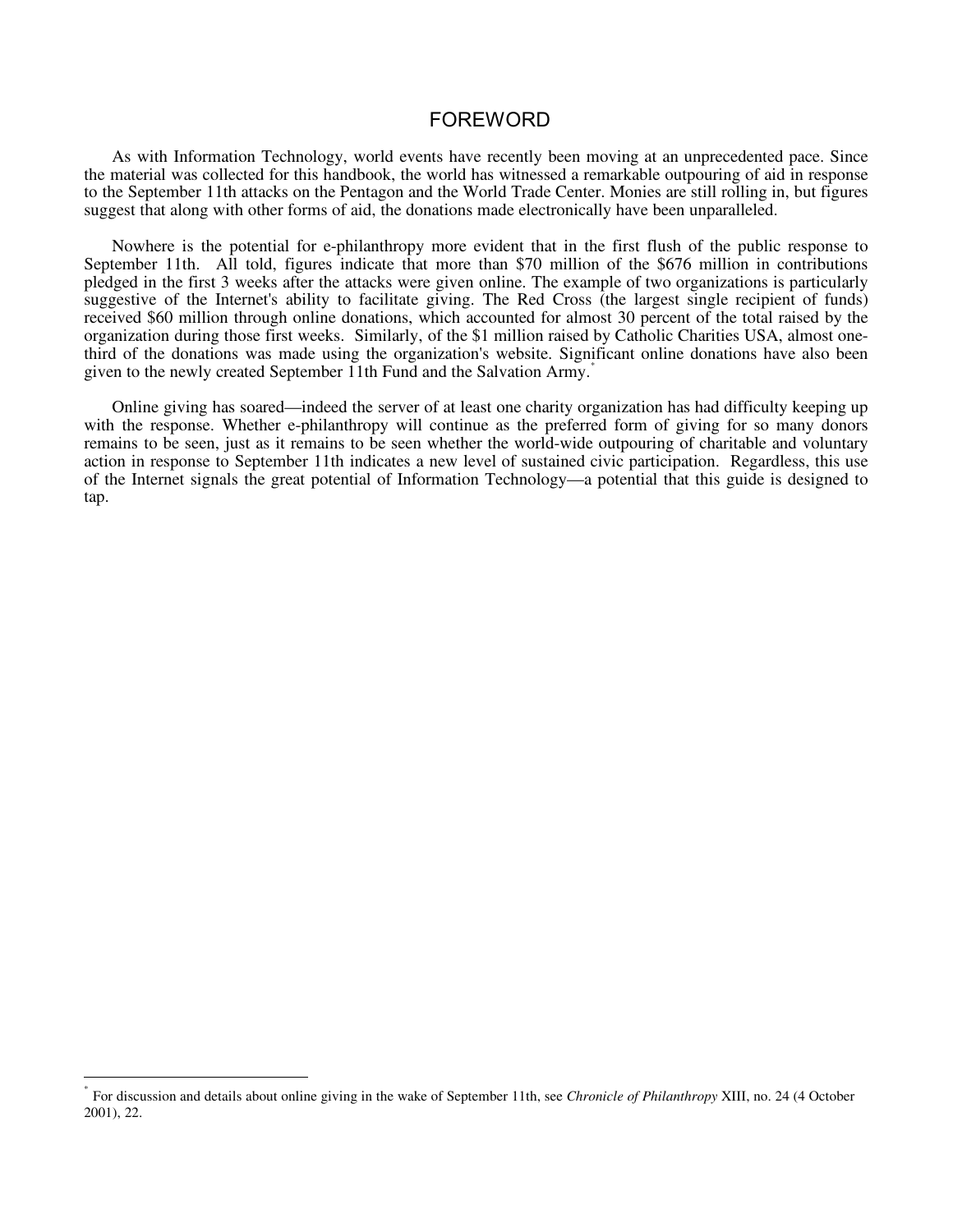# **Table of Contents**

| 4. Helping Nonprofits Make Good Use of Information Technology: |  |
|----------------------------------------------------------------|--|
|                                                                |  |
|                                                                |  |
|                                                                |  |
|                                                                |  |
|                                                                |  |
|                                                                |  |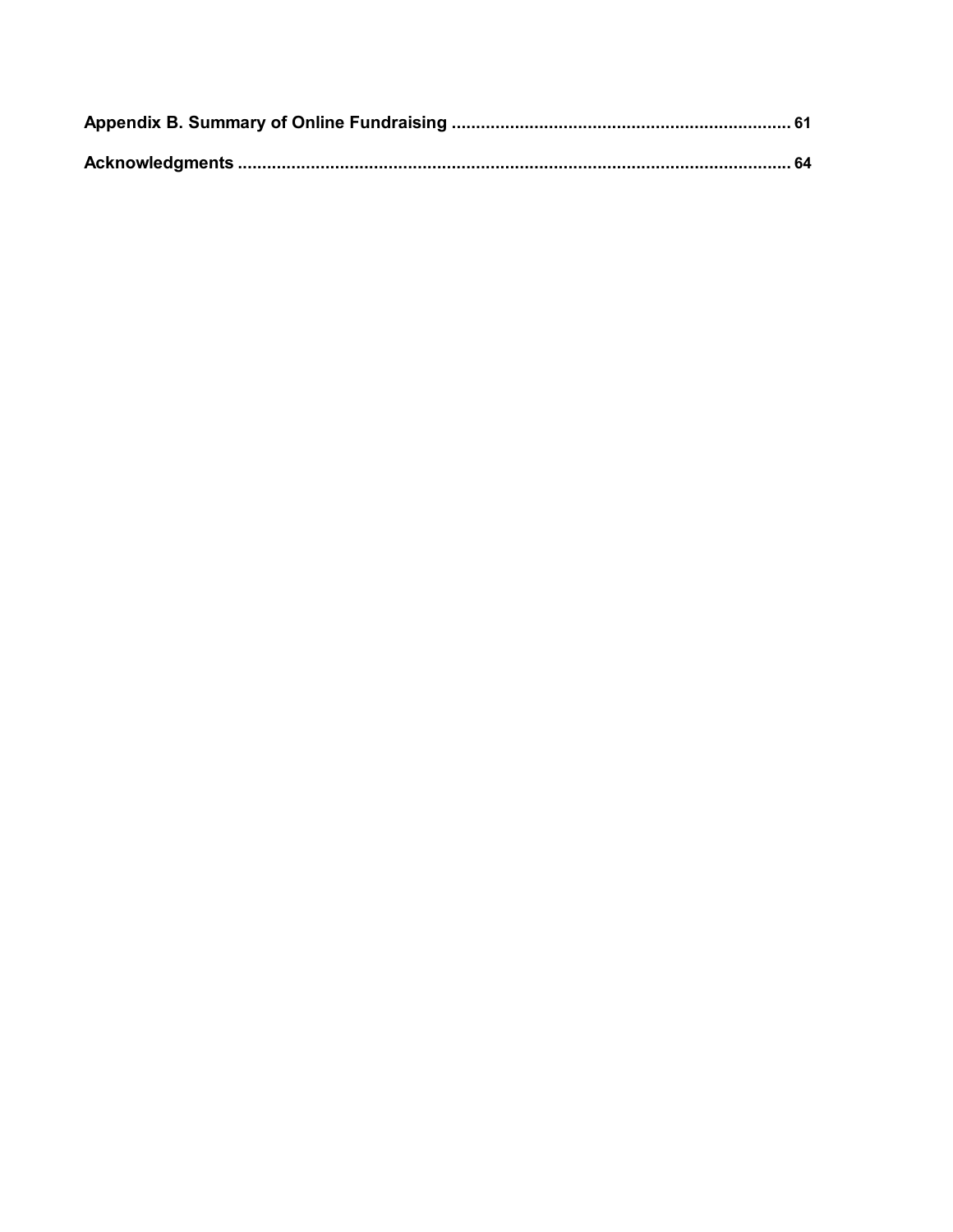# **1. Introduction**

 $\frac{1}{1}$ 

At the end of the twentieth century, Information Technology (IT) had a considerable impact on the commercial and nonprofit sectors. This technology has a great capacity for collecting and distributing information that can be applied by corporations to profit making. Its sharing and giving nature conform to what nonprofit organizations need. During the last five years, the commercial sector's high expectations for the profitability of IT-led enterprises have led corporations and hi-tech companies to invest large amounts of money in developing the new technology. The result not only has enabled more people around the world to access the Internet, but also has considerably reduced the cost required for nonprofit organizations to use it.

Online transactions, enabling Internet users to purchase merchandise on the Internet with their credit cards, are one of the important technologies developed by Internet companies in the belief that many people would make purchases online. But the extra shipping fees needed to deliver merchandise—and the fact that people are still more comfortable shopping in the real world—failed to meet the expectations of many companies. Businesses trying to profit from online transactions were forced to look for new ways to make use of the technology. This need led to the concept of online donations.

Online donation mechanisms have great potential for fundraising organizations, helping them to raise funds from new donors beyond those generally attracted by traditional fundraising methods. In an article in *Philanthropy Journal Online*, Jeffrey Hallett, Chairman and co-founder of New Media Publishing, suggests that the Internet could be a way to reach potential donors who are resistant to direct mail or phone appeals—especially those under the age of 35. Hallett describes this group as "influencers":

Not only are they the first on the Web, they are highly educated and generally leaders. Using the Web to engage them with our issue or cause can do more than trigger a donation. It can also help spread the word of our efforts as these influential people interact with others in their families, communities, and elsewhere.<sup>1</sup>

Online donation systems also save the costs of writing, printing, mailing, and telephoning in traditional fundraising programs. With the assistance of IT, organizations might also increase donations raised in traditional ways for the following reasons:

- Intermediate information about the organization's background or history can be accessible through the Internet 24 hours a day, 7 days a week. The continuous availability of this information makes the organization readily accessible to donors or potential donors.
- Regardless of size, an organization has the same chance to raise funds over the Internet. The Internet has "leveled the playing field" for all non-profits.
- IT provides a direct and immediate connection to donors or potential donors via e-mails, websites, or even online meetings.
- Online donation systems provide faster and easier processing for donors.
- Website displays of the demonstrable progress towards charity goals increases the motivation for potential donors to give.
- The borderless nature of the Internet makes it easier to raise funds from domestic and international donors.
- Visible donation records enhance the organization's accountability, and also make donors less likely to feel that "I'm the first one" or "I'm the only one," feelings that may deter potential donors from giving.
- The e-mail list or listserv system makes it easier to deliver relevant information to donors or potential donors, thereby increasing the time and opportunity for donors to give.

Using IT in the context of fundraising nevertheless is not as easy as it first may appear, despite its many advantages.

<sup>1</sup> Jeffrey Hallet, "Why the Web Will Increase Giving—Eventually," *Philanthropy Journal Online*, 9 June 1997, http://philanthropy-journal.org.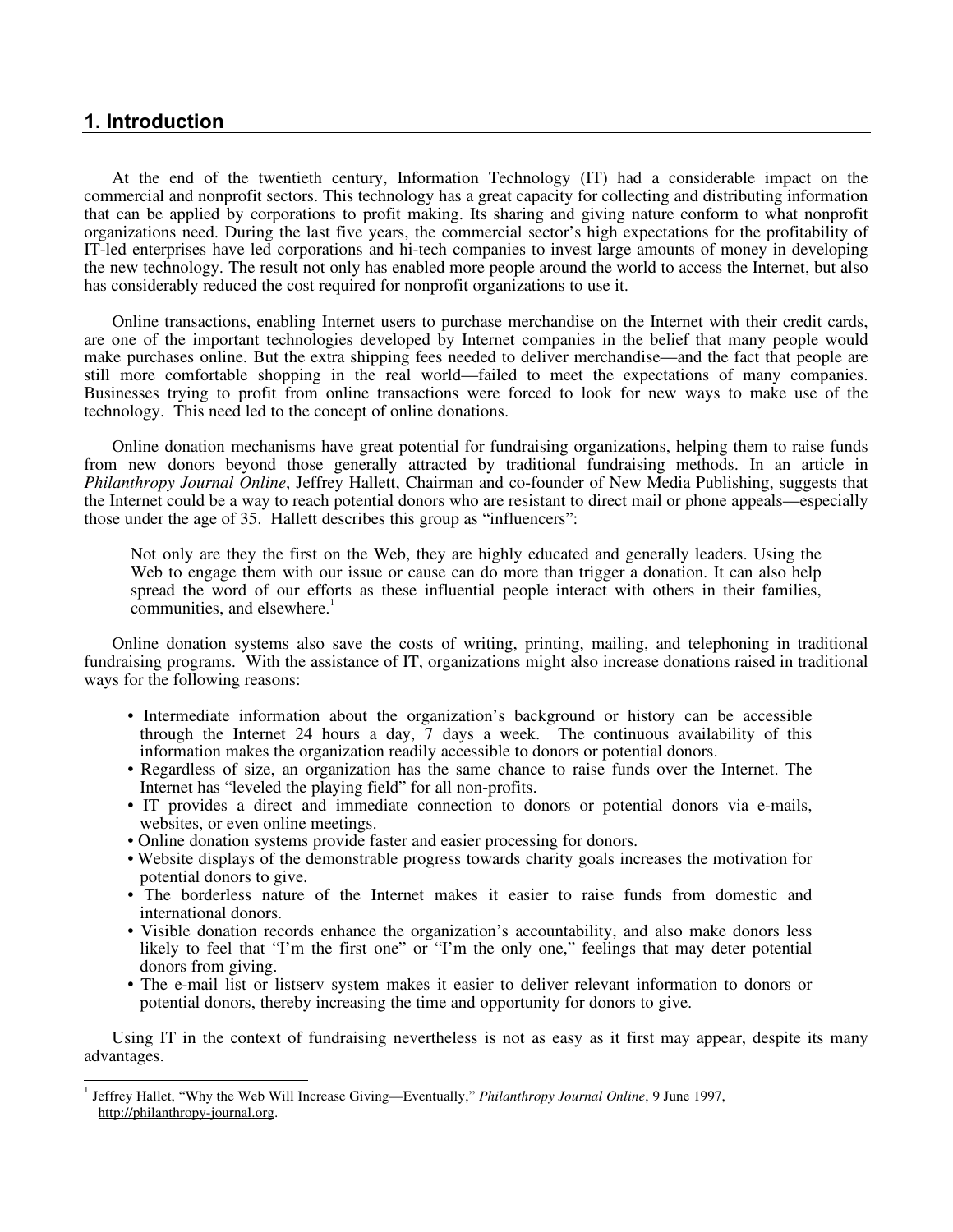First, the new technology was developed within too short a period for it to have reliable support resources or uniform regulations on which nonprofits can count. Many for-profit Internet companies, attracted by the large potential market for online donations to provide services to nonprofit organizations, are also facing serious operating difficulties because they lack knowledge of the nonprofit sector. About a year ago, the number of Internet companies providing e-philanthropy services was over seventy; there are now less than twenty companies left. When Internet companies ceased operation, the nonprofit organizations they cooperated with also suffered.

The second problem is the high cost of hardware and software. According to a recent survey of 2,094 nonprofit groups in the United States and Canada, while 89% had access to the Internet, only 61% of the computers they were using were networked. Only 53% of these nonprofits had budgets for software, and only  $51\%$  had budgets for computer hardware.<sup>2</sup>

Aside from the expense of computer equipment and software, the study also showed that only 33% of nonprofits they surveyed had long-term technology plans, and only 35% had budgets for computer training. These data suggest that most nonprofits either still do not use this technology as an essential element in their management, or consider it to be of little value to their operations. The technology work force poses another problem. The study showed that only 23% of nonprofit organizations had a full-time employee to oversee technology and only 14% had part-time technology employees. A recent article in *Wired News* reported that an increasing number of laid-off dot-com employees are rediscovering a sense of purpose, not to mention job security, in the nonprofit sector.<sup>3</sup> Nonetheless, for many small organizations with very limited budgets for human resources, hiring an extra staff person solely to oversee technology can be difficult.

Given these challenges, is IT still important to nonprofit organizations? Is it necessary for nonprofits to have large hardware and software budgets? How can nonprofit organizations best make use of the technology? How can nonprofit organizations use the Internet effectively? And how can organizations raise more funds via the Internet?

These questions are examined in this report. The conclusion proposes a model for helping nonprofit organizations to set up sustainable, reliable technology resources. It also includes a brief discussion on how these lessons might be applied to help Taiwan's nonprofit sector make use of this technology.

-

<sup>2</sup> Gifts in Kind, *Gifts in Kind International 2000 Technology Tracking Study of the Nonprofit Sector,* Gifts in Kind, 2001, http://www.giftsinkind.org/2000 Technology Tracking Study.htm.<br><sup>3</sup> Reena Jana, "The New Dot-Altruism," *Wired News*, 30 March 2001, http://www.wired.com/news/culture/0,1284,42697,00.html.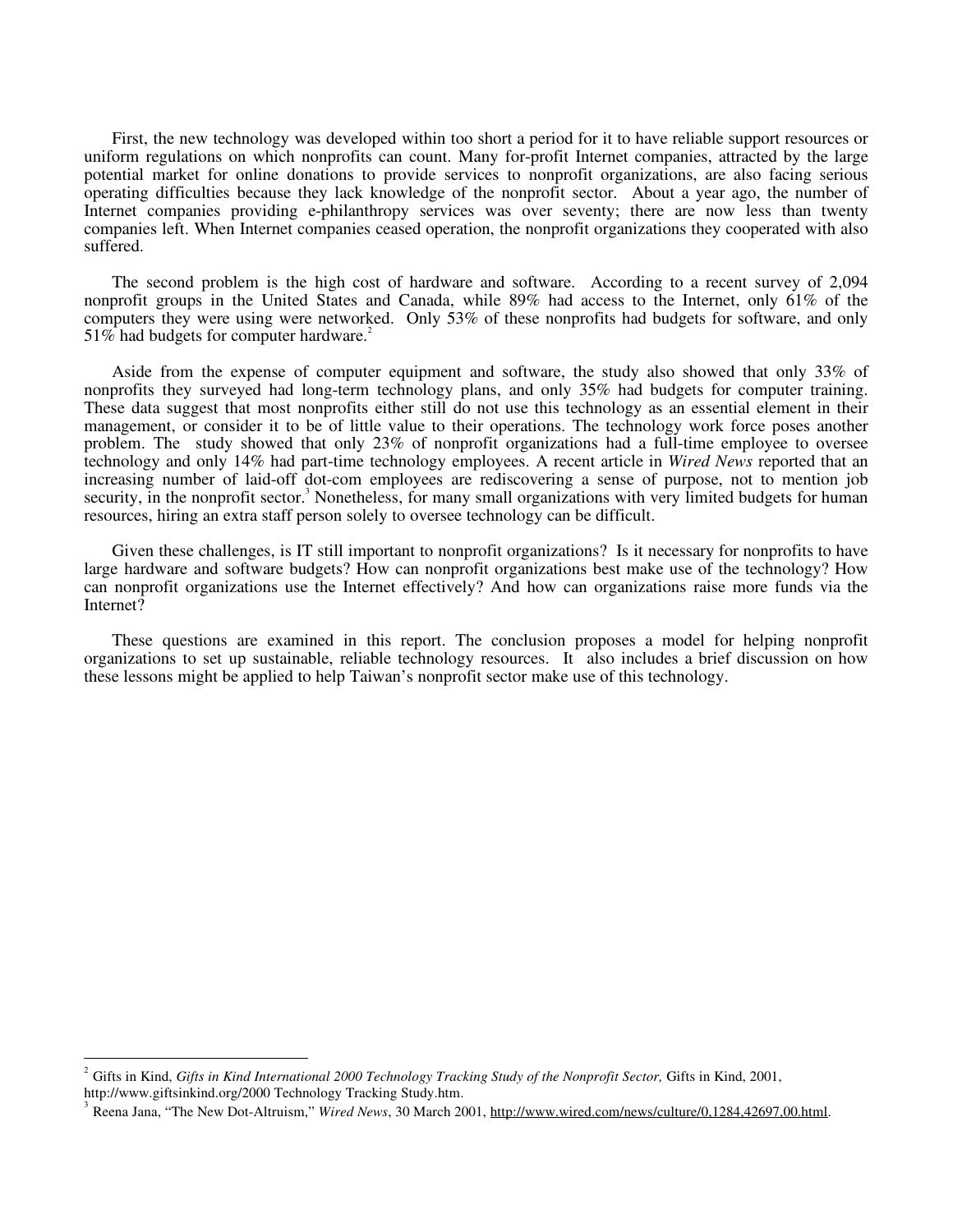# **II. Step 1: Acquiring Computer Hardware and Software**

 Obtaining computer software and hardware is the first step for nonprofit organizations heading toward utilization of Information Technology (IT). The problem is cost. Although large expenditures on high-end equipment are not required to receive e-mail or surf the web, and reliance on second-hand equipment can save costs, the outdated speed of older processors or modems reduce work-efficiency, costing nonprofits even more money on the time they lose. Several nonprofit organizations, as well as for-profit companies, provide practical information to help small- to medium-sized nonprofit organizations to better enjoy the new technology with lower expenses. These helpful hints will be outlined in the following sections.

# 1. Hardware and Software Donation Programs from Manufacturers

Several manufacturers have donation programs whereby nonprofit organizations can apply for brand new software and hardware. It is indeed a good deal, but most of these programs require that applicants meet various requirements. For example:

- Your organization must be philanthropic; (Filemaker) $<sup>4</sup>$ </sup>
- Your organization must be a  $501(c)(3)$  tax-exempt nonprofit; (Macromedia)<sup>5</sup>
- You must be a Registered Charitable Organization in Canada or, if outside North America, be the registered equivalent of a charitable organization;  $(Lotus)$ <sup>6</sup>
- You must be an educational institution or tax-exempt nonprofit designated as  $501(c)(3)$  by the U.S. Internal Revenue Service. Non-U.S. organizations must meet the charitable criteria of the country of their incorporation;  $(Compaq)$ <sup>7</sup>
- Your organization must be non-sectarian, non-denominational and non-discriminatory in its charter/objectives or the treatment of its staff or constituents, to complement the manufacturer's interests in promoting diversity and equal opportunities for all; (Compaq)
- Your annual budget must be less than one million dollars; (Filemaker)
- You must demonstrate sound financial management and effective use of resources, and offer solutions to critical social issues that have a demonstrated impact on the community; (Compaq)
- Eligible organizations may not advocate, support, or practice discrimination based on race, religion, age, national origin, language, sex, sexual preference, or physical handicap;  $(Lotus)^8$
- You must directly impact or benefit, through your programs and services, key communities where the manufacturer has a significant employee and/or business presence. (Compaq)

The application process may take a long time. While many nonprofits request free donations, only a very limited number receive them. To be able to acquire free software or hardware not only requires good skills in writing proposals, but also good luck.

To help nonprofits more effectively acquire hardware or software through donation programs, Gifts in Kind International<sup>9</sup> sends periodic news and information as a service to its members. This includes a monthly catalog of available product donations, weekly fax or e-mail donation updates, and a monthly newsletter that provides access to information and training resources. Many major software and hardware companies, such as 3com, Adobe, Novell, Microsoft, and Symantec, also coordinate their product-giving programs through Gifts In Kind International.

 $\overline{a}$ 

<sup>4</sup>

Filemaker, Inc. Corporate Donations, http://www.filemaker.com/company/donations.html.<br>Macromedia, Inc. Culture and Philanthropy, http://www.macromedia.com/macromedia/hr/cuture.html#philanthropy.

IBM/Lotus Corporate Community Relations Program Guidelines, http://www.lotus.com/home.nsf/welcome/philanthropy. Compaq System, http://www.compaq.com. 8

IBM/Lotus Corporate Community Relations Program Guidelines, http://www.lotus.com/home.nsf/welcome/philanthropy.

Gifts in Kind International, http://www.giftsinkind.org.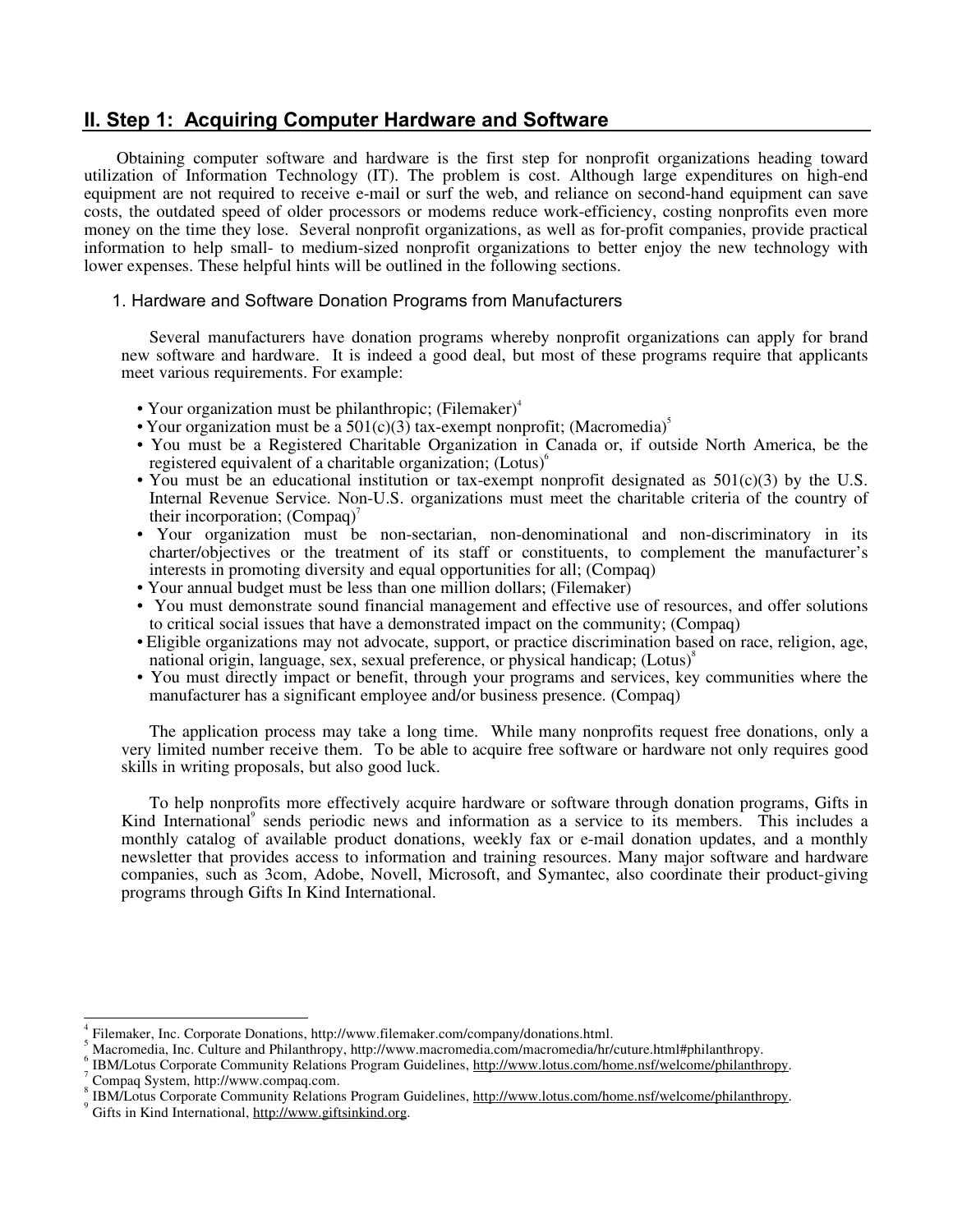## 2. Discounted Hardware and Software from Manufacturers

Instead of donating free software or hardware, companies are more likely to offer discounts to nonprofit organizations. It never hurts to ask the manufacturer for a donation, but if not applicable, one can at least ask for a discount. It always helps to have a thorough understanding of the software and what it will be used for before calling or sending a letter. Many companies require that nonprofits have a plan for how they will implement and support the software or hardware. A technology plan can show that the organization has a solid understanding of how new technology fits with the organization's mission.

#### \*\*ALWAYS ASK FOR A DISCOUNT\*\*

Some websites also help nonprofits acquire discounted software or hardware. For example, *CompuMentor.org10* distributes product donations from companies such as Microsoft and Lotus. A nominal shipping and handling fee is applied to each product. Through this website, one can get Microsoft Office 2000/2001, Windows 98, Windows NT/2000 Server, and Lotus SmartSuite. Another company, Consistent Computer Bargains, Inc.,<sup>11</sup> provides 30% discounts on many software titles to nonprofit organizations. Consistent Computer Bargains works with several software publishers, including Adobe, Corel, Lotus, Macromedia, McAfee, and Microsoft. It has also secured special pricing from Acer, Compaq, IBM, and HP for hardware discounts.

Besides discounted commercial software, some software companies also provide simplified version software. The simplified version, often appearing as an "educational version," is manufactured based on the idea that nonprofit organizations or institutes need fewer functions than are featured in soft-ware originally designed for commercial use. The price of the simplified versions is more acceptable to nonprofits, but the software will perform fewer functions.

#### 3. Software Designed for Nonprofit Use

Several for-profit software companies and even some nonprofit organizations design "nonprofit software" to satisfy the requirements of the nonprofit sector. Such programs can be found at *npinfotech.org*,<sup>12</sup> a nonprofit organization that provides a comprehensive list of such specially designed software. The software is listed in the following categories: general administrative, case management, childcare, financial management, fund raising, grants management, information and referral, matching gifts, membership management, outcomes management, planned giving, training software, and volunteer management.

An example of such specially-designed nonprofit software is the Nonprofit Organization and IRS Form 990 Nonprofit Software, designed by 990 Accountant.com,<sup>13</sup> which helps nonprofits fill out the 990 tax form in the United States. WinFund, which is produced by the General Systems Corporation,<sup>14</sup> provides complete data processing, database management, and maintenance services in an integrated database application. WinFund tracks volunteer, staff, and donor activity, and records all membership dues and contributions, gift memberships, donor appeals, gifts-in-kind, honor and memorial gifts, pledges, sustainer gifts, grants, and corporate matching gifts.

 $\frac{1}{1}$ 

<sup>&</sup>lt;sup>10</sup> CompuMentor.org, http://www.compumentor.org.<br><sup>11</sup> Consistent Computer Bargains, Inc., <u>http://www.ccbnpts.com</u>.<br><sup>12</sup> npinfotech.org., http://www.npinfotech.org.<br><sup>13</sup> 990 Accountant.com., http://www.990accountant.com.<br>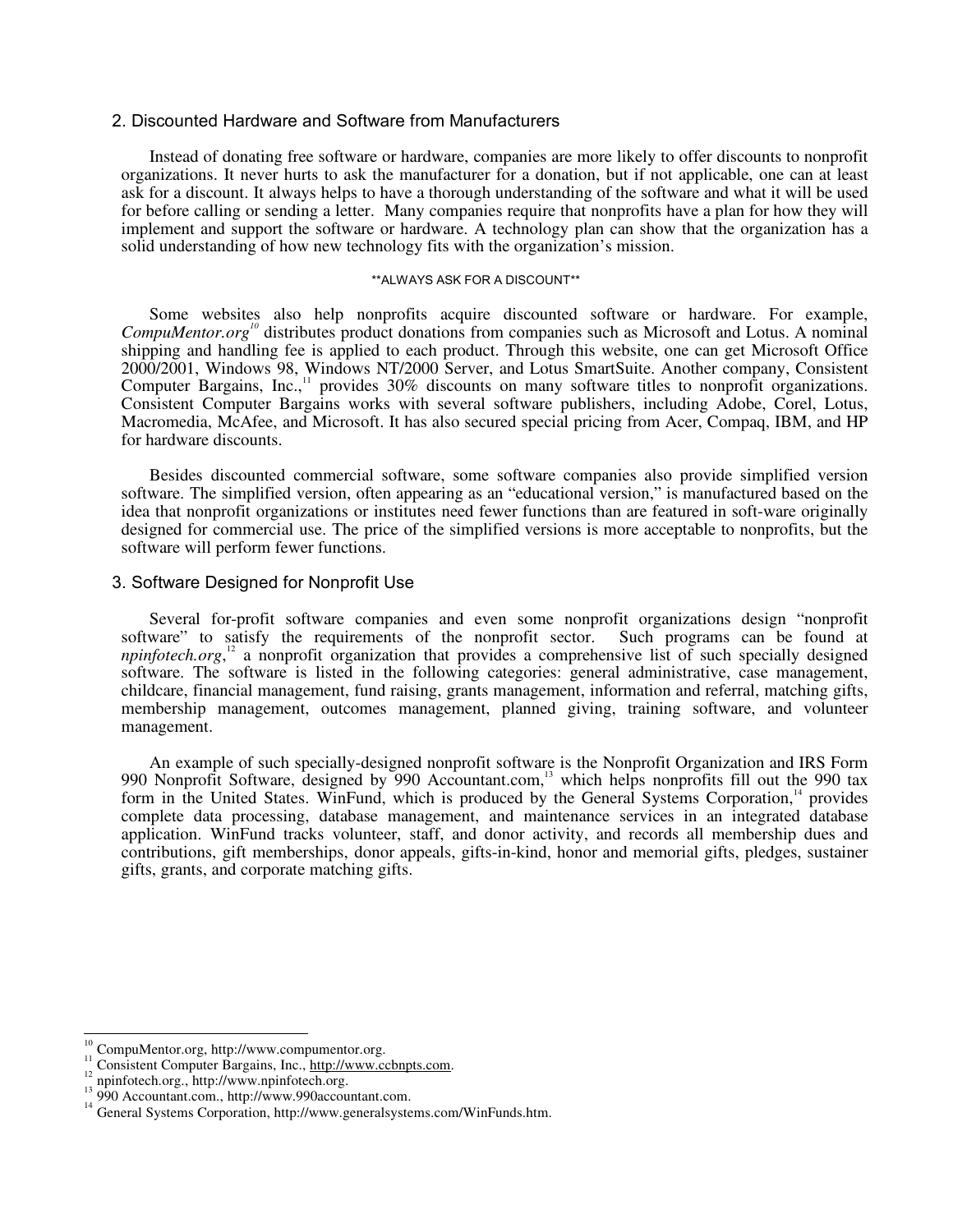# 4. Internet Application Service Providers

For small nonprofits that are unable to afford their own database hardware and software, it may be a good idea to use the Internet to serve supporter, client, and member needs. One type of Internet company that could make a difference is the Application Service Provider (ASP), which offers state-of-the-art online software tools for "rent." Virtually every major type of expensive software is now available via an ASP. Nonprofits of all sizes can now take advantage of high-end software without some of the hassles involved with purchasing and housing software on their own computers. This is a revolution that could literally level the technology playing field for nonprofits.

The strongest appeal of an ASP today is that nonprofits can add powerful and mission-critical services quickly and inexpensively to their websites, without having to purchase, install, support, and manage complex hardware and software. The "rental price" that nonprofits pay to the ASP frees the nonprofit from having to contend with the technology itself. An Internet company owns and operates the technology and takes responsibility for software development, upgrades, hardware reliability, backups, and customer service. ASPs can handle security, backup, disaster recovery, and technical support. With primary technology maintenance being handled by the ASP, the nonprofit is free to concentrate on its own mission and programmatic goals. Most importantly, ASPs allow nonprofits to access a range of new, higher-end Web applications and tools.

For a list of top-ranking ASPs, one can refer to the Dot Org website,<sup>15</sup> which provides the twenty-three top ASPs serving the nonprofit sector. An indispensable, complete list of all nonprofit-related ASPs is provided by Nonprofit Matrix,16 an online guide to ASPs and Internet portal providers for the nonprofit sector. This site's purpose is to help nonprofits make informed decisions about which companies and services best suit their Internet missions and goals.

#### \*\*IT IS IMPORTANT TO PLAN AHEAD WHEN CHOOSING AN ASP\*\*

However, the use of ASP services also has several limitations, or even disadvantages. First, if an organization lacks high-speed Internet access (ISDN, DSL, or faster) or is using older computer equipment, ASP services might be inefficient, because mission-critical information and transactions will be handled via the Internet. Second, since all the data is stored in the ASPs' servers, it is important to choose an ASP with a reputation for reliability. It is also extremely important to make sure that the contract signed with the ASP affords the opportunity to access data in the event that the ASP is bought out or ceases its business operations.

# 5. Technology Support and Resources

Being equipped with adequate computer software and hardware is just the first step; it makes no sense to have this equipment without a staff that knows how to use it. Nonprofit organizations usually get their technology support in one of three ways: a full- or part-time staff member; volunteers who come on a regular or on-call basis; or a service agreement with an outside vendor.

Tim Mills-Groninger, chair of the Technology Resource Consortium, and Associate Executive Director of IT Resource Center in Chicago (*npo.net*), suggests a strategy for developing technology support. Depending on the size of the staff, the number of computers and the extent of database applications, a nonprofit organization may:

- Develop a cadre of Computer Responsible Persons (CRPs, pronounced *creeps*)
- Hire a part-time or full-time Computer Coordinator
- Outsource technical support

 $\frac{1}{1}$ 

<sup>15</sup> Dot Org., http://www.summitcollaborative.com/dot\_org.html. <sup>16</sup> Nonprofit Matrix, http://www.nonprofitmatrix.com.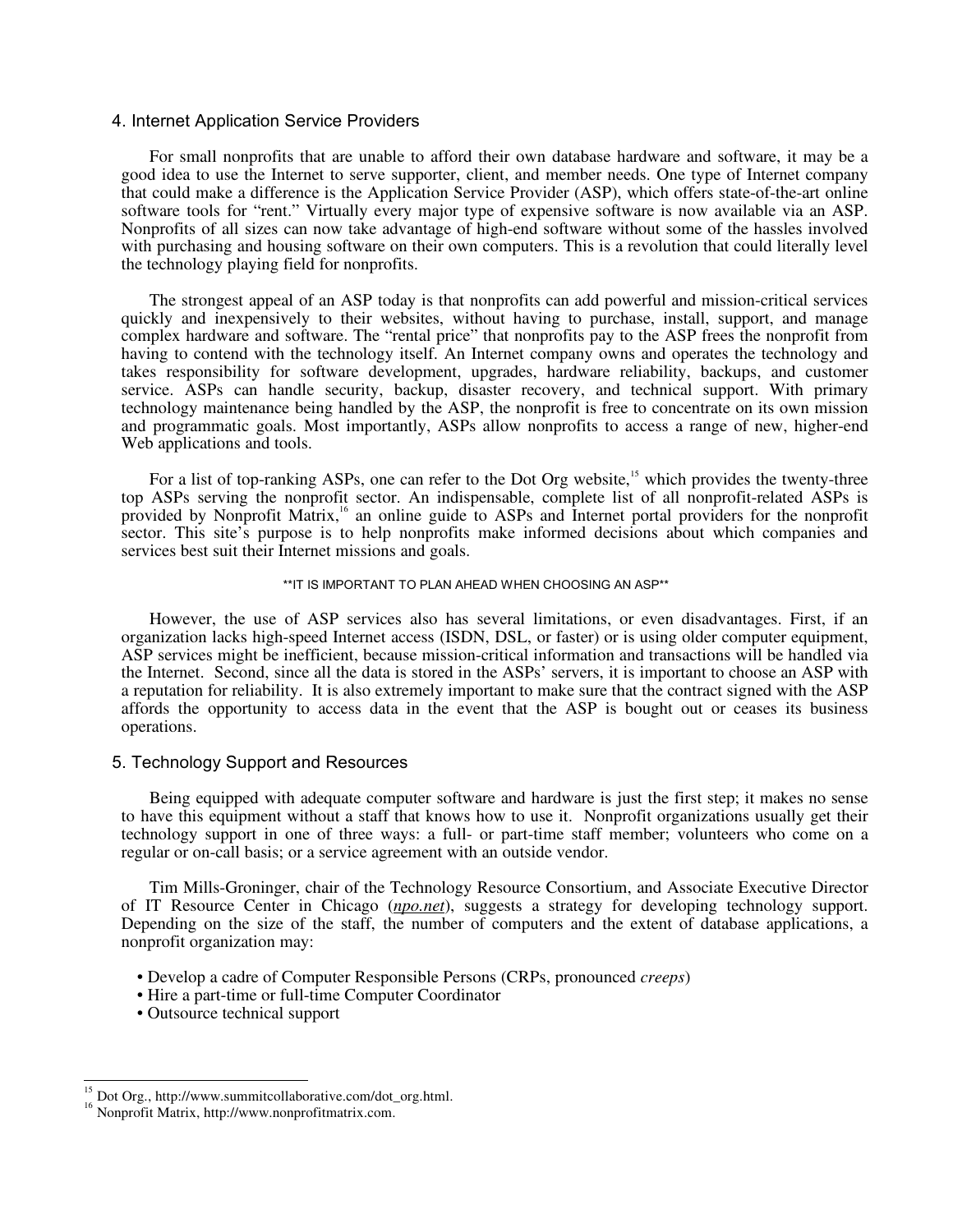$F$  Employ a Database Administrator<sup>17</sup>

#### \*\*EARMARK 70% OF YOUR TECHNOLOGY BUDGET FOR STAFF\*\*

An article at *TechSoup.org* stresses the importance of staff technology training, and suggests that only 30% of technology spending should go to hardware and software, with a full 70% going to training and support.<sup>18</sup> It also considers it essential to integrate technology-training plans into the organization's general technology plan and into the overall strategic action plan.

There are several ways to train staff. The most frequently used method is to send staff members to training classes, which can range from a single two-hour session to a full course. When it is necessary to train an entire staff, it is more effective either to use customized training or to bring a trainer to the organization. The third method is the so-called "Do-It-Yourself Training," which relies on books, CDs, and videos to teach technology skills.

For small-sized nonprofit organizations, for which finding or training staff to provide needed technology support is often very difficult, technology centers can be a useful resource. The CompuMentor, for example, is a San Francisco-based nonprofit organization, which provides technology resources to nonprofits and schools serving low-income communities. Since 1987, it has provided more than 23,000 organizations with low-cost software and person-to-person help through technical volunteers and consultants.19 Similarly, the IT Resource Center in Chicago provides IT resources to nonprofits, enabling them to achieve their goals through effective use of technology. Its mission is accomplished by: providing constituents services in advocacy regarding the importance of technology to nonprofits; planning and implementing technology approaches to nonprofit activities; technology consulting, training, and problemsolving for non-profits; and providing objective information regarding technology as it pertains to nonprofits. $20$ 

 $\frac{1}{4}$ 

<sup>17</sup> Jayne Cravens, "How To Support Your Computer and Internet Systems" (2000), http://www.coyotecom.com/database/

support.html.<br>
<sup>18</sup> "Plan for Training (Management)" *Techsoup Article*, 1 May 2001, http://www.techsoup.com/articlepage.cfm?ArticleId=62&<br>
<sup>19</sup> CompuMantar set http://

 $t_{20}^{19}$  CompuMentor.org, http://www.compumentor.org. IT Resources Center, http://itresourcecenter.org.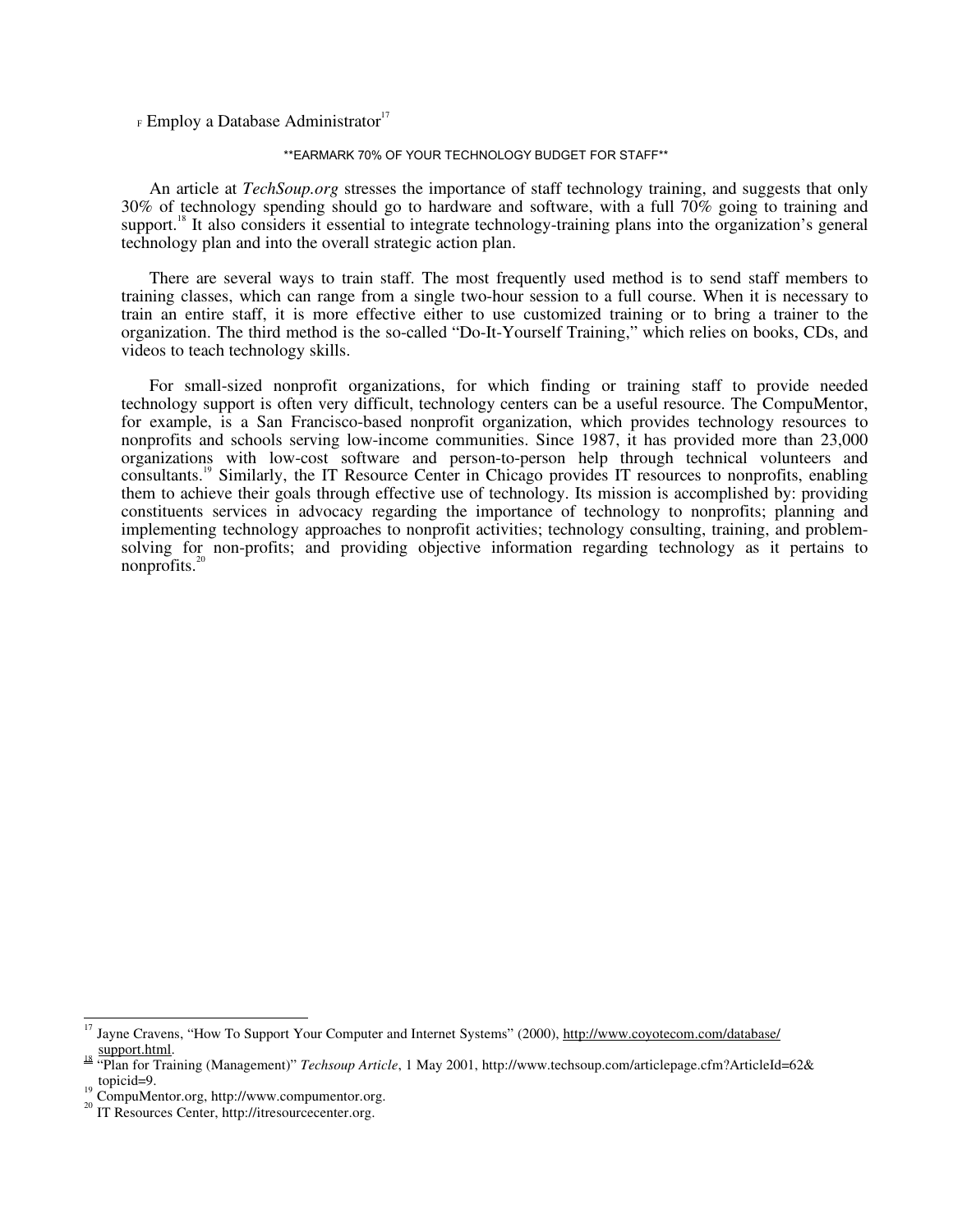# **III. Step 2: Constructing the Intranet and Connecting to the Internet**

Many people know a great deal about the Internet, but fewer have heard of or understand what the intranet is. For both for-profit companies and nonprofit organizations, setting up an intranet is often even more important than connecting to the Internet. An intranet is an internal network system that links computers and printers or other related devices within the same organization. The advantage of an intranet is that staff working on different computers can share files and printers with each other, back up important files easily by storing them on another computer within the intranet, and even share the Internet connection.

\*\*SETTING UP AN INTRANET MAY BE EVEN MORE IMPOSRTANT THAN CONNECTING TO THE INTERNET\*\*

# 1. Constructing the Intranet with a Peer-to-Peer Network

Many people think that an intranet should only exist in medium- to large-sized organizations. In fact an intranet can consist of as few as two computers, as long as both have network interface cards installed, two network cables, and a small hub. A network of a small number of computers is called a peer-to-peer network.

Nonprofit organizations, especially fundraising organizations, usually have numerous databases to manage. Databases are crucial for organizing client information, generating reports, maintaining financial records, and managing donor relationships. If an organization lacks an intranet setup, office staff would have to share a single computer housing a specific database. If the same database were installed on more than one computer, updating and duplication would create problems.

The ability to share databases, thereby allowing different members of the staff to access and modify the same database from different computers at the same time, is one of the important motivations for nonprofit organizations to set up an intranet. The free database program, ebase,<sup>21</sup> which helps nonprofits keep track of donors and volunteers, is a good example of a shared database that runs over the intranet. Based on Filemaker Pro,<sup>22</sup> ebase provides a complete user interface to enter, search, and sort data and create reports. Beyond the basic tasks of tracking contact and pledge information, creating letters and mailing labels, and generating reports, ebase is specifically designed to facilitate online communication and activism through the use of e-mail.

But using a shared database on an intranet also has its drawbacks. Ebase, for example, does not offer many extra security protections—especially if the database is shared over a network—and security is not one of the strengths of its underlying software, Filemaker Pro. Conversely, if an organization's needs are complex and extensive, it is worth considering more high-tech options such as a custom SQL Server database.<sup>23</sup> Ebase may run slowly or encounter problems with a very large database. Filemaker Pro may even impose a limit on the size of the database file. It is worth estimating the size of the database and researching what ebase can handle.

Even the smaller peer-to-peer networks, which are designed for connecting small numbers of computers, also encounter problems when the number of connected computers exceeds ten to fifteen. Also, within a peer-to-peer network, the users handle administration. This means that all the users need to be trained in how to share files, folders, and printers. In a peer-to-peer network, one user suddenly shutting down his/her computer, for example, can cause printing difficulties for others on the network.

# 2. Constructing the Intranet with a Server-Client Network

 $\overline{a}$ 

<sup>&</sup>lt;sup>21</sup> ebase, http://www.ebase.org.<br><sup>22</sup> FileMaker, http://www.filemaker.com/products/index.html.<br><sup>23</sup> 23 Microsoft SQL Server, http://www.microsoft.com/sql/default.asp.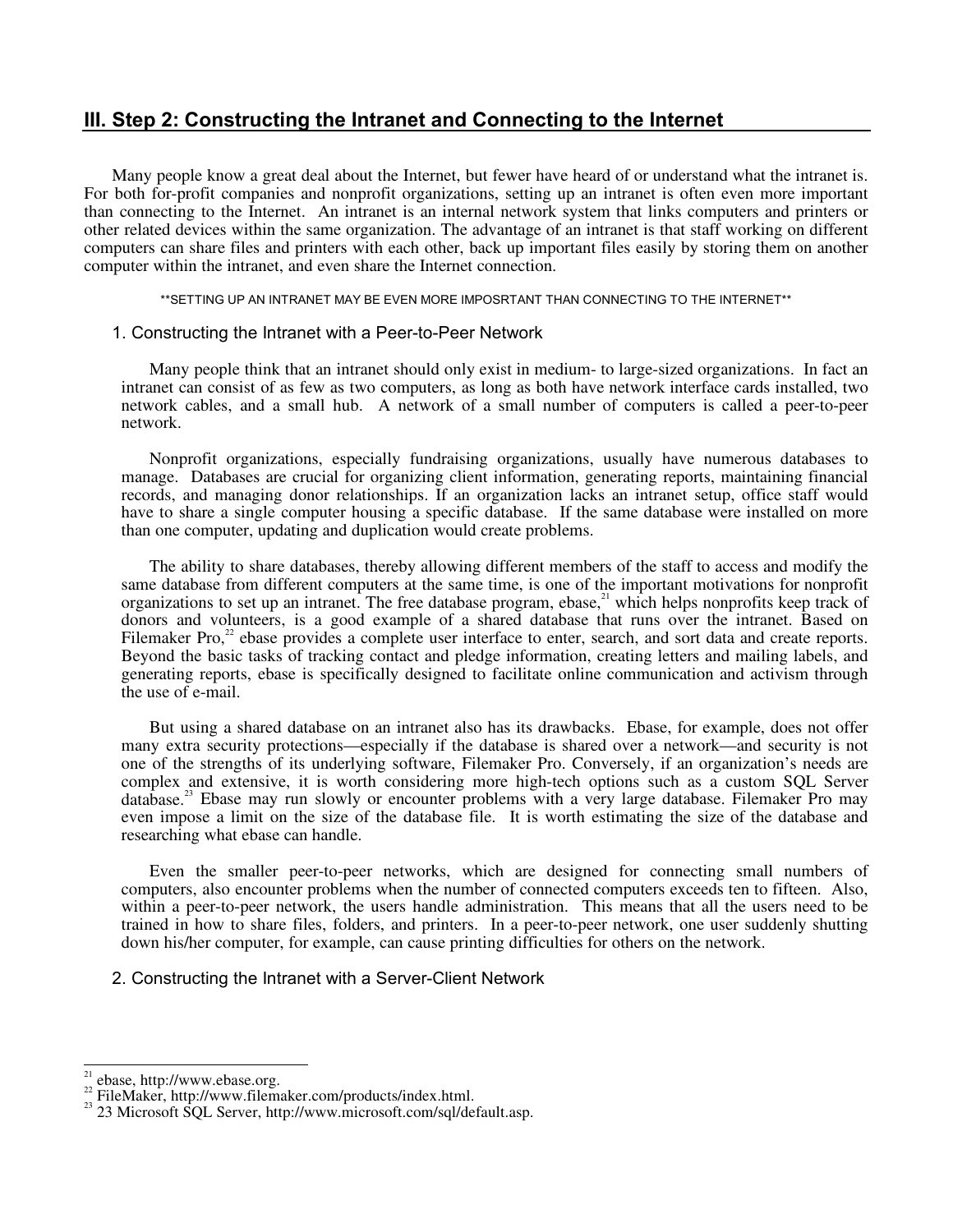To avoid the size and security limitations of the peer-to-peer networks, organizations with more than fifteen computers might consider having a Server-Client Network. A server is simply a computer that runs software that enables it to serve specific requests from clients. For example, a file server is a central storage place for the network; a print server handles print jobs and sends them to printers.

\*\*SERVER-CLIENT NETWORKS CAN OVERCOME THE LIMITATIONS OF PEER-TO-PEER NETWORKS\*\*

A typical reason for nonprofits to deploy a Server-Client Network would be for the use of a database server. A database server is the database center within the network. It permits different clients to access and modify the same database at the same time, without the risk of having data duplicated or corrupted. It can also provide different access levels to different clients, which increases the security of the database.

Software programs that require a Server-Client Network tend to be more powerful, especially those designed for fund-raising organizations. For example, the Donor2 software, designed by the Donor2 Software Company,<sup>24</sup> features an exhaustive set of tools for the fund-raising professional, such as donor/prospect records that include giving histories, demographic and biographic information, segmentation codes, addresses, tickler files, education, employment, relationships, constituencies, and much more. The revolutionary reporting module features an intuitive, straightforward approach to constructing reports and criteria; although one may also choose from over 300 standard reports provided. The task of managing a variety of documents, including correspondence, receipts, acknowledgments, invitations, newsletters, annual reports, year-end giving statements, pledge reminders, and pledge statements, is made easier. Additional modules include special events, volunteer tracking, prospect research, planned giving, membership, and alumni.

The Canadian Red Cross<sup>25</sup> provides an example of the benefits, from a management perspective, of running a Server-Client database. By deploying ACCPAC Advantage Series Enterprise Edition<sup>26</sup> along with Microsoft SQL Server, NT Server, and Terminal Server, the Red Cross gained remote connectivity and realtime access to business-critical information for users at more than thirty sites across Canada. This helped the Red Cross effectively manage its funds, reduce overhead, increase productivity and efficiency, and provide a significant savings in communication costs.

#### 3. Connecting to the Internet

Finally, the Internet is the real cause of the impact made by IT on modern society. With the Internet, advocacy organizations can organize virtual advocacy groups that are active across the geographical divide; fund-raising organizations can reach far away donors to raise more money. As Internet usage continues to grow exponentially, it is becoming increasingly essential for nonprofit organizations to have access to it in order to communicate with colleagues, develop an online presence, and better serve their missions. While many organizations have access already, it is still important to consider more efficient connection alternatives. Choosing the right connection is becoming a very important decision for many nonprofits. While modems still provide many smaller nonprofits with a crawling connection, cable, DSL, ISDN, and T1 are introducing many other organizations to the joys of high-speed access. Since introducing alternative connections to the Internet is beyond the scope of this research, this and the following section focus instead on cost-saving methods nonprofits may adopt.

#### \*\*CONSIDER YOUR ORGANIZATION'S NEED TO CHOOSE THE RIGHT INTERNET CONNECTION\*\*

For a nonprofit organization that connects to the Internet infrequently to check e-mail, a dial-up connection is sufficient. Dial-up access requires two fees: a telephone fee for the modem link to the Internet Service Provider (ISP) and a fee for the ISP link to the Internet. Telephone fees are inevitable, but there are a number of free ISPs in the United States (e.g. NetZero<sup>27</sup>) that provide free Internet connections to nonprofits.

 $\overline{a}$ 

<sup>&</sup>lt;sup>24</sup> Donor2 Software Company, http://www.Donor2.com.<br><sup>25</sup> Canadian Red Cross, <u>http://www.redcross.ca</u>.<br><sup>26</sup> ACCPAC Advantage Series Enterprise Edition, <u>http://www.accpac.com/products/finance/accwin/cs</u>.<br><sup>27</sup> NetZero, htt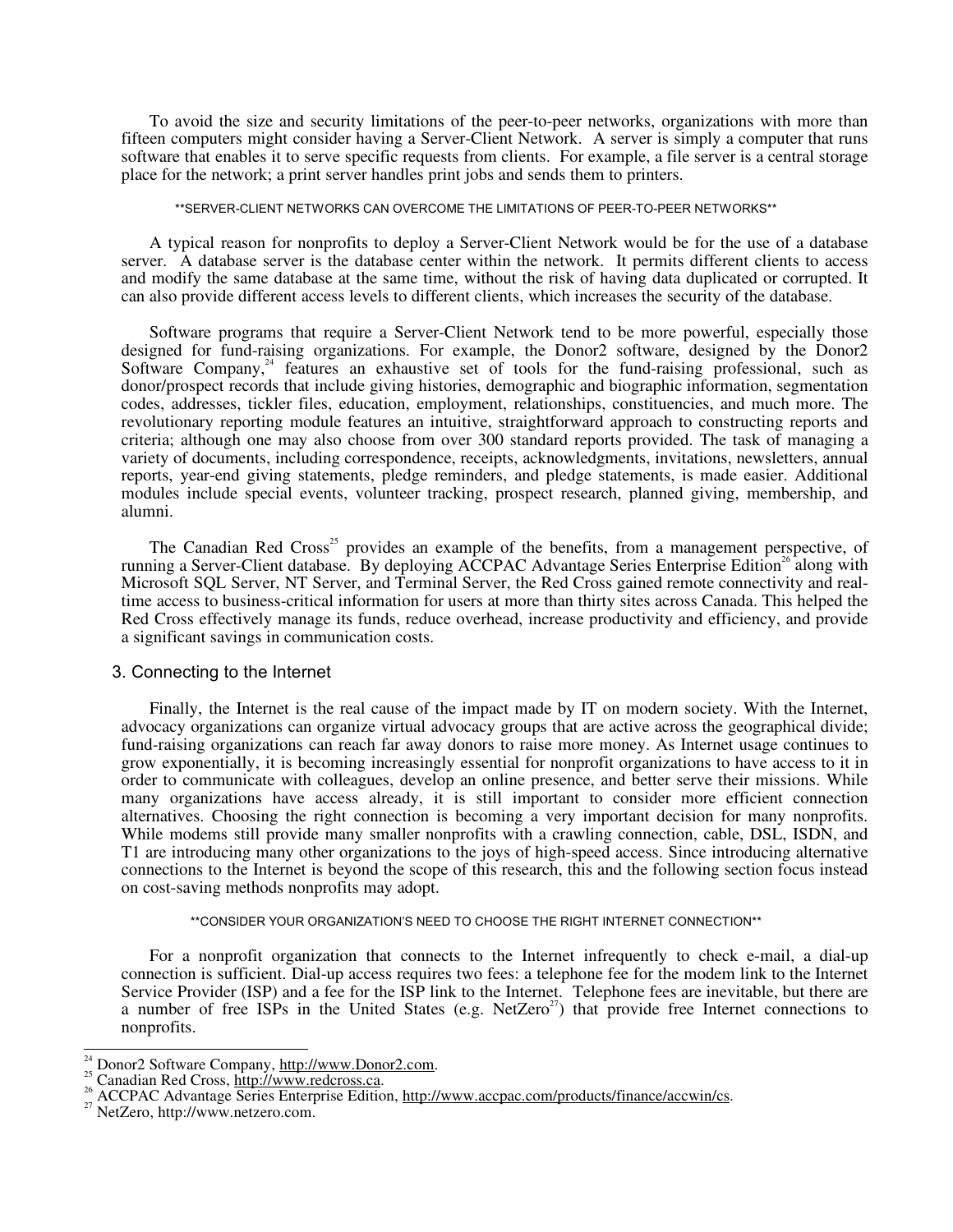For heavy Internet users, a dedicated, "always on" connection such as DSL or T1 is the better alternative. Not only does such a connection provide access "on demand," it is also faster and easier to share with a large group of users. For nonprofits located in rural areas, cable connection might be easier to acquire, since DSL connections may be limited outside of urban areas. For a nonprofit organization that connects to the Internet for more than three hours every day, the connection fees for DSL and cable are only slightly higher than dial-up access. A dedicated connection also enables users to have their own Internet web or e-mail servers. For nonprofit organizations that need very stable and high-speed connections to support high-flow Internet services, the more expensive T1 or T3 dedicated connections might be more suitable.

#### 4. Connecting the Intranet with the Internet

It is very easy for nonprofits that have their own intranet to connect to the Internet. Doing so would maximize the power of IT for nonprofits. Distant offices within the same organization would be able to share files and resources over the Internet. For fundraising organizations, linking the intranet database server and the Internet web server would allow donors access to their donation histories and enable them to modify their personal data directly from their web browsers.

Many database programs also provide built-in web interfaces, which not only allow staff to manage the database with their web browsers through the Intranet, but also let users or registered members access the database through the Internet with restricted permission. For example, Blackbaud's popular Raiser's Edge fundraising software is reported to have over 9,000 organizations using it; another 2,500 organizations are using its popular line of Fund Accounting software.<sup>28</sup> This software increases an organization's ability to create a full-featured web interface to the data in the latest released version.

#### 5. Knowledge Management and Organizational Memory

Knowledge Management (KM) is a relatively new term. Throughout the 1980s and much of the 1990s, the term had a very narrow meaning in the context of artificial intelligence research and experimentation. Since 1995, there has been an explosion of interpretation about its meaning that has resulted in a certain amount of confusion. The University of Technology in Sydney, Australia offers the following definition: "Knowledge Management is the conceptualizing of an organization as an integrated knowledge system, and the management of the organization for effective use of that knowledge. Where knowledge refers to human cognitive and innovative processes and the artifacts that support them."<sup>29</sup> All sorts of attempts have been made towards making KM produce tangible results in a wide range of organizations. Until now, tangible results have fallen into three basic types: increased core competency, better knowledge sharing, and competitive capabilities.

Organizations, like human beings, have lives and memories. Under the right management, an organization accumulates memory and knowledge and becomes "smarter" as it grows bigger and older over time. The intranet and IT enable organizations to organize the knowledge staff accrue in their daily work. This kind of knowledge is not easily found in books, and could vary widely from organization to organization, even department to department. For example, how should website editors reply to offensive incoming e-mail or messages? How might proposal writers draft proposals so that they match different funders' styles? Which of the houses in the neighborhood have unsafe dogs that volunteers should avoid when soliciting donations door-to-door? Gathering such knowledge from staff members and putting it into a categorized and searchable database can provide a very valuable resource for incoming staff. Not only can new staff members be clearer about their position in a shorter time, but they may also avoid repeating the past mistakes of others.

 $\overline{a}$ 

<sup>&</sup>lt;sup>26</sup> Blackbaud, Inc., http://www.blackbaud.com.<br><sup>29</sup> "Introduction to Knowledge Management," Knowledge Management Website, Department of Information Studies, University of Technology, Australia http://www.km.hss.uts.edu.au/introduct.htm.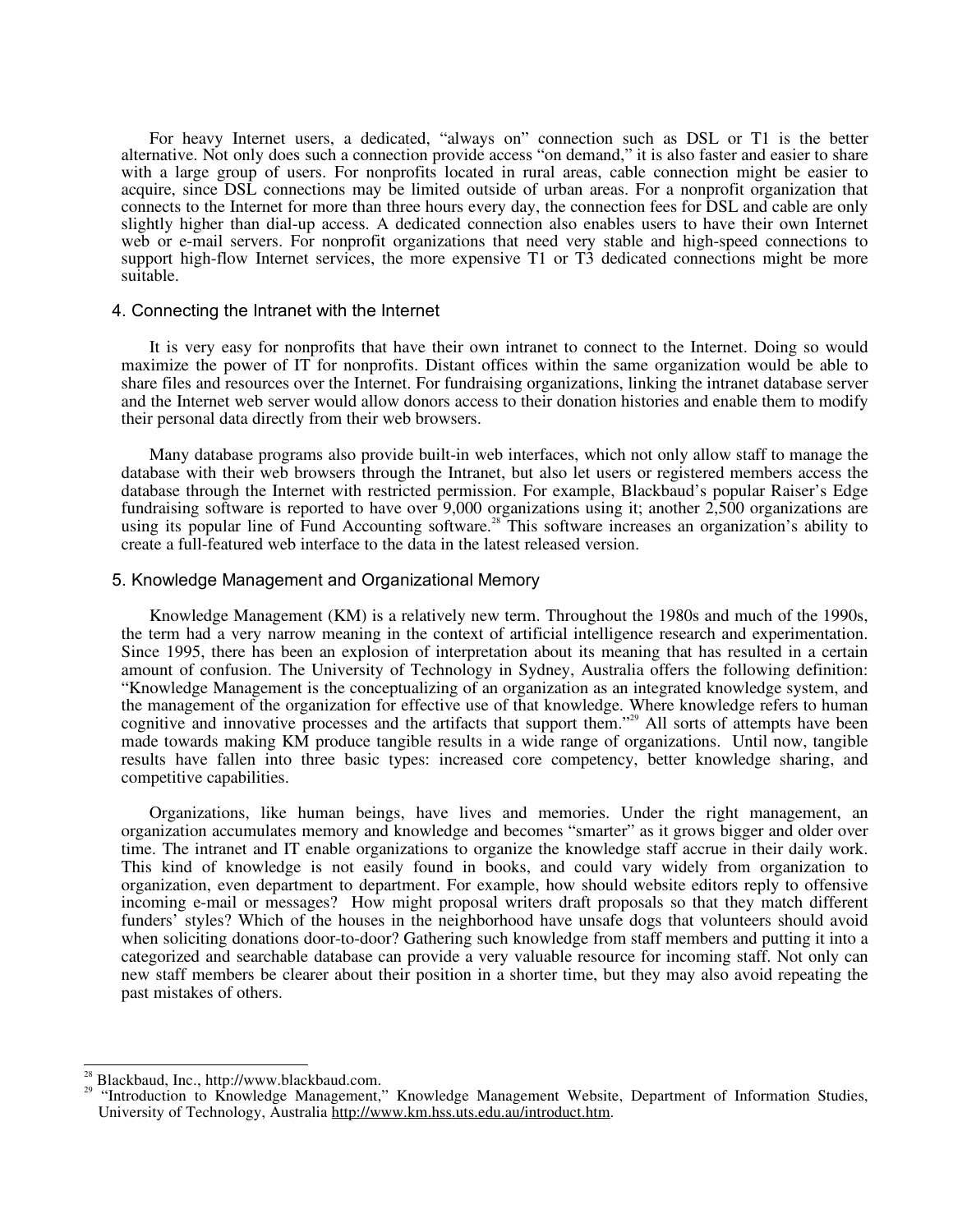To this end, many large software companies are producing intranet software to help organizations build up their knowledge database. Exchange Server,<sup>30</sup> for example, is one of the well-known solutions provided by Microsoft. As its name suggests, members of a staff can exchange knowledge and experience, hold online meetings, share links and connections, and monitor the process of developing new projects through the Exchange Server.

By using the Internet to connect multiple knowledge databases from offices in different locations, knowledge can be shared among staffs in distant locations, even in different countries. The Ford Foundation, for example, has introduced the knowledge management concept into its foundation's culture. Behind the formal structure of the Foundation exist many affinity groups and learning groups. More than 100 program officers in the thirteen field offices of the Foundation exchange knowledge and experiences. Incoming program officers can easily draw on support from this strong database of institutional memory, thereby helping to ensure the quality of their work.

#### 6. Virtual Offices

For small nonprofit organizations that cannot afford office space or for organizations staffed exclusively by a part-time or volunteer workforce, IT also offers another possibility: virtual offices. Staff members within virtual offices use their own computers at home or elsewhere to do their work. Staff can meet weekly at a café or other convenient location to discuss issues and brainstorm ideas. The day-to-day business of the organization, however, is conducted through e-mail and a listserv set up free of charge through Internet services provided by a third Internet company. Staff can even utilize provided voting functions to make board decisions online. The cell phone number of the chief staff person might also serve as the official number for the organization.

A virtual office is especially suitable when a very small-sized organization uses volunteers to help set up and maintain its website. The organization not only saves the cost of full-time technology staff, but also saves the cost of office space and equipment. In this scenario, the virtual office co-exists with the real office. Not only can volunteers work within this virtual office, but full-time staff can gain increased flexibility in scheduling and time spent at the office.

 $\frac{1}{2}$ 

<sup>&</sup>lt;sup>30</sup> Exchange Server, http://www.microsoft.com/exchange.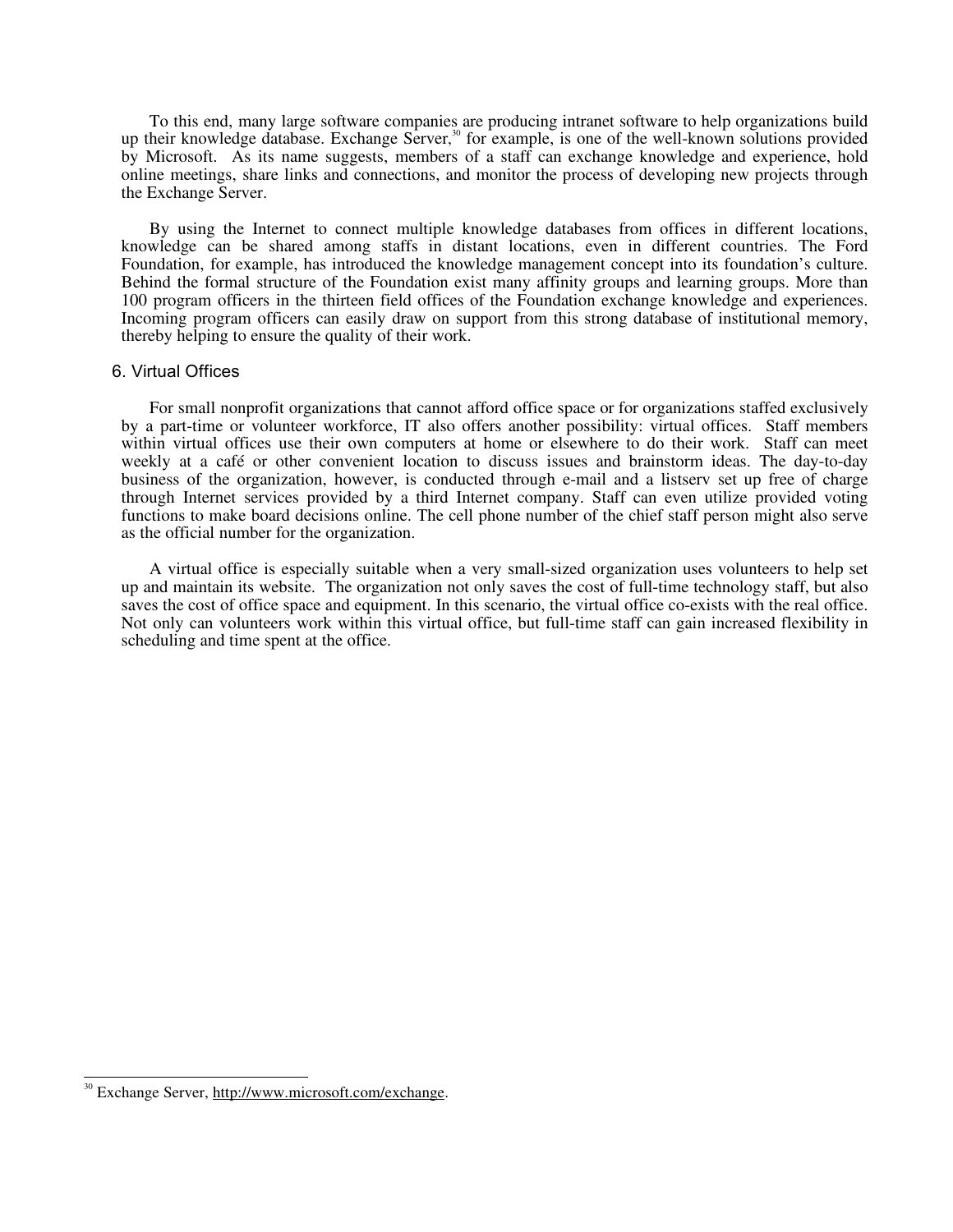# **IV. Using the Internet to Help Raise Funds**

It is unfortunate when a nonprofit organization uses Information Technology simply to send and receive email, browse the Internet to collect information, and send electronic proposals to funders. There are so many other things a nonprofit can and should do to benefit from this new technology. For example, raising funds with the assistance of IT is an important issue for most nonprofit organizations. There is no doubt that by using the Internet, these organizations can access more people than ever before, making it possible to raise more funds.

Apparently, the Internet is still an infinitesimal part of overall philanthropy. According to estimates by Craver, Mathews, Smith & Co., only \$0.14 is given over the Internet out of every \$100 dollars of total philanthropy in the U.S. (0.14%). This is based on an estimate of 3.5 million online donors at an average gift of \$55, or \$192 million in 1999 online giving.<sup>31</sup> Since stories of individual charities raising \$1 million or more are rare and celebrated, it is a plausible estimate.

This trend is also borne out by the Commerce Department's first-ever online retail sales estimate of \$5 billion in the fourth quarter of 1999, which is  $0.6\%$  of the total retail sales during that period.<sup>32</sup> Since philanthropy usually lags behind commerce in adopting strategies and implementing conveniences in order to attract potential consumers (for example, telephone sales and credit card usage), and since this is a fourth quarter figure, whereas the CMS study is a second quarter figure, it adds credibility to the CMS estimate.

But one should bear in mind that these disappointing statistics relate solely to online donations, which is only one of many ways the Internet can be used to raise funds. As the next chapter will discuss, online donation is simply a new method that allows people to make donations directly online. In this chapter, several popular Internet services will be discussed to see how they can help nonprofit organizations improve themselves and raise more funds. At the same time, several rules for using the services will also be proposed so that the technology is not used ineffectively.

#### 1. Using E-mail

 $\overline{1}$ 

E-mail is the most successful communications technology since television. The speed of e-mail is its key benefit. E-mail's convenience has made it an increasingly popular mode of communication and has changed the way people communicate with individuals and groups. E-mail can be used to promote discussions, pass on quick notes, compose formal letters, or even to negotiate contracts or other projects requiring continuous communication.

According to the latest study of the global usage of e-mail announced by the United Messaging Company on March 21, 2001, e-mail is no doubt the number one workplace-messaging tool. The report shows that at the end of 2000, there were 891.1 million electronic mailboxes in the world. In the United States, 45% of consumers and 75% of workers, representing a total of 58% of the population, use e-mail regularly. These findings match well with Gartner Group Research estimates that the average American worker spends four hours each day reading, writing, and forwarding e-mails and that corporate e-mail now carries up to 75% of a company's communications.<sup>3</sup>

For fundraising organizations, e-mail appears to be an essential tool. Most donors like to stay in touch with the organizations they support. The more they are in contact, the more likely they are to make more frequent and larger gifts. E-mail offers an inexpensive, fast, and friendly way to communicate with donors, prospects and others. Many find it less wasteful and less intrusive than direct mail or telephone calls during dinner. Some nonprofits find that more than a quarter of donors use e-mail every day. In addition to supplementing traditionally mailed correspondence with e-mail, the following are also ways in which nonprofits can use this technology:

\*\*6 WAYS TO UTILIZE EMAIL\*\*

<sup>&</sup>lt;sup>31</sup> Mark J. Rovner, Senior VP, Craver, Mathews, Smith & Co. e-mail, (29 February 2000).<br><sup>32</sup> U.S. Department of Commerce Report, 2 March 2000, <u>http://www.census.gov/mrts/www/current.html</u>.<br><sup>33</sup> Year-end 2000 Mailbox Repo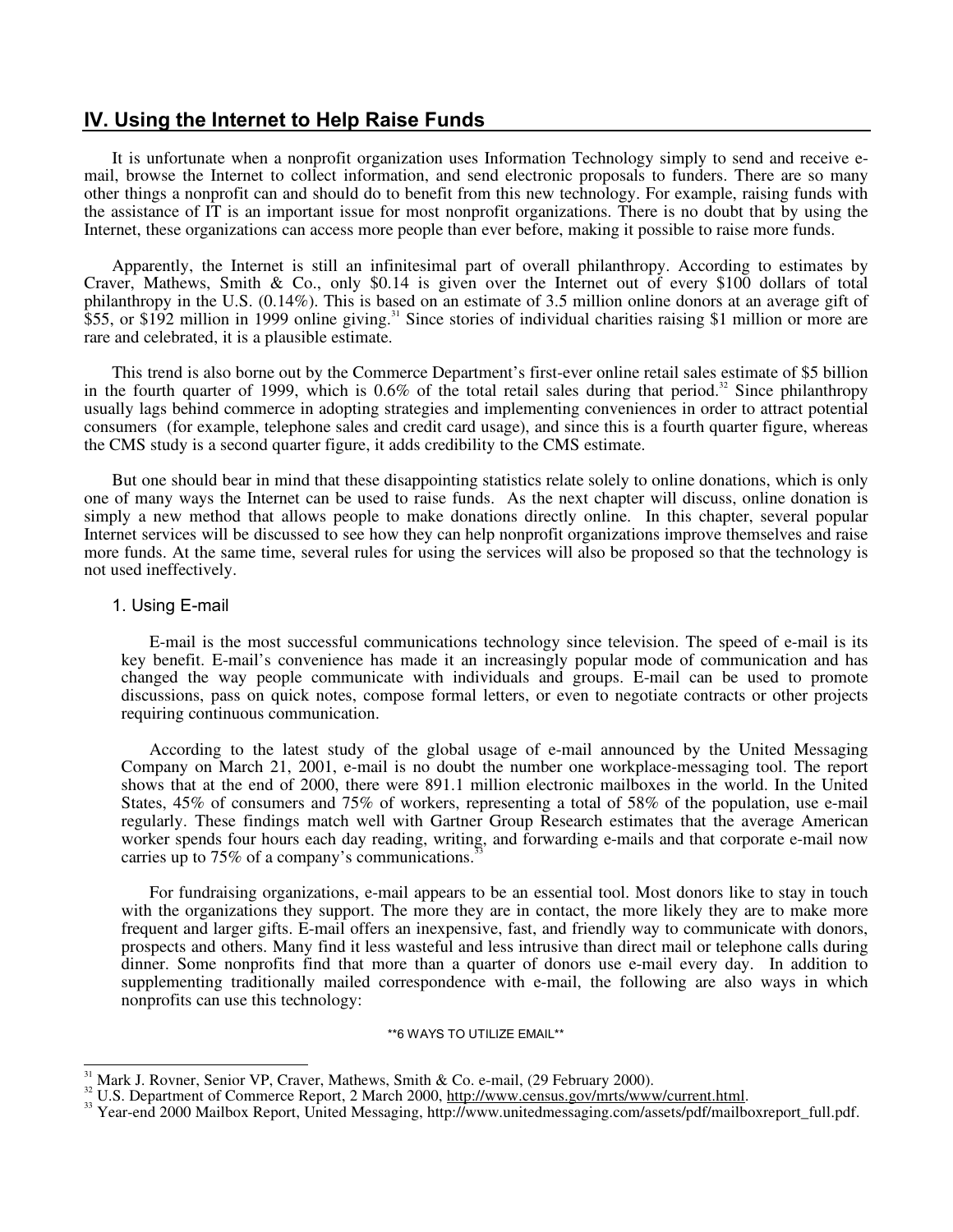#### A. E-mail Newsletters

Electronic newsletters save on design, printing and postage, and the cost is the same whether sending to 10,000 people or 150. They can be circulated to a listserv in order to update current, past, and potential donors about organizational activities. They may be used to offer a variety of content to distinct audiences.

#### B. Action Alerts

Advocacy organizations can build an e-mail list of activists and alert them to actions quickly and inexpensively. A quick link to send ane-mail or fax to elected officials or other key policymakers may be added to the alert e-mail, allowing recipients to send out their messages with just a simple click.

# C. Surveys

Whenever an organization wants to find out what its members are thinking or what they want the organization to do about an issue, it can send an electronic survey. The cost is minimal. Even better, recipients are more likely to respond to e-mail surveys; they no longer need to endure the hassle of filling out the forms, putting them in envelopes, and dropping them into a mailbox. The response time is also much shorter for e-mail surveys than other traditional survey methods.

#### D. Event Invitations

E-mail is an ideal way to send out invitations: it's cheap and it's fast. Many people imagine a "text only" format that is not as appealing as beautifully designed invitation cards. But actually, modern email software allows people to send graphic e-mails, even with sound or video clips.

#### E. Auto-replies

The idea of auto-replying e-mail boxes came from the popular function of auto-replying fax numbers. By sending a blank e-mail to a specific auto-replying e-mail box, the sender receives materials automatically from that e-mail box, saving on mailing costs and staff time. An organization can set up several different auto-replying e-mail boxes to let applicants acquire different materials. The autoreplying function should be a built-in function in most office e-mail systems today.

# F. Fundraising

So far, few organizations are asking for funds via e-mail, although at least one public radio station has used e-mail successfully to solicit pledges.<sup>34</sup> At this point, e-mail is probably best used for donor cultivation, or to let donors know that the organization will soon be contacting them by mail or telephone to request financial support.

Employed in all of the above capacities, e-mail is an essential element to most businesses and organizations. But it is not a good idea to overuse e-mail without appropriate limitations. The following recommendations are proposed to nonprofit organizations that use e-mail for promotion:

# A. No Spam

\*\*EMAIL ETIQUETTE IS IMPORTANT\*\*

Organizations should send out news or e-mail updates to current supporters only. Sending out e-mail to addresses acquired from either other websites or from illegally marketed e-mail lists is considered to be "spamming" behavior. As such, the organization might be placed on the spamming list and be blocked out by most e-mail systems.

# B. Let Recipients Out

Recipients of an organization's e-mail have the right to request the removal of their names from the organization's e-mail list. It is recommended that information be included at the end of each e-mail on how to stop receiving news or updates.

 $\frac{1}{2}$ 34 On October 4, 1999 Public Radio station WAMU (www.wamu.org) in Washington, DC suspended its normal on-air pledge drive for one day, called "Cyber-Monday." On that day 3,489 pledges totaling \$227,000 were received through the WAMU website.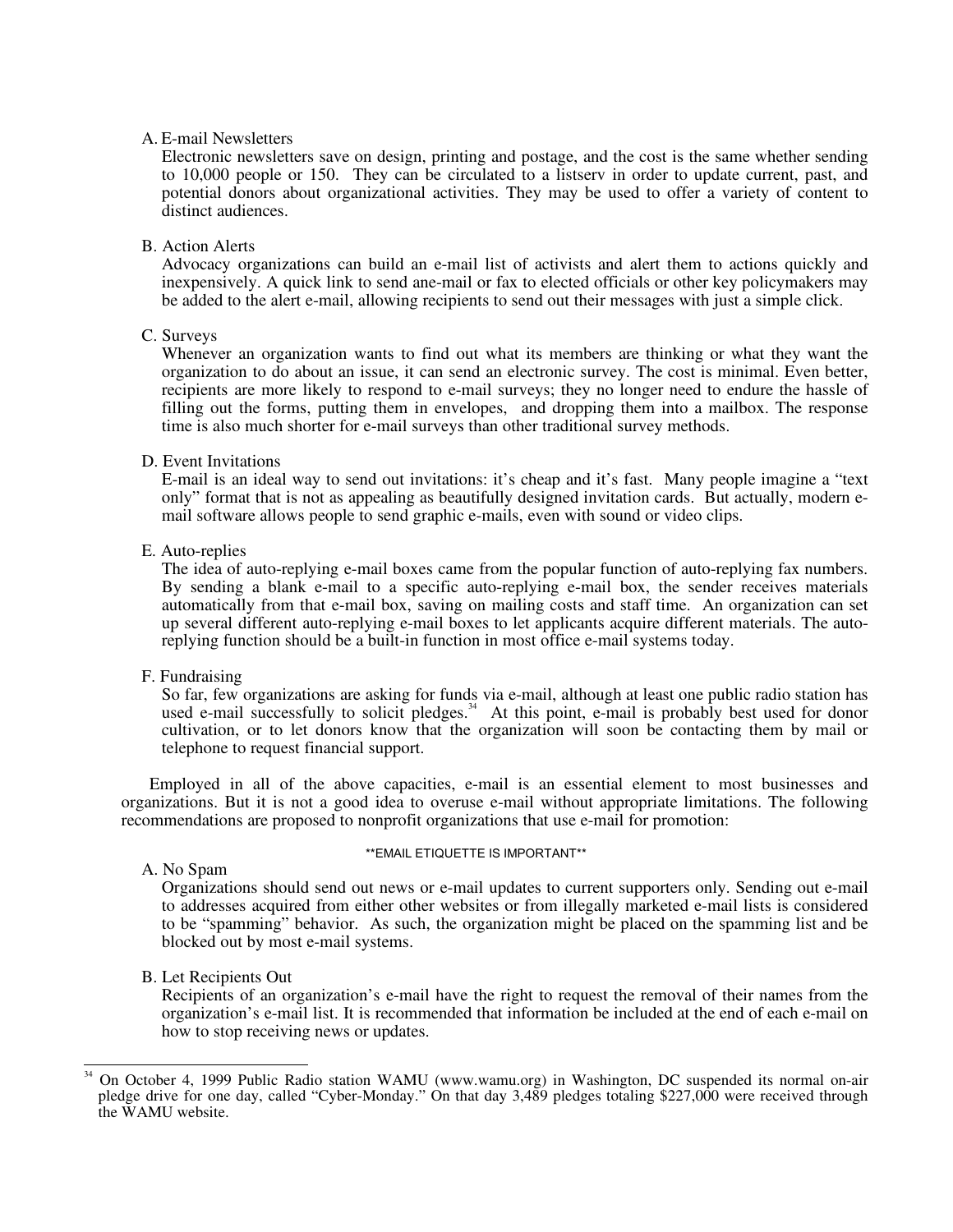#### C. Reply Quickly

Research shows that those using e-mail tend to get responses quickly, usually within 48 hours. Slow responses could lead some people to think that there is no dedicated staff in charge of replying to emails and might stop interested individuals from sending e-mails in the future.

#### D. Text Only for Important E-mail

Most, but not all recipients can read e-mail with graphics. It is recommended that recipients be given a choice of e-mail format when subscribing to newsletters or updating e-mails lists: text only or with graphics. For important messages, text-only format should be used to ensure that all recipients are able to read them.

# E. Watch the Size

E-mail with graphics may be more appealing and attractive to recipients, but graphics can enlarge the size of e-mail significantly. For recipients using dial-up connections, it can take hours to download messages with too many graphics. This inconvenience will cause some to unsubscribe from the list.

#### F. Short Is Beautiful

Avoid sending lengthy e-mails and especially newsletters that require recipients to scroll down the page in order to read them in full. A recipient will typically have several messages to look at when checking his or her e-mail. If a message is too long, recipients are more likely to skip it. To share new articles with newsletter subscribers, it is recommended that the article be posted on the web while including the first few lines of the article in the newsletter. A link to the web page will allow recipients to read the complete article with their browser.

#### G. Don't Send Too Frequently

Sending messages too frequently—especially if they become repetitive—should be avoided. Recipients tired of receiving newsletters will ignore them. Most nonprofit organizations should send out newsletters every two to four weeks.

# H. Thank-You Note with a Name

Many organizations reply to subscribers, givers, and donors with a fixed, pre-composed thank-you note e-mail. It is recommended to address the recipient by name in the first line of these e-mails. Generic thank-you notes could make the recipient feel the organization is perfunctory or less sincerely grateful for his/her participation.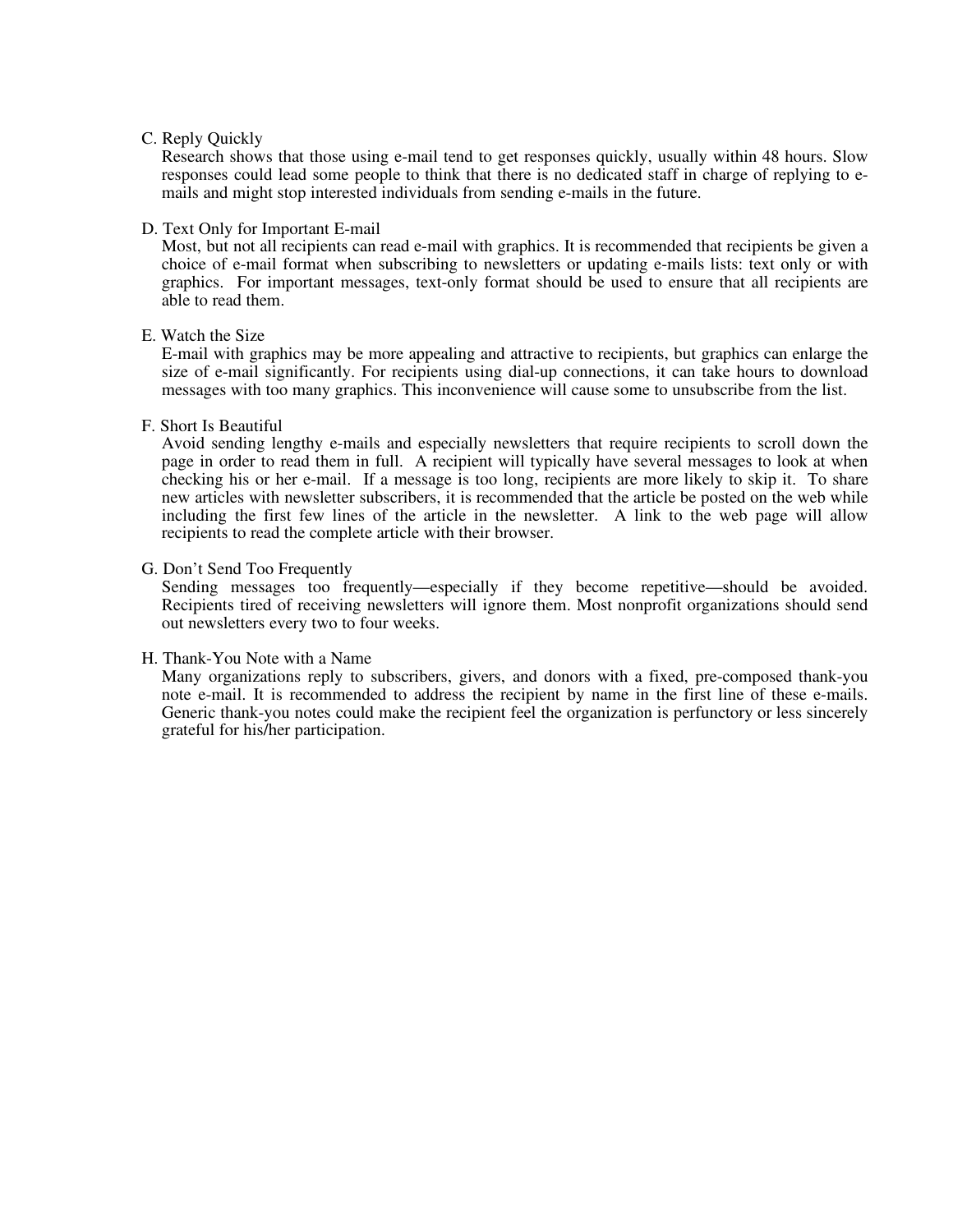#### I. E-mail Is Not Everything

E-mail should not replace the telephone. E-mails can only maintain member/donor relations to a certain degree. Live, human assistance via the telephone is indispensable.

#### 2. Types of Websites

Building a website is not a difficult task. With recent contributions from the software industry, making a web page can be as easy as composing a Word document. Actually, web pages are just like Word documents, but contain special codes (formally, HTML tags). A simple website is no more than a collection of these kinds of documents.

Explaining how to build websites or compose web pages with the HTML code is beyond the scope of this report. Still, it would be useful to learn the forms of website design under different "generations" which originated from the concept proposed by David Siegel, the creator of the High Five Excellence-in-Web-Design awards:

#### A. First-generation Websites

First-generation websites are an early design for text-only terminals and black and white or lowresolution color monitors. They are characterized by long lines of unbroken text, default background and hyperlink colors, the liberal use of standard HTML elements such as bulleted lists and horizontal rules, and hierarchical information architecture. In first-generation sites, form follows function.

#### B. Second-generation Websites

Second-generation websites are basically first-generation websites with more color, graphical elements (navigation bars, icons, buttons, pictures, etc.), and a greater reliance on technology. In the best second-generation sites, form is elevated to the same level as function and the user experience is enhanced as a result.

#### C. Third-generation Websites

Third-generation websites use metaphor and well-executed graphic design to attract and guide visitors through the site. These websites form a complete experience: the more visitors explore, the more the entire picture of the site comes together.<sup>35</sup>

After Siegel proposed these ideas in 1995-1996, e-commerce began to drive website development in new directions. In *The Foundation Center's Guide to Grant-Seeking on the Web*, fourth-generation websites are identified:

# D. Fourth-generation Websites

Fourth-generation websites are stylish and pleasing to the eye, database integrated, with on-the-fly page generation (dynamic web pages), transaction and streaming multimedia capabilities, and, increasingly, personalization.<sup>36</sup>

 $\overline{\phantom{a}}$ 

<sup>35</sup> David Siegel, *Creating Killer Websites*, Second Edition (Indianapolis: Hayden Books, 1997). 36 Foundation Center, *Guide to Grantseeking on the Web*, 2000 Edition (New York: Foundation Center, 2000).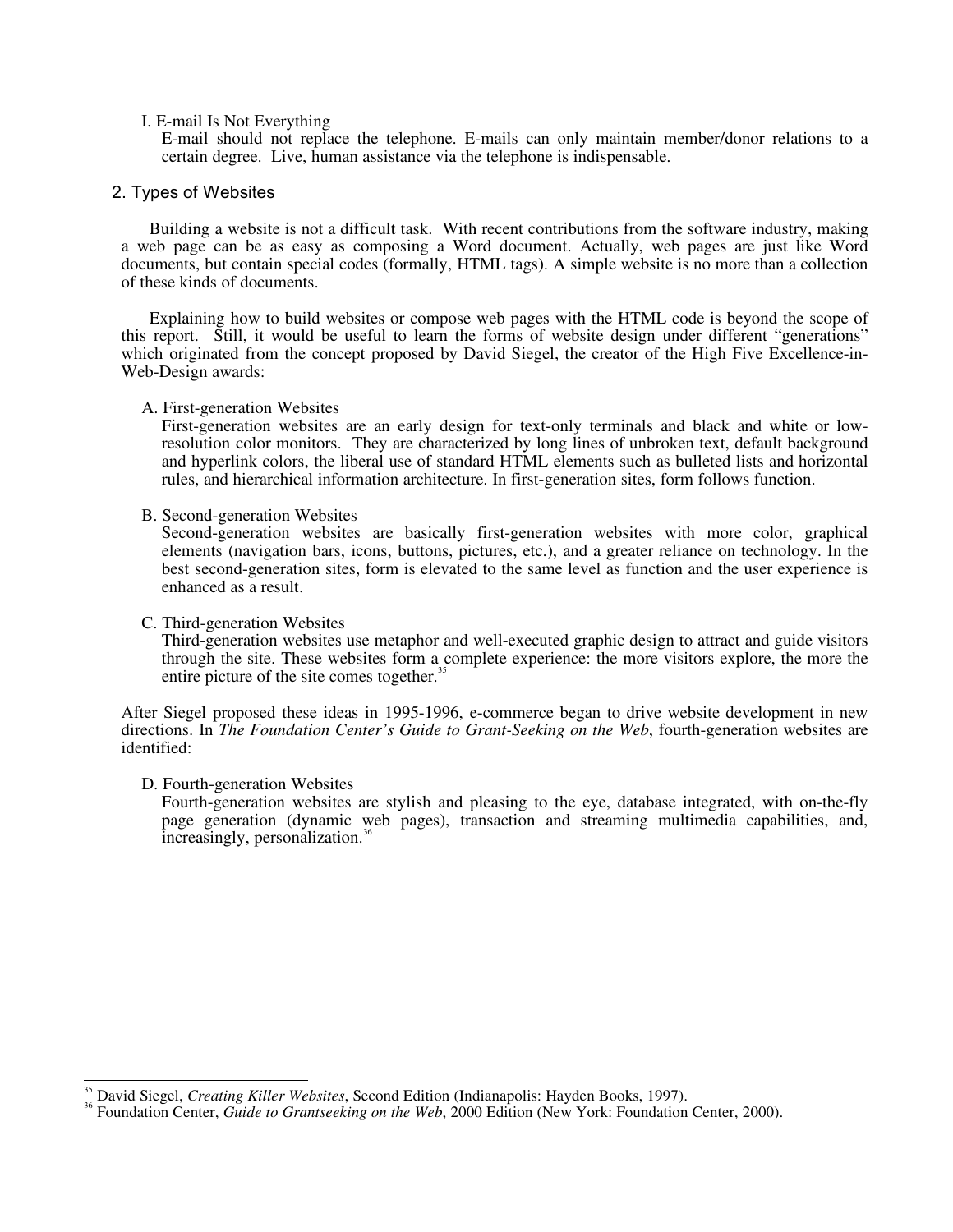Rick Christ, a direct-marketing professional with ten years of experience in fundraising for nonprofits, proposed four basic evolution phases of nonprofit website development. They are, briefly, as follows:<sup>37</sup>

## A. Brochure Stage

At this stage of the website's development, the content is similar to that of a simple company brochure. It is not usually promoted.

\*\*EVALUATE THE EVOLUTIONARY PHASE OF YOUR NONPROFIT'S WEBSITE DEVELOPMENT\*\*

B. Magazine Stage

At this stage the website provides the visitor with extensive information about the organization including past and planned events, case studies, articles, links to other relevant sites. It may also provide donation and membership options. The website is heavily promoted on the organization's printed material.

#### C. The Direct Mail Appeal Stage

In this stage the website becomes a tool for soliciting e-mail addresses, communicating regularly with recipients of its e-mailings, and gathering an array of information about them. A wider range of documents appears on the site and is often searchable. There are many donation options, and possibly e-commerce opportunities with related merchandise. Direct mail websites are promoted aggressively through direct mail, print and broadcast media, and the organization's promotional material.

#### D. Community Stage Websites

At this stage, when members log on, they are greeted by name and receive a personalized summary of news and content updates. A smart site manager will also try to predict other areas of interest to the donor and attempt to expose them to a wider range of topics and features. At this stage, members of the community become part of the editorial staff, communicating in chat rooms and special interest forums. The content is deeper and broader; articles may include streaming audio and video; and ecommerce opportunities, beneficial to the nonprofit and its members, may be wide-ranging. The promotion of this site includes all the techniques of the direct mail appeal stage as well as viral marketing conducted by the members.

Even though the above four types of websites are recognized as "evolution phases," they can actually coexist. For example, an organization that serves disabled people can have a brochure website to introduce the organization to people, as well as a community website for disabled people and their family members to communicate and help each other.

# 3. Essential Elements of a Website

It should be clear from the above section that the impact different types of websites have on visitors depends on the site's content and the materials and functions it offers. But no matter what kind of website an organization intends to build, the following items are recommended for inclusion,

# A. Introduction

Provide an introduction that includes founding background, development history, mission, and goals. A website lacking this information, perhaps chanced upon by visitors unfamiliar with the organization, could appear mysterious, ambiguous, or untrustworthy.

 $\overline{a}$ Rick Christ, "The Stages of Site Development." Techsoup Special Report, 2000, http://www.techsoup.org/articlepage .cfm?ArticleId=255&topicid=13.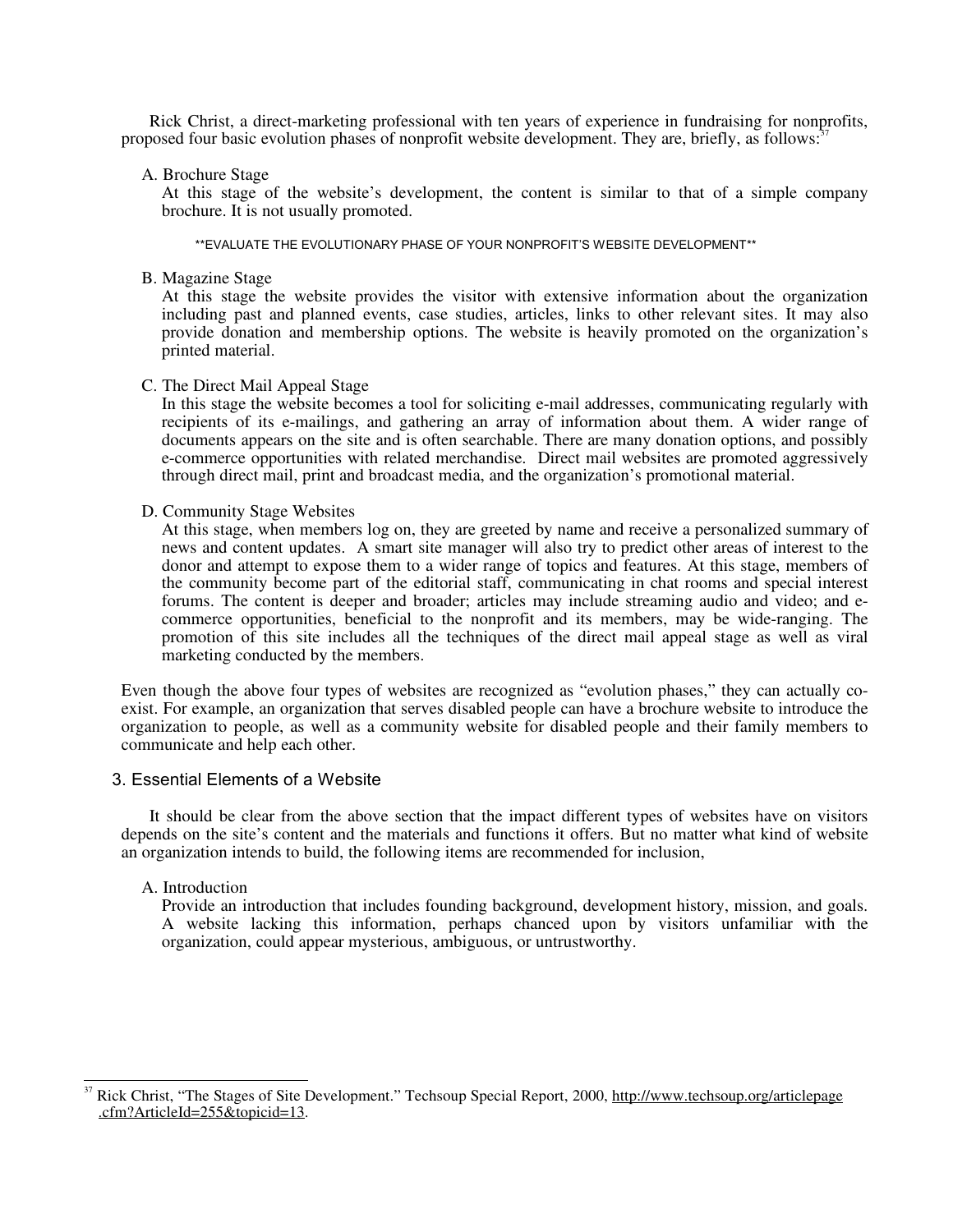## B. Contact Information

Information on how to reach the organization and its staff is useful to visitors to the site. If possible, post the names of staff members; telephone numbers, mailing addresses, and e-mail contact information should all be included. Detailed contact information also helps potential donors gain confidence in the organization.

# C. Site Map

If the website contains several sections and subsections, a site map is necessary to help users know where they are. For first-time users, the site map can help them better understand and appreciate the logic of the website's structure and functions.

#### D. Search

Most Internet users are impatient. They would like to be able to find the information they need quickly. Especially for websites that contain full text articles, setting up a full-text search function will help users find rapidly what they need.

\*\*INCLUDE THESE WEBSITE BASICS IN YOUR ORGANIZATION'S SITE\*\*

#### E. Related Links

Links help users locate related articles or resources. An appropriate description (that is different from the result obtained from search engines) should be added below each link. Well-filtered resource links increase the possibility that users will return to find resources they need.

#### F. Last Update Date and Time

It is important to let visitors know when the website was last updated and which pages have been added or modified. A website without this feature may be presumed outdated.

#### G. Printer-friendly Function

For websites that have frames or graphics on each page, it is important that visitors be able to print the content in a readable format. Busy visitors are very likely to print text from the website for later reading. Inclusion of a printer-friendly function allows them to do so and in an easily readable format. It would be a pity if a visitor wanted to contact the organization after having read a printout from its website, only to find that the telephone number has been cut off at the edge of the page.

#### H. Home Button

Include a link on every page that returns the visitor to the homepage. Especially for multi-layered websites, the back-to-home button is a life-saving link for users who get lost in the website.

#### I. Support Us Button

A quick link to a page with information on how to support the website or organization is important for people who are ready to make a donation. The support button should appear in the same location on every page, such as immediately below the "home button" or the "sitemap button." People should be able to find it quickly, but the button should not be distracting or intrusive to users who read website content.

# 4. Website Designing Rules

As with e-mail, there are several recommended rules for designing websites that are accessible and userfriendly.

#### A. No Huge Pictures or Graphics

Graphics can help make a website be more appealing to visitors, but too many graphics can result in slow transmissions If it is necessary to include pictures, make them as small as possible.

B. No Long Pages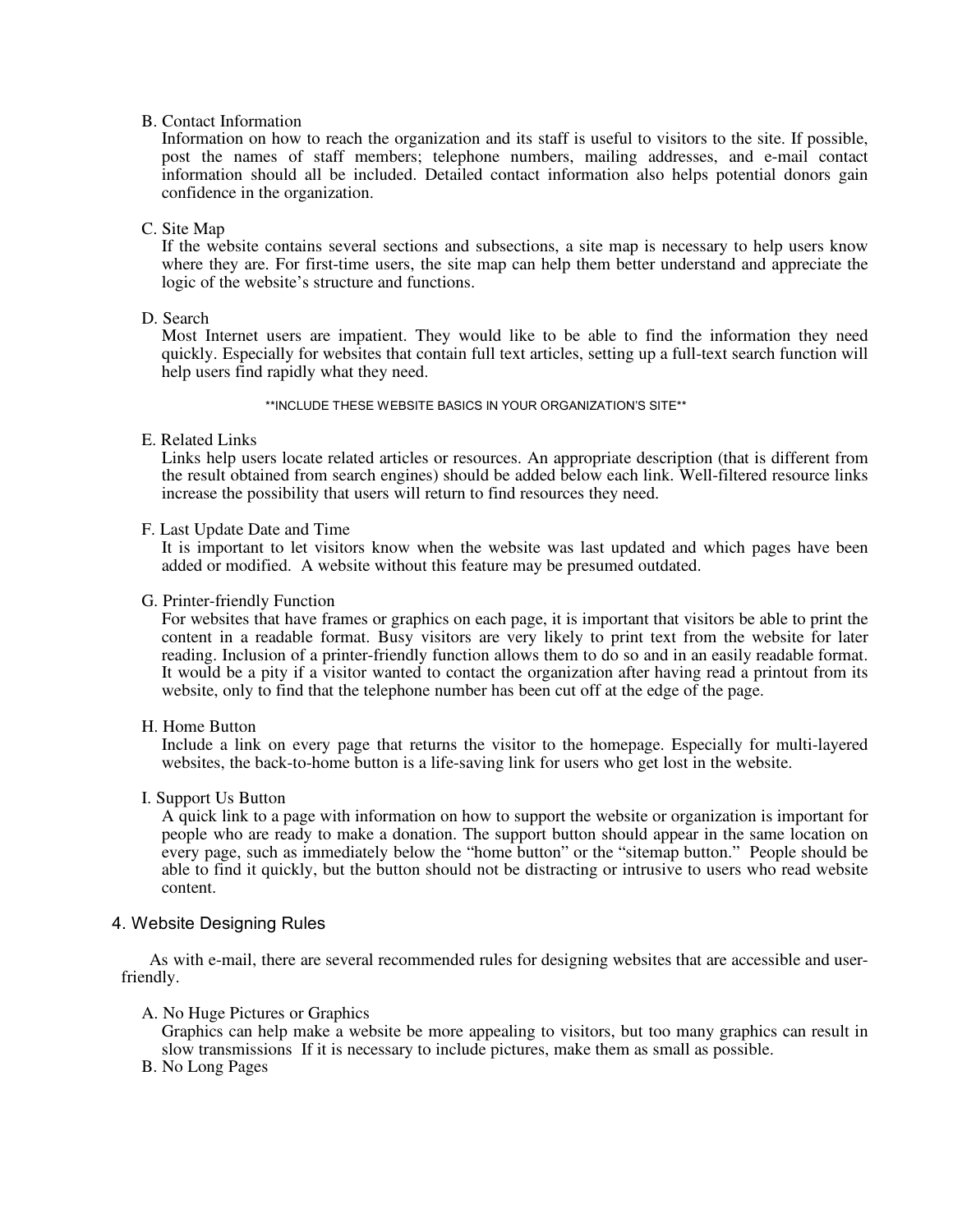Usability studies demonstrate greater comprehension and memory in readers presented with one or two screens of material in a page. It is recommended that long articles be organized into screen-sized blocks, and that links, such as "next" and "previous," be included to guide visitors through the pages.

#### \*\*UTILIZE THESE TIPS FOR A USER-FRIENDLY WEBSITE\*\*

#### C. No Pop-up Windows

Several websites feature pop-up windows that show important messages whenever visitors enter the homepage. Yet most visitors find these irritating and tend to close such windows immediately. If visitors need to return to the homepage during a session, they have to repeatedly close the pop-up windows. At worst, they might decide to leave the site and never come back.

#### D. Use Save-Pallet Colors

Not all visitors use full-color monitors; some use 256-color monitors or even less. Make sure to use colors that can be shown normally under 256-color monitors (save-pallet colors).

#### E. No Java Scripts or Applets

People tend to seek information, not entertainment, on nonprofit websites. It is not effective to utilize a lot of special effects by introducing Java scripts or applets. Not every browser can support Java, and it increases the page's downloading time. Some Java scripts or applets also require computers to have a faster CPU or larger memory, so trying to execute them might halt visitors with low-end computers.

#### F. Don't Overemphasize the "Support Us" Function

Some nonprofit organizations use Java applets to show a floating icon (such as "make a donation now!" or "donate here") in an effort to grab the viewer's attention. Whenever visitors enter such websites, the floating icon flies over the screen from corner to corner, bouncing back at the edges. The floating icon remains, even for people who have already made a donation! Such distractions are likely to drive away potential donors who initially visited the site for information.

# 5. Increasing the Website's Accessibility

There are more than 53 million Americans with some type of disability. US Census data indicate that one in every five Americans has a disability.<sup>38</sup>As the proportion of the elderly population grows, the need to accommodate the needs of people with disabilities will increase. Jayne Cravens, the director of the internationally recognized Virtual Volunteering Project and founder of Coyote Communications offers suggestions relating to designing websites for the sight-, hearing-, and physically-impaired as well as those who are colorblind.<sup>39</sup> The website of Knowbility, Inc., an organization that is devoted to creating access to IT opportunities for youth and adults with disabilities, is a good resource for further tips on creating and designing websites that are accessible to people with disabilities.<sup>40</sup>

 $\overline{a}$ 38 U. S. Census Bureau, Americans with Disabilities, 1997, http://www.census.gov/hhes/www/disable/sipp/disab97/ asc97.html.

Jayne Cravens, "Accessibility Online," Techsoup Special Report, 2001, http://www.techsoup.org/articlepage.cfm? ArticleId=266&topicid=13. 40 Knowbility, http://www.knowbility.org.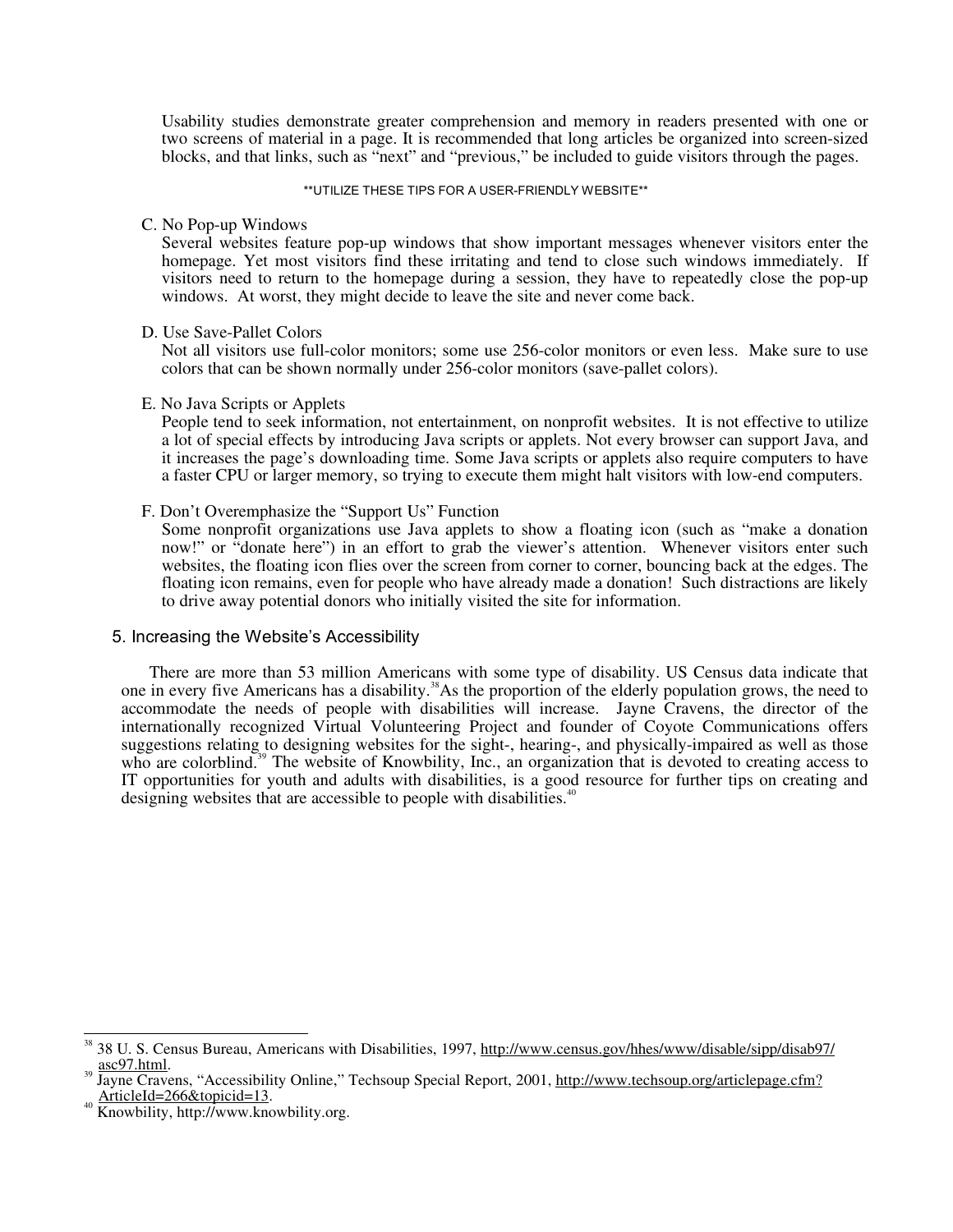# 6. Building Virtual Community Websites to Raise More Funds

Just as communities are created in the real world, virtual communities are established over the Internet. Designing and creating a virtual space on the Internet to provide a "space" for people with mutual interests to interact is the basic concept of a virtual community. John Hagel III and Arthur Armstrong describe four aspects of a virtual community.

- A. It has a distinctive focus: a successful virtual community has a clear purpose that meets members' needs.
- B. It integrates content and communication: content is dynamic and engages members.
- C. It incorporates member-generated content: the compelling feature of virtual community is the potential for members to contribute their ideas.
- D. It provides access to competing vendors and publishers: a high quality site provides diverse resources to members.<sup>4</sup>

Virtual community websites can be valuable to nonprofit organizations. Although a website is not required to run a virtual community, it can be very useful for recruiting members and it offers members a virtual space to meet online regularly. The process of interacting with others through the website increases the sense of attachment and obligation to the community of which they are members. An organization that runs a virtual community that is perceived to be both reliable and accountable will increase people's willingness to donate.

A good and successful example is the Big Brothers Big Sisters of San Francisco and the Peninsula (BBBS). Jonathan Stain, BBBS's Development Associate and Information Technology Coordinator, described in an interview how the organization benefitted from building its website as a virtual community:

We started out on the Internet through a program with CitySearch in early 1997, where they hosted a few Web pages that profiled us. CitySearch was one the first portals on the Web that covered citywide events, news and also profiled nonprofits, which was how we got listed. That program wasn't flexible enough, so we built our own first Website in mid-1998, which was basically a brochure, and then we made our first major upgrades in Spring 1999 when I came on board. Our goal was to extend our reach to potential volunteers, funders, and people in our community. Informing people about BBBS, raising money, and seeking out new volunteers were the key factors in establishing this Internet presence and it's had a dramatic impact on our agency. Simply by pointing people in the direction of our Website, we've been able to inform and educate thousands of people about the opportunities and services that we provide. By allowing individuals to immediately donate to BBBS online, and reaching a broader audience, we have acquired many new donors. Between August 2000 and February 2001, we raised \$19,562 through various online fundraising efforts. Finally, by providing a volunteer form online, we have been able to reach out to a much greater number of possible mentors. Everyone at BBBS has been incredibly pleased by these outcomes.<sup>42</sup>

Getting members to interact is the key to the success of a virtual community. For communities without websites, interactions occur only via listservs. But for communities with websites that serve as their members' communication center, functions can be included to increase member interaction, such as discussion boards, poll areas, chat rooms, or even active calendars.

 $\overline{a}$ John Hagel III and Arthur G. Armstrong, Net Gain: *Expanding Markets through Virtual Communities* (Cambridge: Harvard Business School Press, 1997).

Michael Stein, "Big Brothers Big Sisters on the Internet," (Washington DC: Benton Foundation, 2001); see http://www.benton.org/Practice/Lessons/bbbs.html.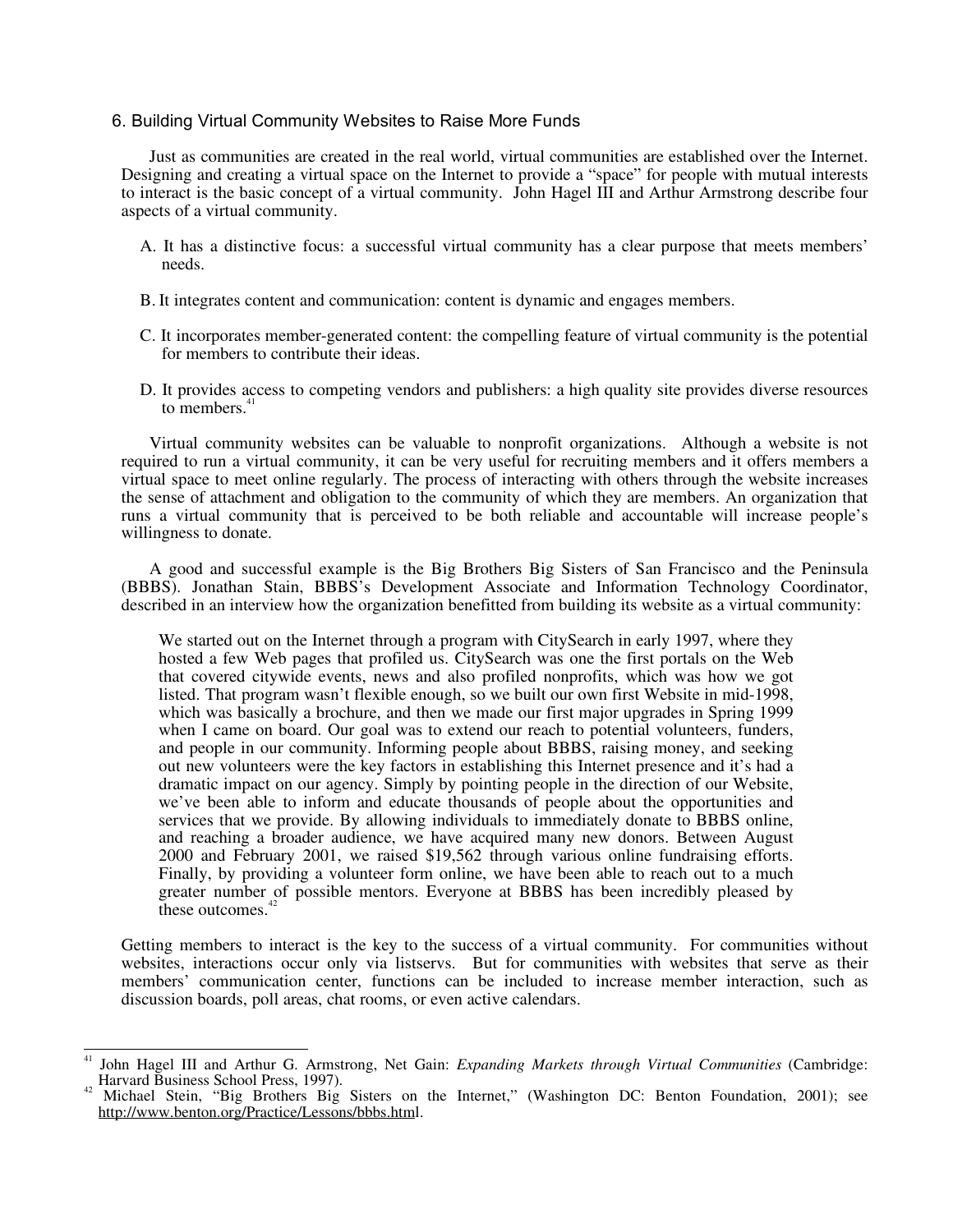The American Civil Liberties Union (ACLU) provides an example of improving a nonprofit's fundraising potential by running a successful virtual community. According to fundraising consultant Nick Allen, the ACLU's website raised around \$18,000 in February 1996, its first month online. For the nearly 600 online credit card donors, the average gift was \$31. By April 1996, the ACLU had raised about \$25,000 online.<sup>43</sup>

The following strategies are recommended for attracting and maintaining membership in a virtual community:

A. Enrich the Content

Michael Stein, a nonprofit Internet strategist, writes that "Content is what people come to our Web sites for and why they want to be kept up to date with email bulletins. Content is press releases, news, executive summaries, reports, and statistics. Content is the killer app of the Internet and the Web, so let it drive your online efforts."44 Indeed, enriching website content is the first step towards attracting and maintaining regular visitors. Also, try to keep the content simple and low tech, easy to find, and compelling.

#### \*\*REMEMBER THAT WEBSITE CONTENT IS CRUCIAL\*\*

B. Let Members Speak

It is very important to provide an area below articles or news items where people can write comments and share their ideas. People are more likely to post messages near the articles than in discussion forums.

C. Let Members Help Publicize

It is likely that new members will be referred to a virtual community by their friends. Setting up an ecard system or an article-forwarding function helps members publicize the website. Remember to include the website's title and URL at the bottom of each page, so that if members share printed articles from the website, these potential members can visit the website for further references.

\*\*MEMBERSHIP INVOLVEMENT IS IMPORTANT TO THE HEALTH OF YOUR VIRTUAL COMMUNITY\*\*

#### D. Let Members Know What Is New and What Has Been Updated

A community website with a lot of content and functions will benefit from posting a brief summary of the latest updates on the front page of the website with added links. This not only helps old members to access the latest news or article, but also gives new visitors the impression that this website is regularly updated.

# E. Create an E-mail List and Send Out a Newsletter

People will rarely visit a website without reminders. Send e-mail updates or newsletters to encourage visitors to return. An organization's e-mail list may start out small, but every address is important. Make it a habit to collect e-mail addresses, and be certain that people want to receive electronic mailings.

 $\frac{1}{2}$ Nick Allen, Mal Warwick, and Michael Stein, eds., *Fundraising on the Internet: Recruiting and Renewing Donors Online* (Berkeley: Strathmoor Press, 1996).

*Michael Stein, "Nonprofits and the Internet: Focus on Content," May 2000, http://www.michaelstein.net/content.html.*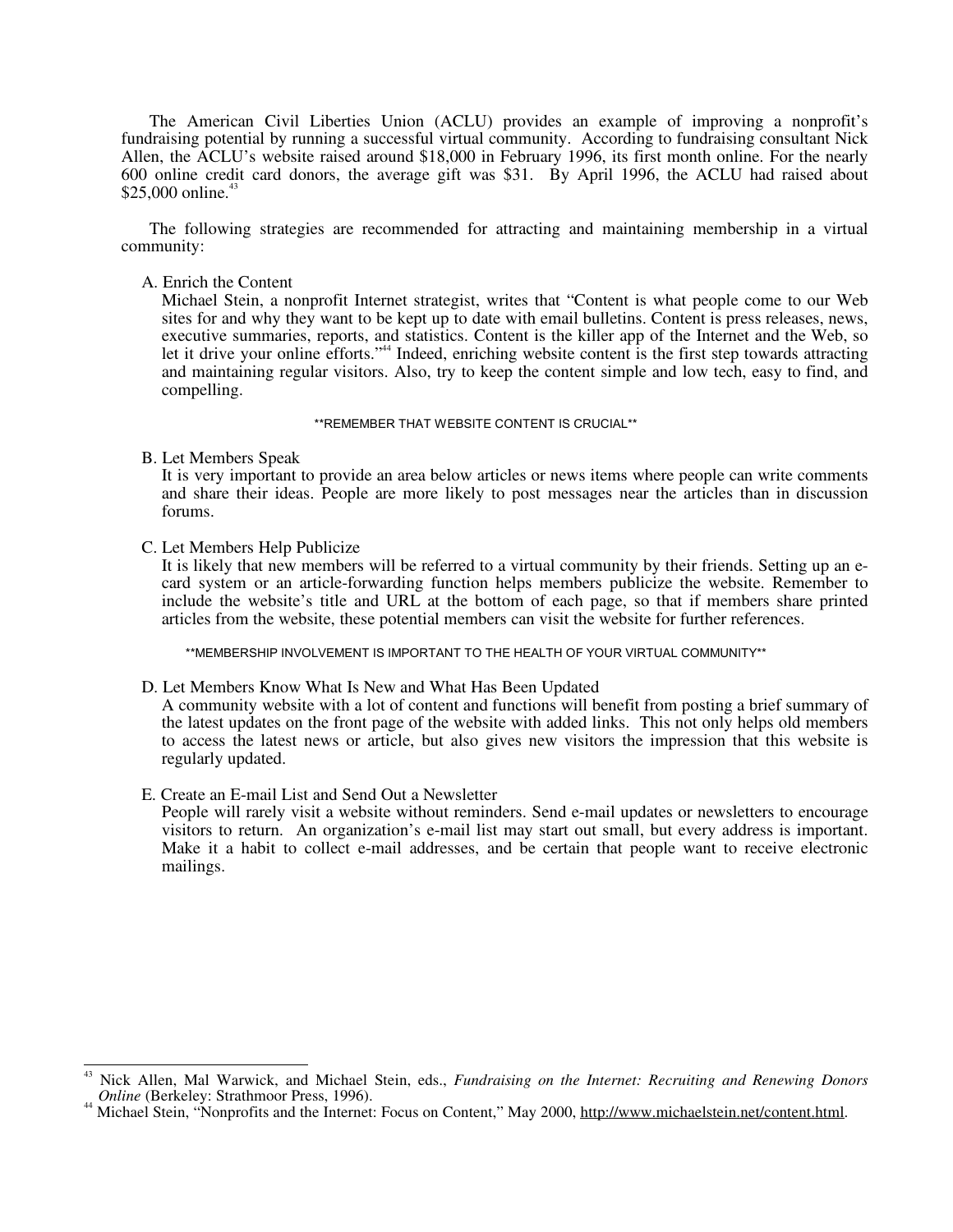## F. Make Use of the Search Engine

Search engines are important because they serve as Internet entrances (or portals). Remember to register with search engines and provide every possible keyword related to the mission of the community. Also, be sure to add a meta tag (hidden description and keywords) on the home page so that roving search engine robots (e.g., *google.com*) will catalog the website again and again as they visit the web page periodically.

#### G. Build Relationships with Online Editors at Web Portals:

This is another great idea from Michael Stein. He writes: "Don't keep your content to yourself—share it with the pros! Web portals cover a range of issues with features, articles, directories and search engines. They can be for-profit or non-profit, and are growing fast in popularity. Start with these: HandsNet (www.handsnet.org), ConsumerNet (www.consumernet.org), The Mining Company (www.miningco.com), NBCi (www.nbci.com), Policy.com (www.policy.com), Join Together (www.jointogether.org). There are many more Web portals out there on your issues, so go track them  $down!^4$ 

\*\*SHARE YOUR CONTENT WITH THE PROS\*\*

 $\overline{a}$ <sup>45</sup> Michael Stein, "Nonprofits and the Internet: Focus on Content," May 2000, http://www.michaelstein.net/content.html.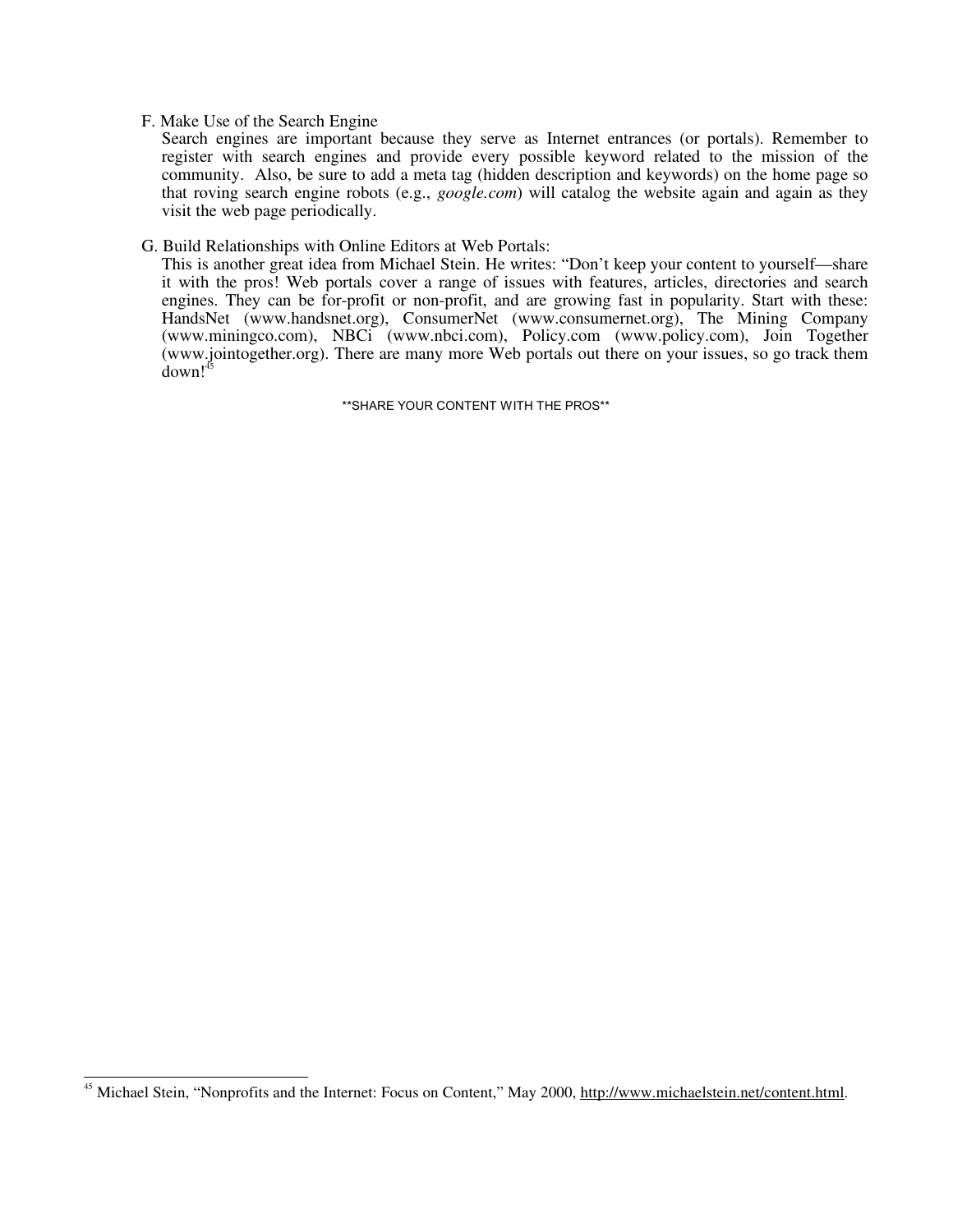# **V. Raising Funds on the Internet**

Raising funds directly on the Internet via online donation was enabled by the success of the online transaction mechanism. With this technology, people use credit cards online to make a purchase or donation.

To date, the capability of online donations raises many questions about the effectiveness of Information Technology as a fundraising tool. The "Philanthropy and the Internet Fact Sheet," released in 2000 by INDEPENDENT SECTOR as a reference for conference attendees, reported that in 1998 over 70% of all American households made charitable contributions, but only 1.2% of these gifts were made through the Internet. Only 8% of adults, or 16 million people, indicated a willingness to donate to a charity over the Internet, while 12 million people currently respond to direct mail solicitations. Furthermore, a survey of 252 of the largest nonprofit organizations in the United States found that in 1999 slightly more than one-third raised money via the Internet. These brought in a total of \$7 million, which is less than 1% of the total money raised by these organizations; 40% of this total, \$2.8 million, was given solely to one organization, the American Red Cross.<sup>46</sup>

If one treats online donation as just another way to raise funds, then these low statistics are not surprising. Even though more than 49% of Americans reported having Internet access in 1999, simply setting up an online donation website does not ensure that people will come and give away their money. Such an expectation would be like putting a donation box in the Times Square subway station: no matter how many people walk through it everyday, and no matter how much money is spent on decorating the box, nobody is going to throw money into it without a good reason.

In this section, several online donation models are examined. But nonprofit organizations should realize that it is not really important which is adopted (several models may be utilized at the same time if needed) to raise funds on the Internet. Rather, using the Internet to attract and educate people, convincing them of the importance of the organization's mission, and raising people's confidence in its accountability are the key elements of Internet fundraising.

<sup>46</sup> Independent Sector, "Philanthropy and the Internet Fact Sheet," Expanding Philanthropy through the Internet Conference, San Jose, California, September 25-26, 2000; see, Conference, San Jose, California, September 25-26, 2000; see, http://www.independentsector.org/e\_philanthropy/internet.htm.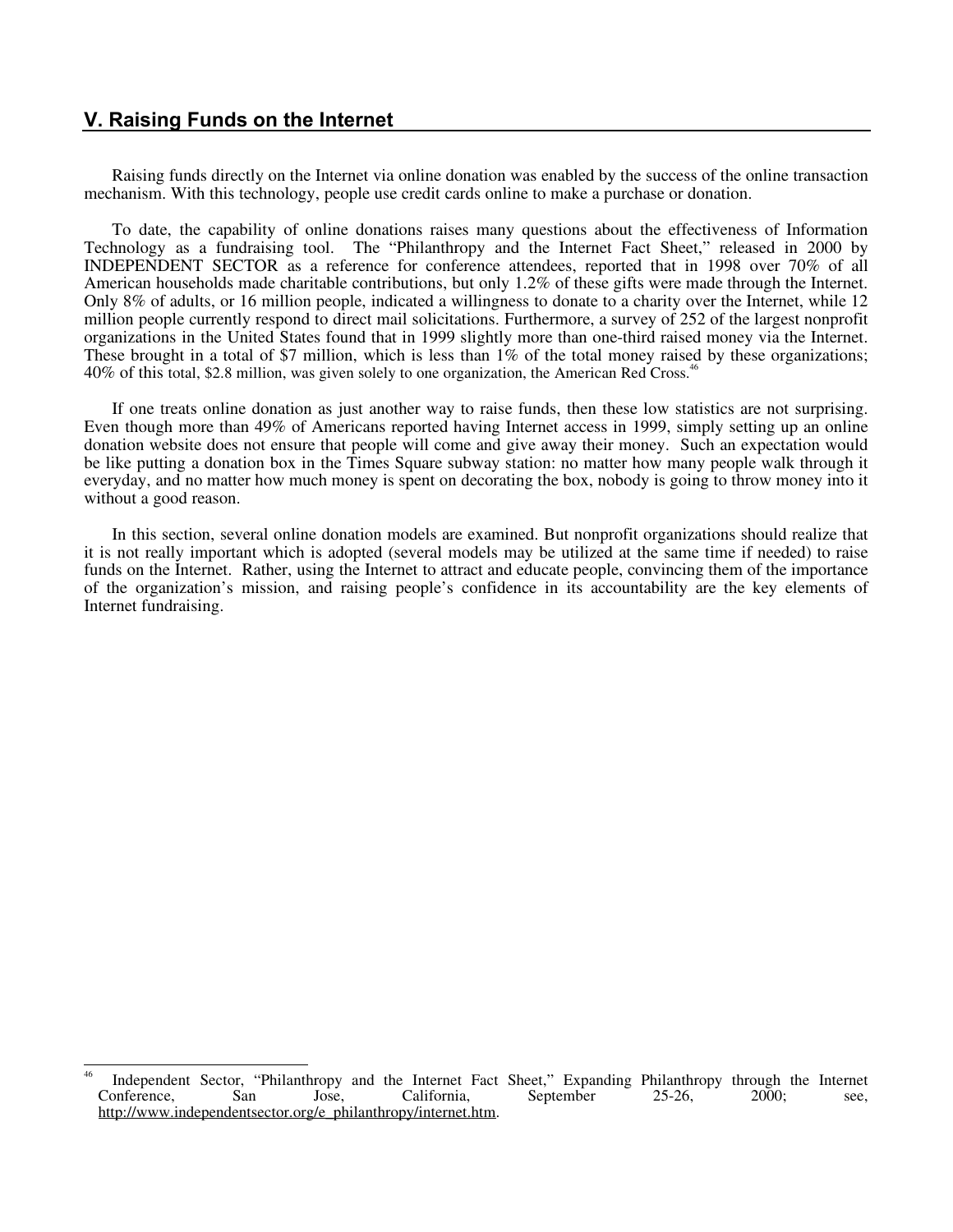# 1. Classification of Online Donations

Just as there are various donation mechanisms in the real world, there are many forms of online donation services. Although difficult to classify without absolute criteria, several experts in e-philanthropy have attempted categorization. In *NetAction Notes* (December 1999), Michael Stein divided online donation service providers into three categories.<sup>47</sup> The first category, "charity portals," refers to websites that offer a directory of nonprofits. Their job is to attract traffic to their site and to encourage visitors to contribute to the listed nonprofits. These portals make money either from advertisements on their site or through fees charged to the nonprofit. Examples include *Helping.org* and *CharitableWay.com*. 48 The second category is "payment service providers," which specialize in setting up secure credit card systems for nonprofits. They make their money through a fee structure based on the contributions organizations receive. The nonprofit places a button on its site so that when visitors are ready to give, they get switched over to the service provider's site in order to make their transactions. Examples include Entango and *Remit.net*. 49 The third category is "e-commerce commission portals" where nonprofits actively encourage their members to do their e-commerce shopping through a portal, and a percentage of their purchases goes to the nonprofit of their choice. Examples include *4charity.com*, *shop2give.com*, and *shopforchange.com*. 50

The Association of Fundraising Professionals have also attempted to classify transaction modes and identified seven. "Although there are numerous variations, the seven broad online transaction categories are charity malls/affinity programs, online financial contributions, corporate giving programs, auction sites, cause-related portals, online volunteering, and venture philanthropy."51 Additional new online donation ideas will be suggested later in this handbook and another classification will be presented. Such categorization aims to provide a general idea of the variety of existing online donation mechanisms.

#### 2. Online Donation within Sites

The most direct method of nonprofit e-fundraising is to ask for a pledge from visitors to the website. The American Red Cross website is a good example.<sup>52</sup> In the "Help Now" section on the right side of each page on the site, visitors can easily follow not only the "Donate Now" option to make immediate online donations, but also the "Give Blood," "Tissue Donation," "Volunteer," and "Planned Giving" links to make alternate gifts.

The American Red Cross provides a famous example of effective and successful online fundraising. Between July 1996 and April 1998, the organization received 1004 online donations for a total of  $$128,074<sup>53</sup>$  It raised \$2.7 million online in 1999. Even though this represents only 0.33% of the \$817 million in total donations,<sup>54</sup> it was also 40% of the total money raised online by the 252 largest US nonprofit organizations that year.

 $\frac{1}{4}$ 

Michael Stein, "Elementary E-Philanthropy," NetAction, *NetAction Notes* 53 (27 December 1999).<br>http://www.netaction.org/notes/notes53.html#give.

<sup>&</sup>lt;sup>48</sup><br>Helping.org: <u>http://www.helping.org</u>; CharitableWay: <u>http://www.charitableway.com/</u>, ceased operation.<br><sup>49</sup> Entango: <u>http://www.entango.com;</u> Remit.net: <u>http://www.remit.net</u>, ceased operation.<br>4charity.com: http:

<sup>&</sup>lt;sup>51</sup> Association of Fundraising Professionals, "AFP Internet Guidelines," http://www.<br>  $\frac{1}{2}$  association of Fundraising Professionals, "AFP Internet Guidelines," http://www.

<sup>&</sup>lt;sup>52</sup> American Red Cross: http://www.redcross.org.<br><sup>53</sup> Michael Johnston, *The Fundraiser's Guide to the Internet* (Toronto: Wiley & Sons, 1999).<br><sup>54</sup> "Big Charities Have Raised Very Little Online So Far," *Chronicle of Ph* 

http://philanthropy.com/premium/articles/v12/i17/17003801.htm.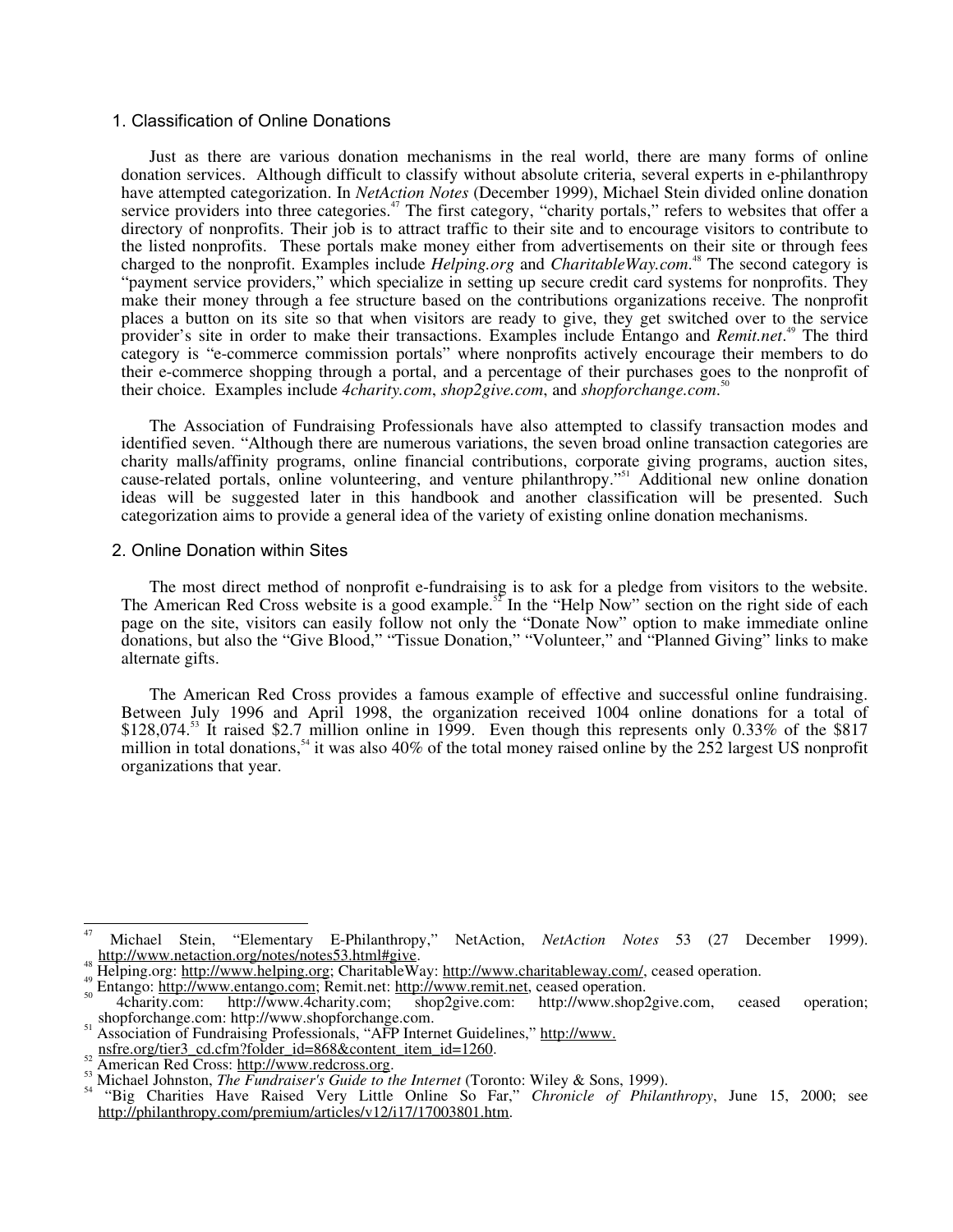For nonprofits planning to allow website visitors to donate online, Eric Mercer suggests three basic methods:

A. Accept pledges for later collection from people who give you contact information online.

- B. Accept check or credit card information that is manually processed later.
- C. Accept credit card information online that is automatically processed immediately.<sup>55</sup>

In his article, "How to Accept Donations Online Using Credit Cards," Mercer details each method and provides a list of useful resources for nonprofits planning to accept online donations made with a credit card. In addition, he lists and explains the various charges that banks and third-party agents impose for credit card accounts and transactions.<sup>56</sup>

The technical details of setting up a secure server can be daunting, and many organizations have taken the much easier route of "leasing" a secure donation page from a third party vendor (ASP). The first online donation ASP services offered secure web pages where donors could record donation information, including credit card details, which would be passed along to the nonprofit for processing as a regular donation.With the rise of e-commerce over the past several years, most online donation ASPs have extended their services to include the processing of credit card information. In this way, money the nonprofit receives is regularly deposited into its merchant account without the processing overhead (which is included in the fee or is a percentage cut taken by the ASP). The latest trend in online donation ASPs has been to add donor analysis and management tools that can perform many of the functions of sophisticated donor management software programs like Raiser's Edge. Again, it is unimportant which method is adopted to help website visitors donate online, but it is essential to fill the website with information and interactive functions that will encourage people to make online donations.

\*\*EXPLORE THE OPTION OF LEASING A SECURE DONATION PAGE BEFORE DECIDING TO SET UP YOUR OWN\*\*

#### 3. Donation Portals

Donation portals (websites) act as central gift receiving stations for a variety of organizations. Donors may pick and choose from local, regional, and national organizations. Nonprofit organizations can register with these donation portals at no charge, and will be included in the lists of potential recipient charities. However, registered members are not generally permitted to construct their own appeal or include their own content beyond providing basic information about their services and constituencies.

Donation portals exist to give donors a way of donating that is telephone- and paper-free. Representative donation portals include *Charitableway.com<sup>57</sup>* and the AOL Time Warner Foundation's Helping.org.<sup>58</sup> When donors log onto these sites, they may choose from a number of charities, to which they donate with credit cards. *Helping.org* is nonprofit and gives nearly the full amount of the donor's gift to the selected charity, deducting only a 2% service fee for the credit card companies. CharitableWay was a forprofit company that earned its money by taking a percentage (up to 9.9%) of the donation in exchange for the convenience of giving online.

According to a recent report, *Helping.org* raised more than \$1.1 million online in November and December 1999. That brought to nearly \$2.4 million the total contributed through the site since it was launched in October 1999. The site also matched more than 14,400 volunteers with activities and events in their communities during the holidays.<sup>59</sup>

 $\overline{55}$ Eric Mercer, "How to Accept Donations Online Using Credit Cards" (28 June 1998); see http://www.nonprofits.org/npofaq/16/23.html.

<sup>&</sup>lt;sup>56</sup> Ibid.<br><sup>57</sup> CharitableWay: <u>http://www.charitableway.com/</u>, ceased operation.<br><sup>57</sup> CharitableWay: <u>http://www.charitableway.com/</u>, ceased operation.<br><sup>59</sup> "AOL Time Warner Charity Website Helped Raise \$1.1 Million Over 2001; see http://www.nonprofitmatrix.com/news.asp?ID=27.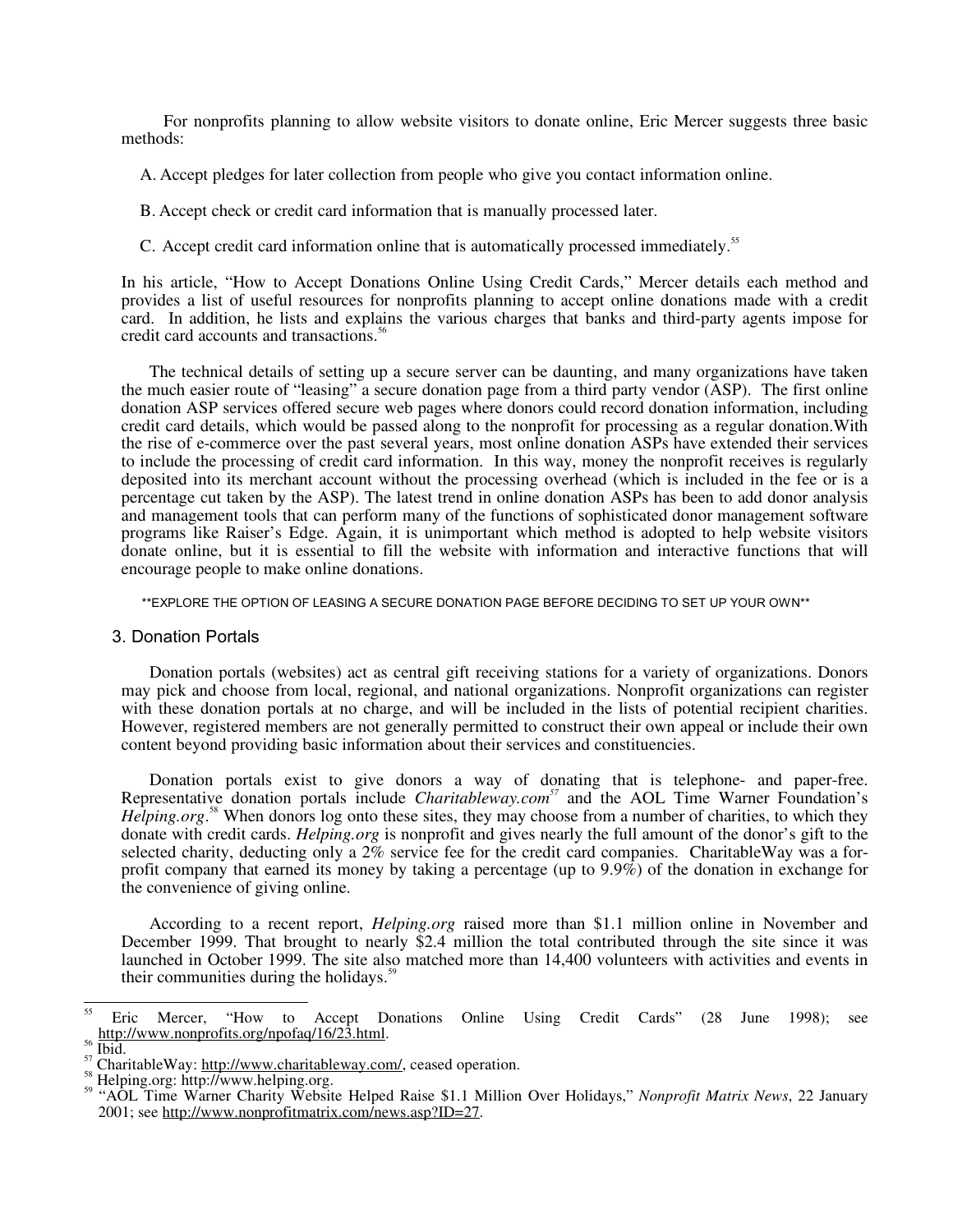*Helping.org* is in many ways a revolutionary donation portal that seriously threatens other donation portals. Organizations do not need to be actively involved in the Helping.org giving system. All public organizations recognized as exempt from federal income tax under  $501(c)(3)$  are included in the system as potential recipients of distributions unless they ask to be removed. Helping.org does not take a cut or commission from online donations, nor do users and nonprofits pay fees or costs. One hundred percent of all transaction and administrative costs are covered by the AOL Time Warner Foundation.

For nonprofit organizations, cooperating with donation portals has many advantages. For charities, it is a cost-effective way to raise funds: they can cut back on printing and telephone costs, and do not have to invest time and money in the staff and technology required to operate their own collection sites. For this reason, independent donation portals are seen as equalizers, allowing smaller charities to compete with bigger ones for funds on a level playing field.

#### \*\*INDEPENDENT DONATION PORTALS MAY HELP LEVEL THE PLAYING FIELD IN THE COMPETITION FOR DONATIONS\*\*

Some donation portals also offer additional services, which allow nonprofits to make even better use of the online donation mechanisms. *CanadaHelps.org*,<sup>60</sup> Canada's first non-profit donation portal (founded by three university students) allows charities that already have a website to put in a "donate now" button. The button taps into the *CanadaHelps.org* e-donation engine and allows donors to make a charitable donation directly from the nonprofit's website.

The gifts donors make at donation portals are usually fully tax-deductible, and those who like to computerize their personal finances have the option of tracking their donations in a secure online account. However, just as donors must be cautious about making gifts over the telephone or in response to direct mail, they must also exercise discretion when deciding which charities to give to online and which portals to use.

#### 4. Online Matching Gift

The original idea of the matching gift was the brainchild of chair of the General Electric Board of Directors Philip Reed, who wanted to encourage GE employees to contribute to their alma maters. Reed believed the incentive to contribute would be greater if the company matched the employee's gift. The GE matching gift program was launched in 1954, and other companies soon followed suit. Since 1954, employers and their employees have contributed over \$2 billion to education thanks to corporate matching gift programs.<sup>61</sup>

Traditional matching gift donations can be a bit complicated for employees. First, the employee must obtain from his or her employer a matching gift form, which is usually available from the human resources department. Then the form is filled out and sent to the institution/organization in accordance with its guidelines.

Recent developments have provided charities with their own online donation mechanisms that accommodate online matching gifts. HEP Development, which maintains the largest and most comprehensive database of employers who match gifts to universities and other charities, has put its database online in a way that allows organizations to link to it from their own web donation center. HEP's e-MG Donor Link™ is a new product that ties their matching gifts database to a charity's web fundraising program. Charities can place a link on their site that encourages matching gifts. With this new mechanism, donors simply key their employer's name onto the charity's homepage. They are instantly told if their gift can be matched to the organization. If they are eligible, their company's match policy information will be listed, including minimum/maximum gift eligible, gift ratio, procedure for getting the gift matched, and any special comments.

<sup>60</sup> 

<sup>&</sup>lt;sup>60</sup> CanadaHelps.org: http://canadahelps.org.<br><sup>61</sup> Council for Advanced and Support of Education, "Frequently Asked Questions About Matching Gifts," http://www.case.org/matchinggifts/faq.cfm.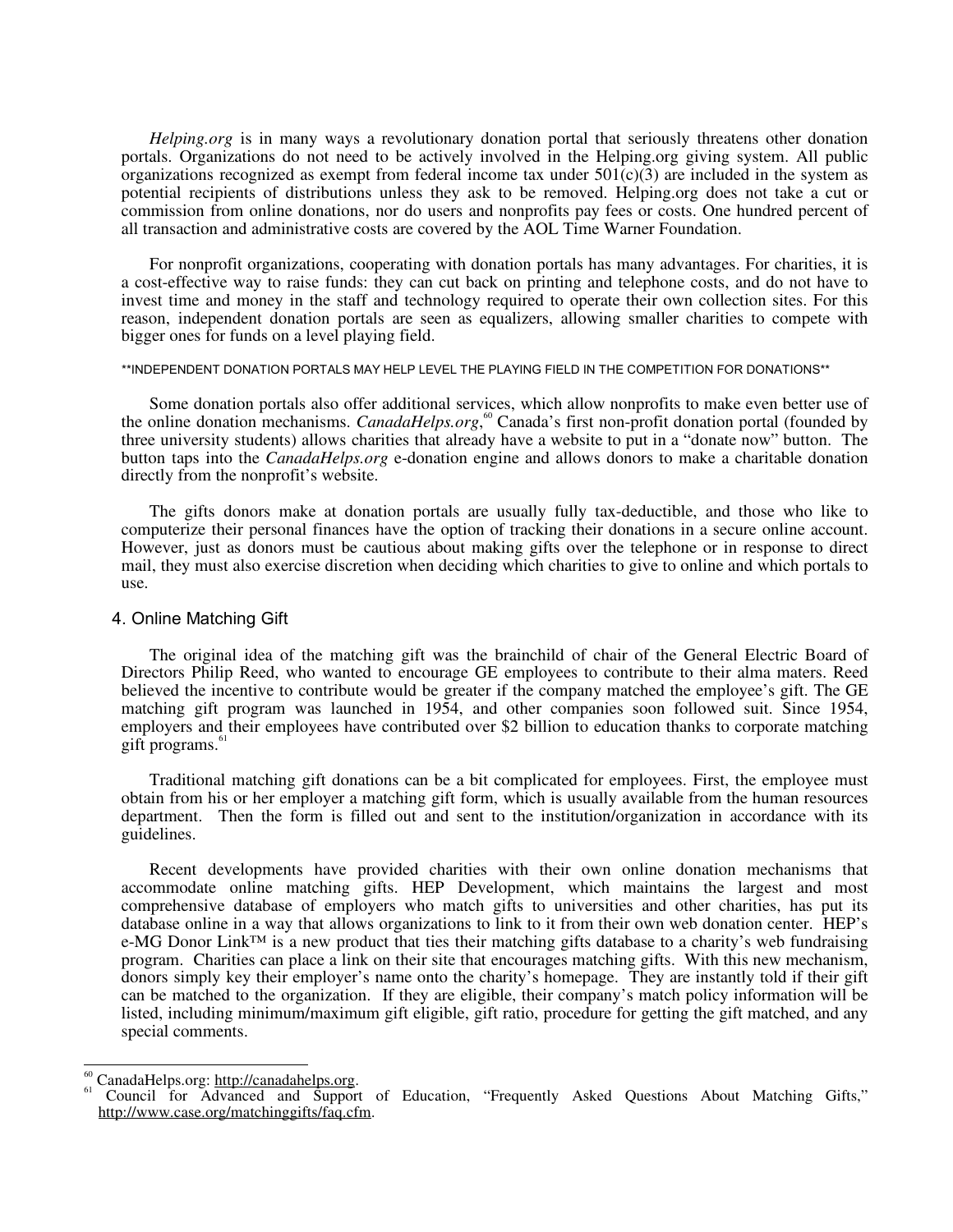#### \*\*CONSIDER THE PROS AND CONS OF THE CHARITY MALL BEFORE USING\*\*

However, the price of the mechanism is not very attractive. For higher education alumni organizations with under 25,000 members, the price of the online database is \$695 for the first year, and \$525 per year thereafter. For other nonprofit organizations, if the budget is less than \$1 million, the price is \$600 for the first year, and \$475 per subsequent year.<sup>62</sup> Websites that already have an online matching gift option are mostly those of universities, such as Columbia University, Indiana University, and George Mason University.

#### 5. Charity Mall and Charity Auction

The two most common types of online donation sites are the charity mall and charity auction.<sup>63</sup> These ideas are not new—people spend money on something they want, and the vendor donates a percentage of the cost (anywhere from  $5\%$  to  $30\%$  or more<sup>64</sup>) to the buyer's selected charity. The charity mall acts as a central web location for countless vendors who are seeking to increase their own business by giving shoppers the opportunity to give a little back to the community. When shoppers log onto these mall sites, they can choose from a number of retailers. The retailers then pay a commission to the charity mall for referring customers to them, and the charity donation comes out of this commission.

Some of these sites also make money from advertising, but very few of them share this portion of their income with nonprofits. These websites have been around long enough to evolve into second and third generations. Many sites have started to offer expanded services as multi-service portals. These portals target donors, charities and corporations alike, offering a range of services to each. Some common features of these sites are: charity shopping malls; secure online credit card donations; complete donation activity tracking (for the donor); volunteer matching; and workplace giving coordination.<sup>65</sup> For examples of standard charity malls, multi-service portals, and charity auction sites, one can investigate *Igive.com*, *4charity.com* and *AllStarCharity.com*, respectively.<sup>66</sup>

There are certain advantages for all parties involved in the charity mall or charity auction. Charities receive donations without any effort on their part. Donors can make donations without additional costs to them, and many report that it makes them feel good to give this way. And of course, the vendors and charity malls make a profit from these transactions.

However, it is not a perfect system. Many sites require thresholds of accumulated contributions (usually \$5 to \$15) before they write checks to charities. For a small charity, it can take a long time to build up this many contributions. An article released by *Forbes.com* also showed that some cause-related malls fall short of being ideal in other ways. They let money designated for charities linger in their own bank accounts for months, collecting the interest. Although the set minimum dollar amount required to cut a check to charity is typically low, it may hold up funds earmarked for less well-known charities.<sup>67</sup>

 $\frac{1}{2}$ 

HEP Development Services, "E-matching Gift Look Up," http://www.hepdevelopment.com/ematch.htm.<br>Note: Some nonprofit websites run their own shopping malls—also called charity malls—which are not included in the<br>following di

<sup>&</sup>lt;sup>64</sup> For example, when purchasing books at Amazon through 4charity.com, 5-30% could be donated to Life Crisis Services. http://www.4charity.com/donor/mall/shop/storeInfo.jsp?id=51.<br><sup>65</sup> "The Charity Mall Report," Internet-Fundraising.com (February, 2000); see <u>http://www.internet-fundraising.com/</u>

<sup>&</sup>lt;sup>66</sup> Charitymalls/overview.html.<br>
Igive.com: http://www.igive.com; 4Charity.com: http://www.4charity.com; AllStar-Charity.com:<br>
http://www.4charity.com; AllStar-Charity.com:

<sup>&</sup>lt;sup>67</sup> J. Alex Tarquinio, "Charity Begins Online," Forbes.com, 6 November 1999, http://www.forbes.com/ 1999/11/06/feat.html.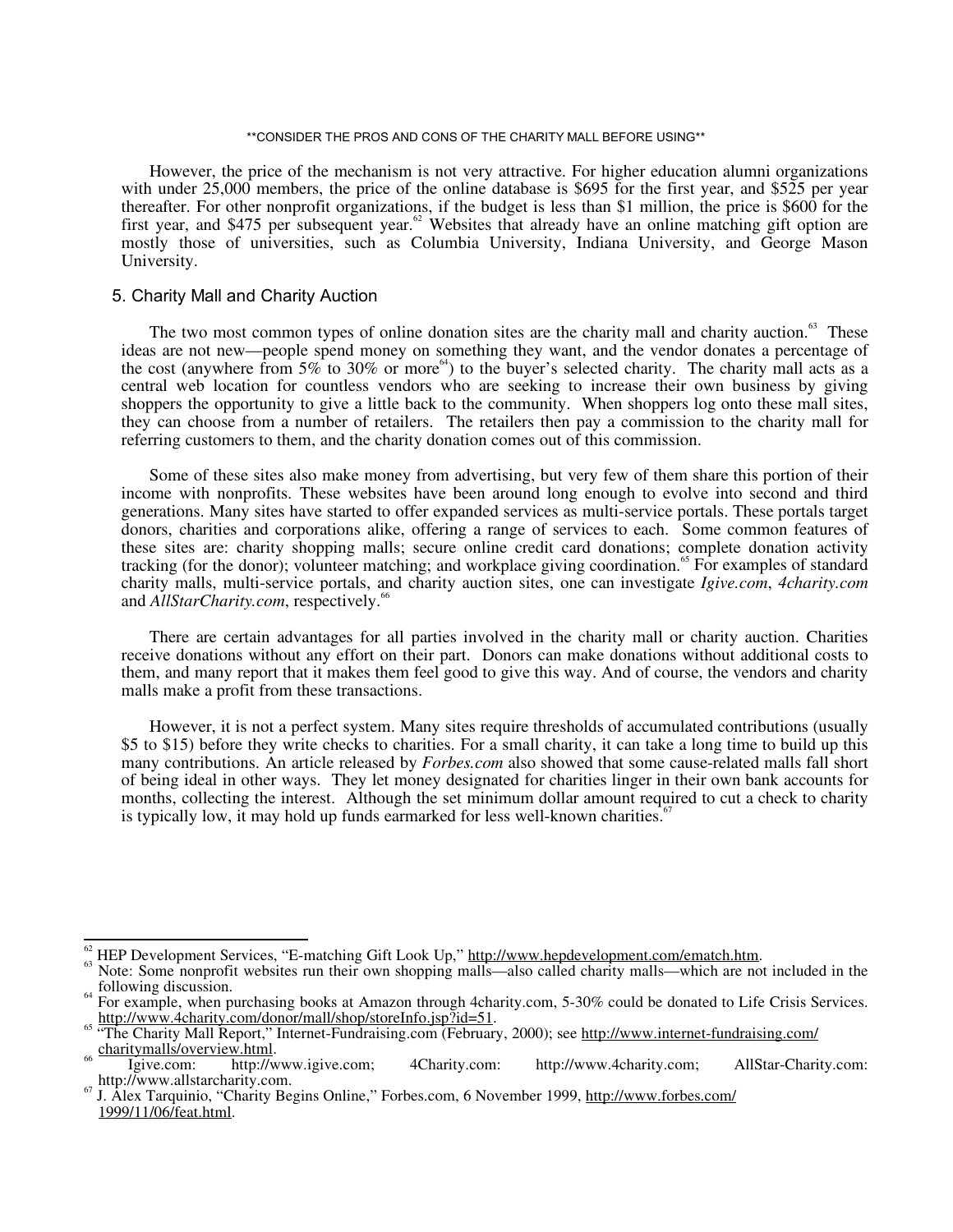For tax purposes, any purchase that donors make at a charity-oriented web mall is not deductible. But if consumers pay more than fair market value for an item at a charity web auction, they may deduct the difference. For instance, a guitar played by Courtney Love valued at \$300 fetched \$1,200 on auction at WebCharity.com.<sup>68</sup> The buyer could deduct \$900 as a charitable donation.

Since most charity mall or charity auction sites do not review or approve the charities listed on their sites, almost anybody could be listed there, and donors are on their own when deciding where to give. The onus is also on the donor to make sure the charity mall is itself accountable and makes the donations it reports.

#### 6. Click Donation or Free Donation

Click donations accrue from the value of "clicks" made by Internet users on the commercial advertising banners of designated "click donation" sites. When users click on the advertising banner, they are redirected to the sponsors' website. The sponsors pay a few cents to the donation website for referring users to them. In some cases, the sponsors are also willing to pay the website just to show their banners. Click donation websites thus give the money earned to the user-dedicated charities.

In June 1999, the Hunger Site was the first nonprofit organization to appear with this new and innovative way to raise money online.<sup>69</sup> On average, over 220,000 individuals from around the world visit *thehungersite.com* each day to click the "donate free food" button and help feed the hungry. To date more than 101 million visitors have donated over 198 million cups of staple food. The food donations are paid for by the Hunger Site's sponsors and are distributed to those in need by Mercy Corps and America's Second Harvest. Donations are split between these organizations and go to the aid of hungry people in over 74 countries, including those in Africa, Asia, Eastern Europe, the Middle East, Latin America, and North America. The success of the Hunger Site led the company that runs it to create a series of other click-todonate websites on issues such as saving the rainforest, kids with AIDS, child survival, and breast cancer.

It is not surprising that in the last two years there has been a huge explosion of click-to-donate sites for a wide gamut of good causes. Most recently, a number of click-to-donate portal sites have appeared that attract visitors with the option to give to multiple organizations. Nonprofits wishing to set up or receive revenue from click-to-donate button sites can register with these portals and avoid ad brokerage setup and many technical and management issues.

*FreeDonation.com*<sup>70</sup> is a good example of how click-to-donate portal sites work. The value of each donation is variable, depending on factors such as the number of sponsors and the monetary amount per donation agreed to by the sponsor. Typically, each donation will generate between a fraction of one cent to several cents. Nonprofit organizations working with *Free-Donation.com* do not pay anything to the portal site. The company distributes all funds received from sponsors on a quarterly basis.

Another spin on the click-to-donate model is the donate-while-surfing model pioneered by *OnGiving.com*<sup>11</sup> In this model, a donor agrees to watch advertising banners in one corner of the web browser while surfing, and a portion of the banner-ad revenue is donated to the charity of his/her choice. An example of how this works is *Charitybanner.com*.<sup>72</sup> Charity Banner software runs while users surf the web, check their e-mail, work, or play games online—quietly displaying banner advertisements. By simply viewing these ads on their computer, people are raising money for charity.

7. Legal Issues for Online Fundraising

 $\frac{1}{2}$ 

<sup>&</sup>lt;sup>68</sup> WebCharity.com: http://www.webcharity.com, ceased operation.<br><sup>69</sup> The Hunger Site: http://www.hungersite.com.<br><sup>70</sup> FreeDonation.com: http://www.freedonation.com.<br><sup>71</sup> OnGiving: http://www.ongiving.com, ceased operati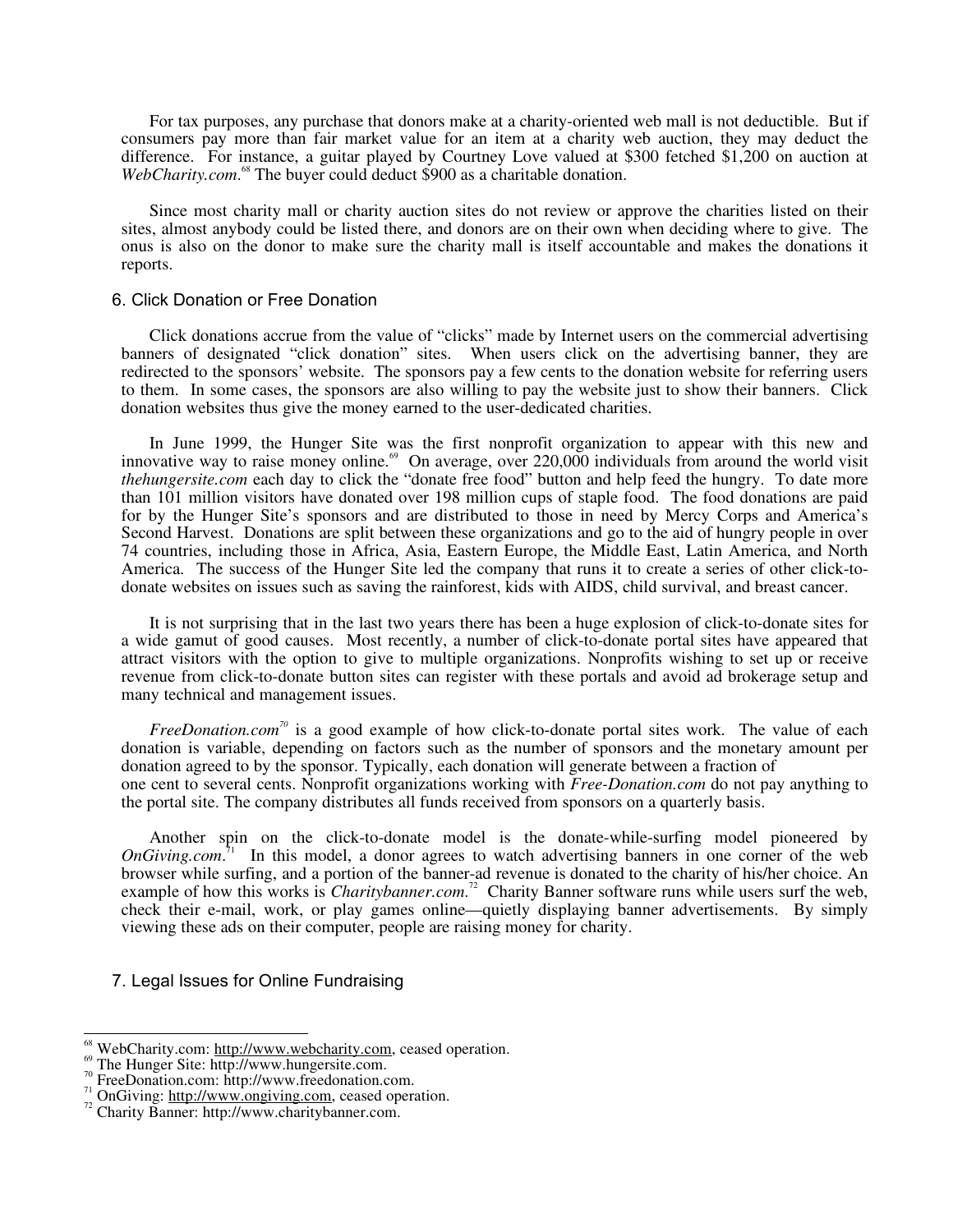If a nonprofit is soliciting and accepting donations online, it may be legally obligated to register as a charity in nearly every state where it undertakes these activities. Registration is usually done through the attorney general's office in each state. As Eric Mercer suggests:

The best resource for finding contacts and other information is the Giving USA Update annual first issue, "Annual Survey of State Laws Regulating Charitable Solicitations," available from the AAAFRC Trust for Philanthropy for \$35 (you'll save plenty more than that in phone bills). Save paperwork by using the "Uniform Registration Form" in the states that will accept it. Choosing a credit card transaction agent of this sort has significant legal and financial implications with regard to their potential function as a professional solicitor, and a separate discussion of this issue is available elsewhere, entitled "Soliciting Online Using Third-Party Hosting Agents." If the provider of your virtual storefront actively encourages donors to visit your page and donate, they are probably functioning as a professional solicitor, and must be registered as such in every U.S. state.<sup>7</sup>

\*\*LEARN ABOUT STATE REGULATIONS BEFORE ASKING FOR DONATIONS ONLINE\*\*

For further information on several legal issues that nonprofits would find informative, please refer to Mercer's article, "How Can We Use the Internet for Fundraising?".<sup>74</sup>

 $\overline{1}$ 

<sup>&</sup>lt;sup>73</sup> Eric Mercer, "How to Accept Donations Online Using Credit Cards," http://www.nonprofits.org/npofaq/16/23.html.<br><sup>74</sup> Eric Mercer, "How Can We Use the Internet for Fundraising?," 27 October 1998, http://www.nonprofit info.org/misc/981027em.html#legal.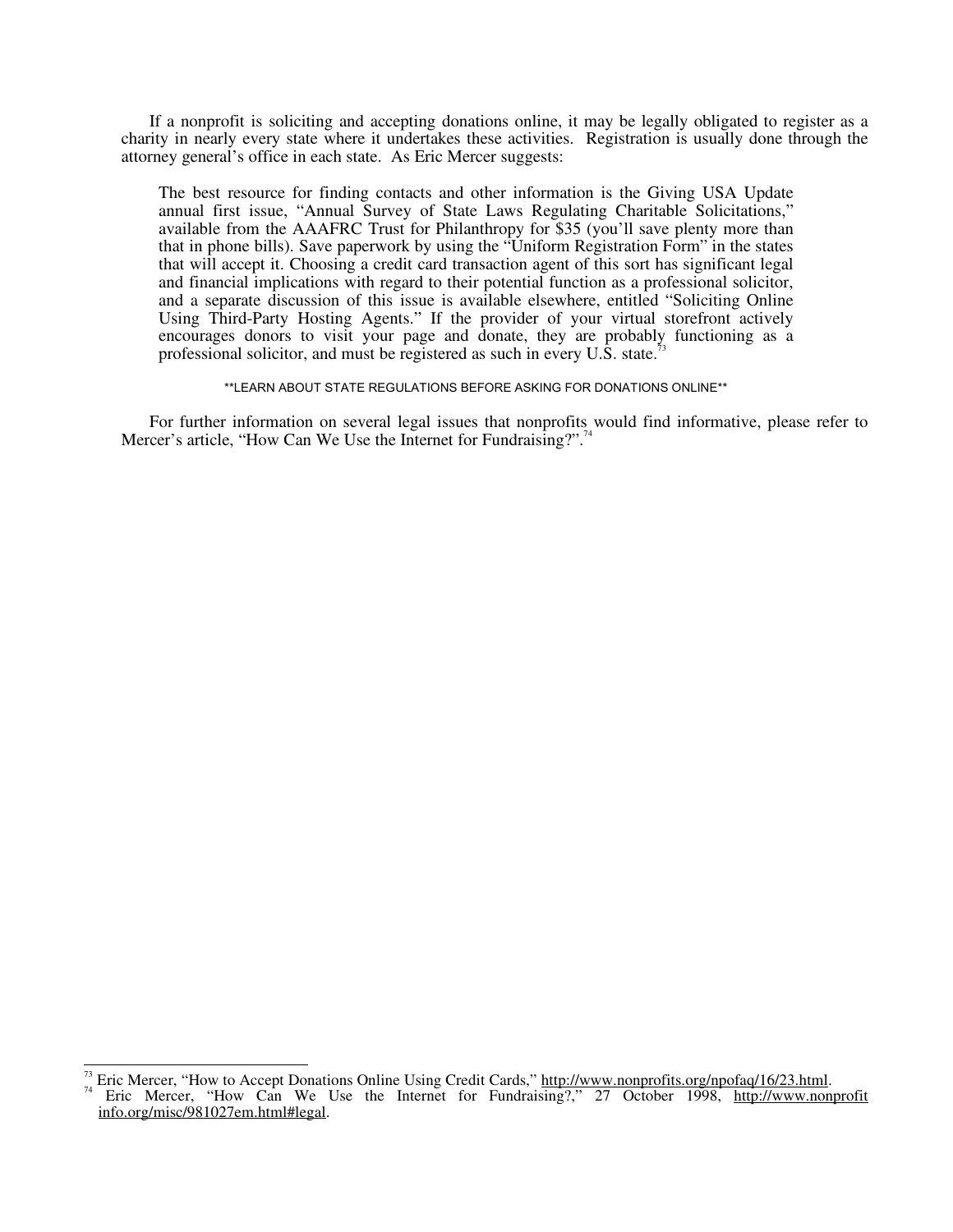# **VI. Discussion and Suggestions**

# 1. Cultivating Donors, Instead of Waiting For Donors

Major nonprofits are generally good at accepting online credit card donations, but most do not bother to re-solicit or even cultivate these donors online. That was the preliminary conclusion reached in a survey conducted by *donordigital.com* and Mal Warwick & Associates in June 2000 of over forty major US nonprofit online fundraising operations.<sup>75</sup> In the year since the survey, the attitude most nonprofits have towards Information Technology and e-philanthropy seems to have stagnated, instead of moving forward.

Still, many nonprofits focus their IT-related efforts too much on the technology base, instead of the strategy base. After spending their budgets on building a website with a "donate here" button, they wait for donors to arrive and give their money online. Often this does not work.

What's working? Nick Allen answered:

- Based on very limited information, the most successful fundraising efforts so far involve:
- National organizations with high name recognition and credibility
- Content-rich, frequently updated sites with relatively high traffic
- Fundraising "pitches" tied to content on the site."<sup>7</sup>

#### \*\*STRATEGY IS MORE IMPORTANT THAN TECHNOLOGY\*\*

Again, the impact of IT on nonprofits has little to do with the technology itself. Instead, utilizing the new services it offers to cultivate donors, improve donor relationships, and reach out to new donors is the real value of the Internet to nonprofits. Building virtual communities and making use of e-mail, websites, and other online resources to increase member participation is the only way to make e-philanthropy work.

# 2. Problems with Donor Privacy and Security

 $\overline{1}$ 

The more people know about the Internet, the more they are concerned about their privacy and the security of the information they send out. This uneasiness may cause some to cease conducting transactions online. Many people might think that the security problems of online transactions, a recurring subject of discussion in 1998 and 1999, should have been resolved by 2001, but unfortunately they have not. In a recent issue of *Time* magazine, a picture of a Filipino hacker is shown on a page entitled "Hackers' Paradise." The article reports:

In a small, hot room in Caloocan city, one of Manila's shoddy suburbs, a 21-year-old manchild perches on a chair and turns the fan up to high…He surfs to the archive of an online florist and peruses someone's recent order for roses, complete with a mushy love letter. But this man, a hacker who uses the online handle Eyestrain, isn't interested in the saccharine prose. He is focused instead on swiping the buyer's credit card details. "See? It's that simple," he says, as he cuts and pastes the number onto his desktop. Eyestrain, who doesn't want his real name revealed, says he paid for all of his computer equipment with pilfered numbers he lifted off the Net.<sup>7</sup>

Nick Allen, "It's Easier to Give than Receive," DonorDigital.com, http://www.donordigital.com/site/PageServer?<br>pagename=artgiving.

<sup>&</sup>lt;sup>76</sup> Nick Allen, "Fundraising on the Internet," Mal Warwick & Associates Website, http://www.malwarwick.com/<br>
Independent Unit

Daffyd Roderick, "Hacker's Paradise," in Time 157:15 (16 April 2001); see http://www.time.com/time/asia/digital/ magazine/0,9754,105665,00.html.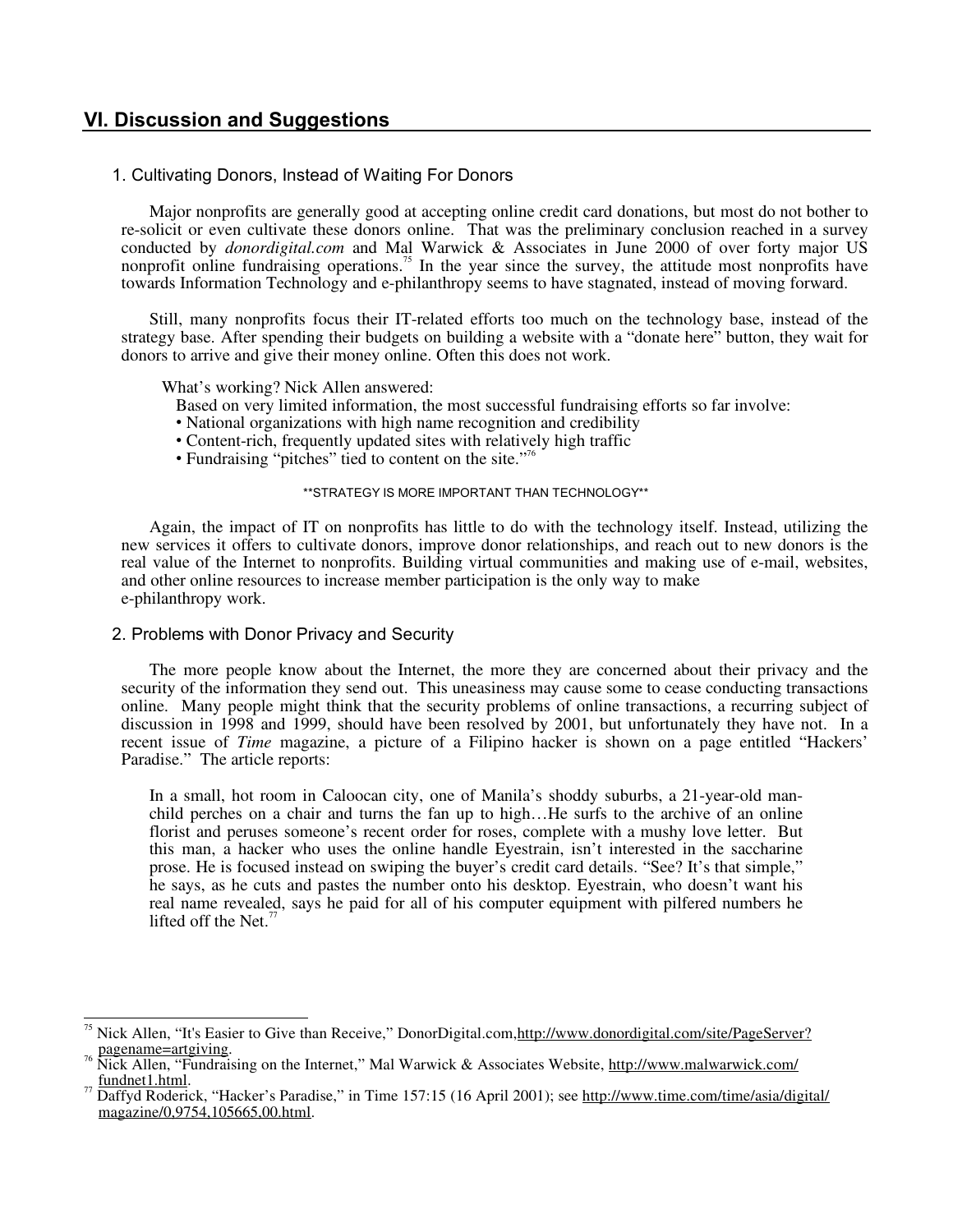Around the time this report was written, the headline of a news website in Taiwan read, "The Honker's Network of Chinese Hackers Attacks U. S. Websites: More than Ten Websites Hacked." At least fourteen websites, including the National Library, the Library of Congress, three other governmental websites, and nine non-governmental sites were cracked by these Chinese hackers.

\*\*WITHOUT PROPER SECURITY, NONPROFIT WEBSITES ARE PARTICULARLY ATTRACTIVE TO HACKERS\*\*

This is a problem for all Internet services, but experience has shown that hackers are more likely to target nonprofit and other service web servers. The reason is simple: nonprofit organization servers usually lack proper protections. Thus, a nonprofit's capability to protect donor privacy and sensitive data seems at least as important as its ability to accept online donations.

# 3. Problems with the Viability of Internet Companies

Throughout this report, many commercial Internet companies have been mentioned as examples of various service providers. One may notice that many of the references to their URLs are marked "ceased operation." Some companies offered limited services, while others offered nonprofits a full spectrum of services essential to their technology plans. Some Internet companies that offer services to nonprofits began with the aim of making a better world, but others are venturing into the nonprofit market in an effort to survive under the Internet bubble effect. Many nonprofit ASP providers were originally commercial ASP providers, a number of charity mall companies were originally shopping mall companies, and some online donation service providers were originally online transaction providers. As long as these companies are forprofit and lacking sufficient income, it is hard for them to maintain their services long term. For nonprofit organizations, it seems that nonprofit service providers are more reliable than their for-profit counterparts in providing long-term technology support.

\*\*NONPROFIT SERVICE PROVIDERS MAY PROVE MOST RELIABLE FOR NONPROFIT TECHNOLOGY SUPPORT\*\*

#### 4. Helping Nonprofits Make Good Use of Information Technology: A Suggested Model

In 1995, the California Wellness Foundation launched Computers in Our Future, an ambitious five-year, \$6 million project to develop eleven Comm-unity Technology Centers (CTCs) across California. CTCs provide computer access and educational services to the public using IT.

CTCs have evolved as the premier weapon in the battle to close the "digital divide." In general, people who visit CTCs do not own computers, and many do not have access at work or school. CTCs make available computers, the Internet, and various software packages. They also provide people in low-income or isolated areas with technology access, resources, support, and training. CTCs are usually open to the general public and supported by strong community involvement.

CTCs originated in Harlem, a New York City neighborhood, where Playing to Win's Community Computing Center opened in 1983. In 1992, Playing to Win (PTW) was awarded a three-year grant from the National Science Foundation (NSF) to help create a network of neighborhood technology access providers. Through technical assistance efforts, PTW helped spur the development of fifty centers, representing a broad range of community organizations. In November 1995, the Education Development Center (EDC) began a NSF-funded effort aimed at the national expansion and institutionalization of the PTW Network, which resulted in a five-year \$1.9 million grant. This grant supported the extension of the network's services; the expansion of its membership; its evolution into an independent, self-governing nonprofit organization; and the sustained, professional evaluation of the Network and its affiliates. At the start of the grant the organization's name was changed to the Community Technology Center's Network (CTCNet).<sup>78</sup>

 $\overline{1}$ <sup>78</sup> CTCNet: Community Technology Center's Network. http://www.ctcnet.org.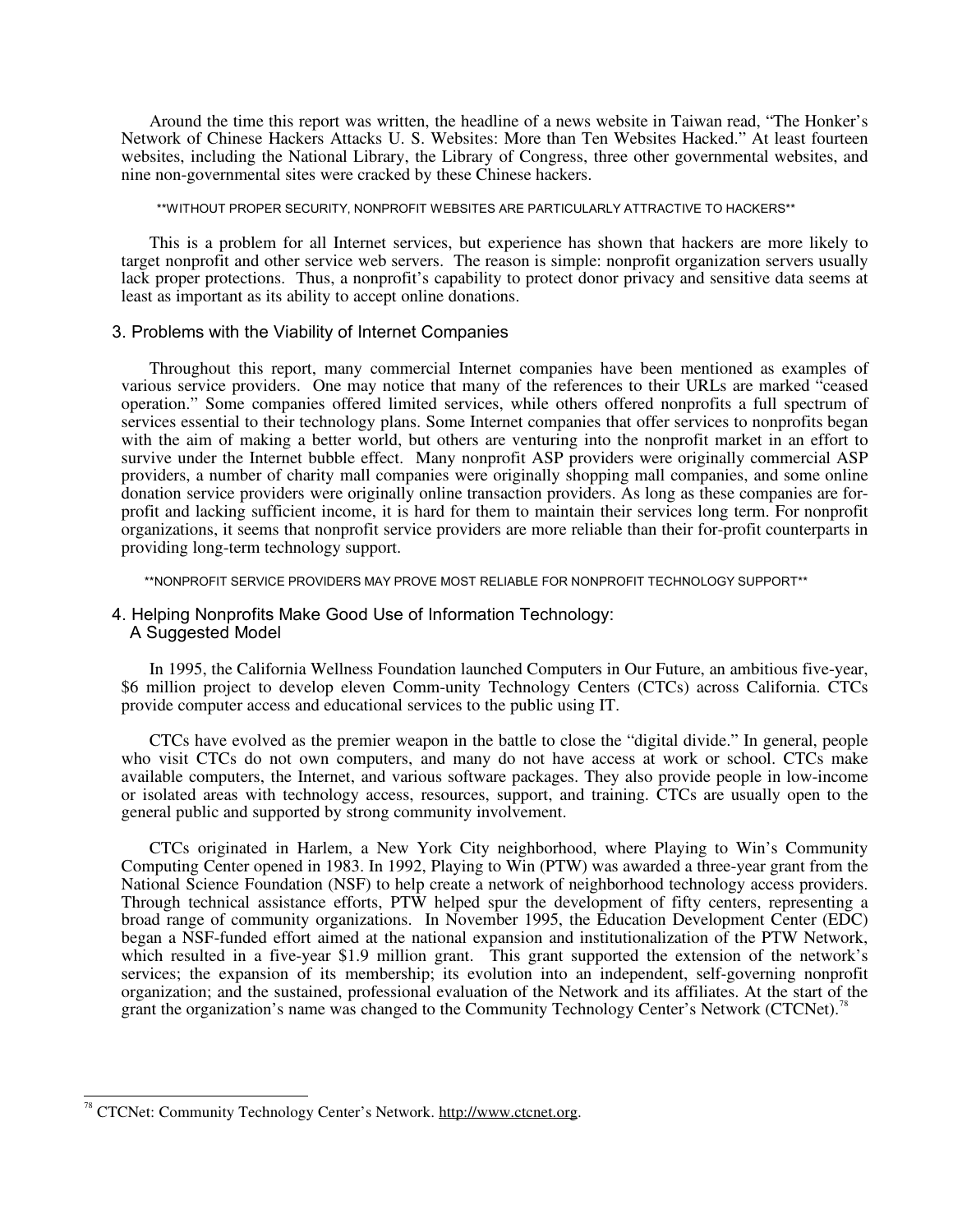In May 2000, after five years as a project of EDC, CTCNet became an independent nonprofit organization governed by its affiliate member organizations. During the past two years, the number of CTCs has grown rapidly. In August 1999, there were 250 CTCs throughout the United States, but as of May 2001, the number exceeded 500. In addition, with the support of AT&T and the America Connects Consortium (ACC), in March 2001 CTCNet conducted four Leadership Development Institutes (LDIs), one each in Chicago, New York, Pittsburgh, and Washington D.C. The mission of LDIs is to build the capacity of CTCs by supporting the professional growth of CTC directors and program managers.

Just as the digital divide exists among individuals, it also exists among nonprofit organizations. Compared to small nonprofits, large nonprofit organizations have bigger budgets allocated toward building technological capacity, and greater facility in acquiring information and resources. On the other hand, because of the lack of sufficient technology support and resources, small nonprofit organizations are more likely to lose their voice and power in the modern world.

Although CTCs aim to solve the digital divide among individuals, the same model can be applied to solve the digital divide among nonprofits: through Nonprofit Technology Centers (NTCs). The greatest advantage of NTCs is that they are nonprofit, and may provide more sustainable, reliable services and resources to small- to medium-sized nonprofit organizations than for-profit companies. They also centralize technical resources within a prescribed area, which enables them to make use of these resources more efficiently and effectively, keep apace with technological developments, and acquire better securities. The services NTCs offer should meet the technological needs of nonprofits. Examples of such services include hardware and software donations, Internet and intranet technical support, website hosting, online donation mechanisms, technology planning and strategy development assistance, and virtual community development assistance, among others.

#### \*\*COMMUNITY TECHNOLOGY CENTERS CAN HELP ADDRESS THE DIGITAL DIVIDE AMONG NONPROFITS\*\*

To avoid possible geographical overlap in the area each NTC serves, it is also possible to merge NTCs with local community foundations. Community foundations can support NTCs with specific funds and with regular gifts. With the technical support provided by NTCs, community foundations can also build up virtual communities more easily and maintain better donor relationships. These efforts will result in increased membership and augmented funds.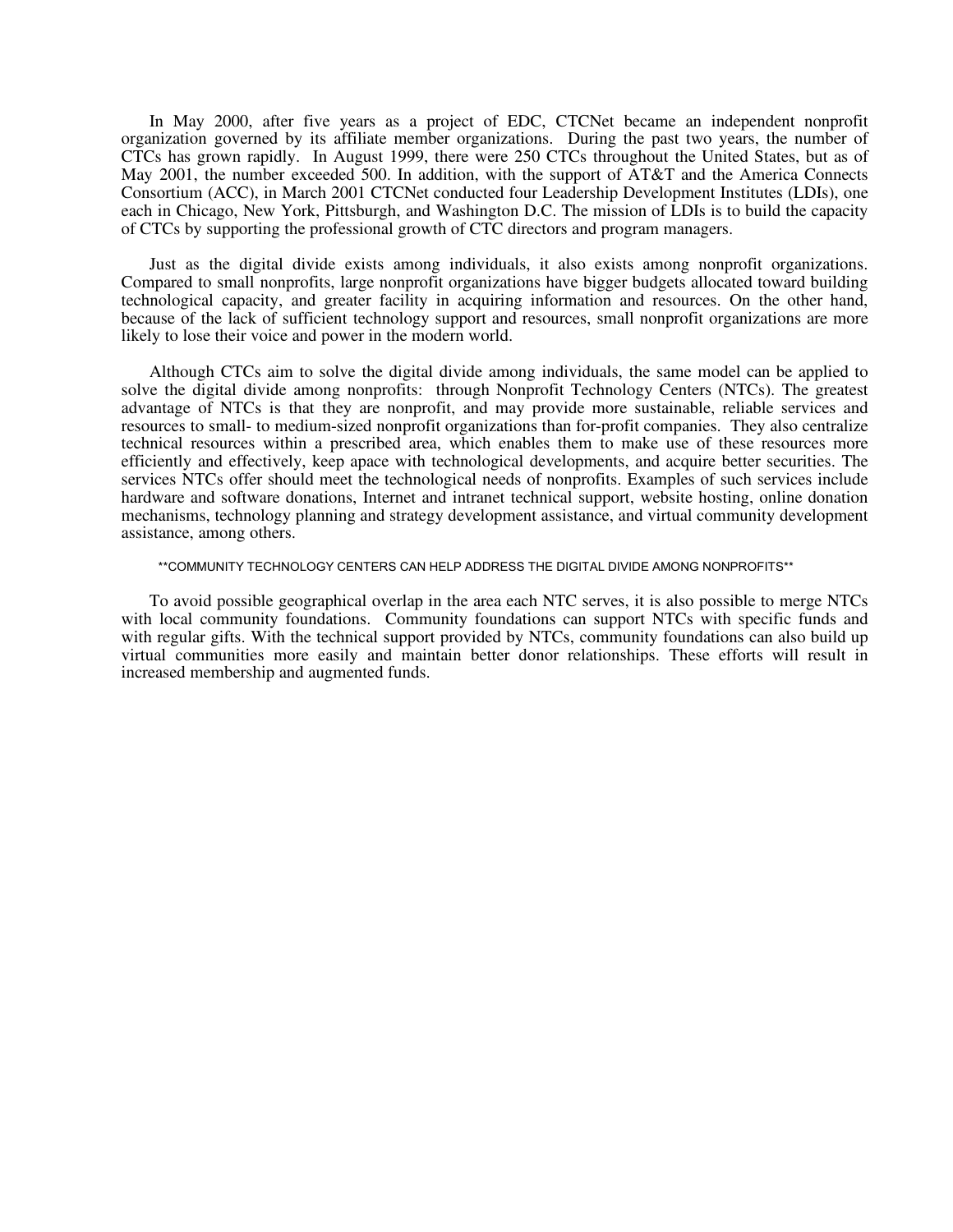# **Appendix A. The Situation in Taiwan**

Taiwan is the third largest computer hardware exporting country in the world. Taiwan's early development in hi-tech and Information Technology industries is comparable to that of the United States. According to a recent statistic released by the Taiwan Institute of Information Industry FIND (Focus on Internet News and Data), the total number of Internet users with at least one dedicated Internet connecting account is 6.7 million, about 30% of the total population.<sup>79</sup> According to the latest domain name survey performed by the Network Wizards, the total number of Internet servicing servers around the world at the end of January 2001 was 109,574,429. Among them, 1,095,718 servers are of Taiwanese domains (.tw). Taiwan is ranked as the second largest Internet servicing country in Asia (behind Japan, which has 4,640,863 servers) and the eleventh largest Internet servicing country in the world.<sup>80</sup>

The trends in the development of the Internet market in Taiwan are generally about six months behind the trends in the US market. For example, the wars between portal websites and between Internet advertising companies in Taiwan took place six months later than those in the US Internet market. But the development of Internet services and the capacities of IT for nonprofits are much farther behind. Reasons for this are outlined below.

# 1. Difficulties

Of the 2,460 Taiwanese foundations available in May 2001 on the nonprofits database collected by the Taiwan Philanthropy Information Center, only 294 foundations (11.14%) have their own websites, and only 441 foundations  $(16.70\%)$  have e-mail addresses. The reasons why nonprofits in Taiwan are much less technologically equipped then nonprofits in U. S. have not yet been formally studied, but the following factors may be taken into consideration.

#### A. Lack of technology staff

Since June 1999, the Himalaya Foundation has organized an "NPO-MIS" monthly workshop for technology staff from different organizations. Members who attend the workshop can also seek help with problems or share information by sending messages to other members through an "NPO-MIS" listserv. Since most of these nonprofit technology staff persons do not have professional background and training in technology, the workshop provides them with a place to meet and share their knowledge and experiences. The workshop has demonstrated that most technology staff lack sufficient technology background; however the organizations they work for do not have sufficient budgets to provide them further professional training. In addition, most of them also have other responsibilities beyond directing technology issues.

#### B. Lack of sustainable service providers

As in the US, companies that had been losing money from their commercial services often turn to the nonprofit sector to find new ways to survive. However, the nonprofit market in Taiwan is much smaller than in the US. These companies are not only far less familiar to the nonprofit sector in Taiwan, but are also facing a much smaller number of potential clients. Hence, the likelihood of their survival is greatly reduced. After the Internet bubble effect began to be felt in the year 2000, quite a lot of the nonprofits' websites have disappeared because the companies that used to provide them services have ceased operation.

 $\overline{a}$ <sup>79</sup> "Total Internet Users in Taiwan at the End of March, 2001," A Report from Focus on Internet News and Data, Taiwan Institute of Information Industry, 2001; see http://www.find.org.tw/howmany\_20010516.asp.

<sup>&</sup>lt;sup>80</sup> "Distribution of Top-Level Domain Names by Host Count, 2001," A report from the domain name survey performed by the Network Wizards, 2001; see http://www.isc.org/ds/WWW-200101/dist-bynum.html.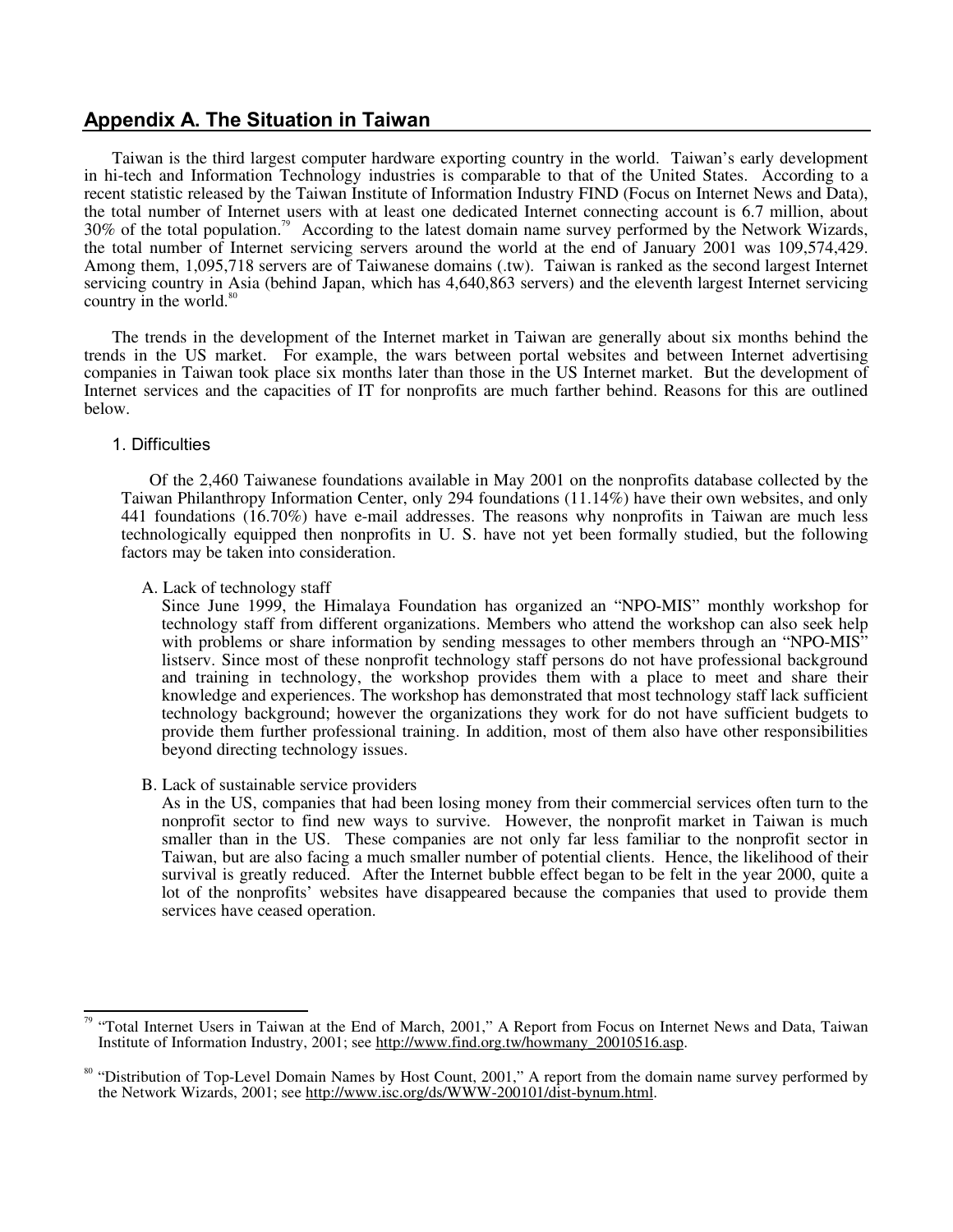#### C. Lack of software capacity

Since the profitability of the nonprofit market in Taiwan is insufficient to ensure the survival of software companies, little, if any, software is specially designed for nonprofit organizations. Nonprofits in Taiwan have to rely on commercial software if they want to make use of the technology to help them manage membership data, donor records, financial reports, and other important information. Most commercial software is not suitable for the needs of nonprofits, and purchase prices are often too high for nonprofits.

Some nonprofits might think of turning to nonprofit software developed in the US or purchasing nonprofit ASP services from there. Not only are these software and ASP services better implemented, their prices are sometimes more affordable. But the fact that the code for Traditional Chinese Fonts (Big-5 code) is not 100% compatible with the code for Western Fonts (ISO code) is problematic when trying to input Chinese data into these English-based softwares or ASP services. The English language reading ability of staff members could be another barrier for nonprofits when using software with English interfaces.

# D. Lack of long-term strategy planning in technology

It is common for nonprofit websites in Taiwan to stop updating content shortly after a site is constructed. It is also common to receive only two or three issues of a certain nonprofit newsletter after subscribing. Many nonprofits expect immediate responses from Internet users after launching the website or releasing the newsletter. When their expectations are not met, they lose patience and give up. Some nonprofits stop updating their websites owing to the departure of the only staff person who knows how to make updates, or because the company that helped these nonprofits to update their site has ceased operation.

All kinds of Internet services need time to gain a reputation and increase membership. For the nonprofit sector, which is not much emphasized in Taiwanese society, a longer time is needed to gain members. Nonprofits need to develop long-term strategic planning while implementing these services. Let us consider, as an example, the Taiwan Philanthropy Information Center (TPIC) website,<sup>81</sup> a virtual community website managed by the Himalaya Foundation. The TPIC website began by providing local nonprofit news, activities, books, and nonprofit databases in October 1999. It took more than 18 months for the website to attract an average of 1,000 daily visitors and roughly 1,400 newsletter subscribers. These numbers may seem low when compared to those from popular commercial websites, but these are record numbers for local nonprofit websites and newsletter services. Recently, TPIC website editors received the first e-mail complaint from a nonprofit organization stating that it did not see its activity announced in the weekly TPIC newsletter. This kind of complaint, ironically, is a good indicator that the website and the newsletter are viewed by its users as important services.

E. Lack of interaction and cooperation between nonprofits Because nonprofits have insufficient interaction, especially with other nonprofits with similar

missions and services, their Internet services tend to be overlapping and redundant. This results in wasted resources and unnecessary competition.

 $\overline{a}$ Taiwan Philanthropy Information Center Website, http://www.npo.org.tw for the Chinese version, and http://www.tpic.org.tw for the English version.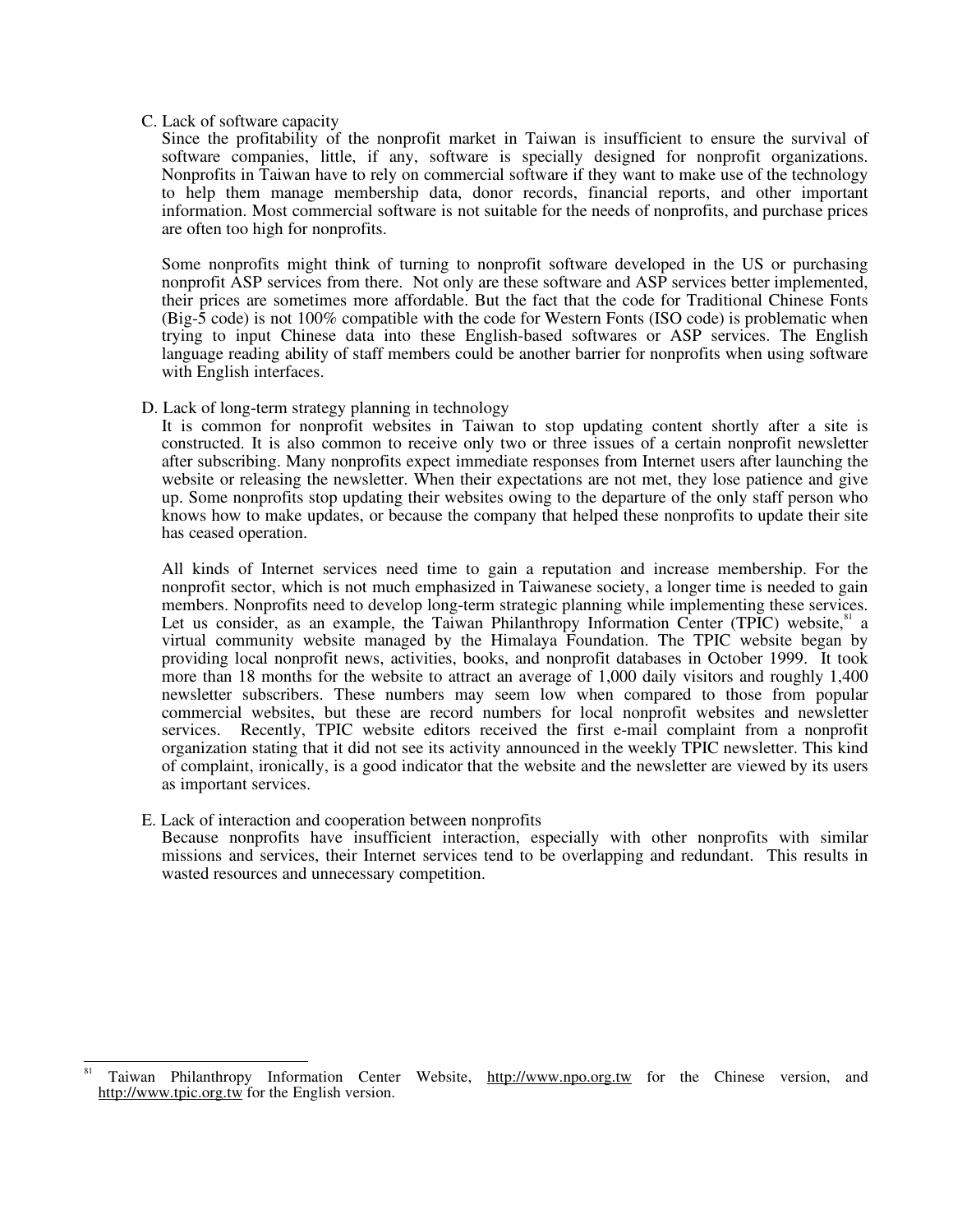# 2. Efforts

To help nonprofits in Taiwan make better use of IT, a number of programs have been deployed. The discussion below highlights some of the programs and initiators with which the author is familiar.

A. Himalaya Foundation

Through the TPIC website, the Himalaya Foundation not only lets users query online for basic information from more than 4,094 nonprofit organizations in Taiwan, but also provides a place in cyberspace for local nonprofits to announce current news, activities, and job opportunities. Users can also find: introductions to nonprofit-related publications; information on nonprofit regulations; international nonprofit headlines; introductions to major foreign nonprofits; and the means to search for nonprofit-related websites.<sup>82</sup> More detailed information about major Taiwanese foundations can be found at the Taiwan Major Foundations Website, another site offered by the Himalaya Foundation in conjunction with the publication *Directory of 300 Major Foundation is Taiwan*. 83 To help local nonprofits establish better technology capacity, the Himalaya Foundation not only organizes the "NPO-MIS" workshop, but also produces several types of nonprofit software, available for free, so that nonprofits can better manage essential databases.

B. Asia Foundation in Taiwan

By presenting the GoTaiwan website, the Asia Foundation in Taiwan is building up a virtual community for the local nonprofits. The website is well designed for fast and easy access to information. All the information collected and reported is gathered in a single database that users can easily search and browse. Unlike other virtual community websites, the main service to nonprofits is a weekly newsletter. A label printing service is also included in the *GoTaiwan.org* website so nonprofits can print address labels of major local nonprofits.<sup>84</sup>

C. South Community Culture Network

Founded in 1995, the South Community Culture Network is the first organization to offer newsletter delivery service on the Internet in Taiwan. By delivering newsletters, the Network helps local nonprofits in certain fields—including social and community movements, environmental protection, the arts, and literacy—gain visibility. The Network is not sponsored or supported by any organizations, foundations, political parties, or corporations. It is fully operated with small donations from readers and a volunteer staff. With strong faith in freedom of speech, the Network has captured the interest of dozens of social advocacy and reform groups and has become the most affective humanist movement medium on the Internet.<sup>8</sup>

D. Microsoft Taiwan

Early in 1998, Microsoft Taiwan started a series of giving programs to help nonprofits in Taiwan implement the new technology. One of the most significant giving programs is the nonprofit technology-upgrading program. In cooperation with the Acer Technology Corporation, the program helped 41 nonprofits upgrade their software and hardware in 1999, and helped another 40 nonprofits in 2000.<sup>86</sup> The selected nonprofits can obtain free Acer servers and Microsoft software to help them establish their own intranet and Internet services. In the past three years, Microsoft also sponsored a program to train schoolteachers to use the latest IT. In cooperation with the Public Network Foundation, the program held more than 200 training classes in schools or Internet centers within different counties and cities in Taiwan.<sup>87</sup>

 $\frac{1}{2}$ 

<sup>&</sup>lt;sup>82</sup> Ibid. The figure regarding information on 4,094 nonprofit organizations in Taiwan is current as of 17 November, 2001.<br><sup>83</sup> Directory of Taiwan Major Foundations Website, <u>http://www.foundations.org.tw</u> (in Chinese an Taiwan Giving Programs Annual Report, 2000; see http://www.microsoft.com/taiwan/Giving/promo\_2000/nop.htm (in<br>Chinese).

<sup>&</sup>lt;sup>87</sup> "The Third Year of Teachers' Computer Training Program," Microsoft Taiwan Giving Programs Annual Report, 2000; see http://www.microsoft.com/taiwan/Giving/promo\_2000/events\_tech.htm (in Chinese).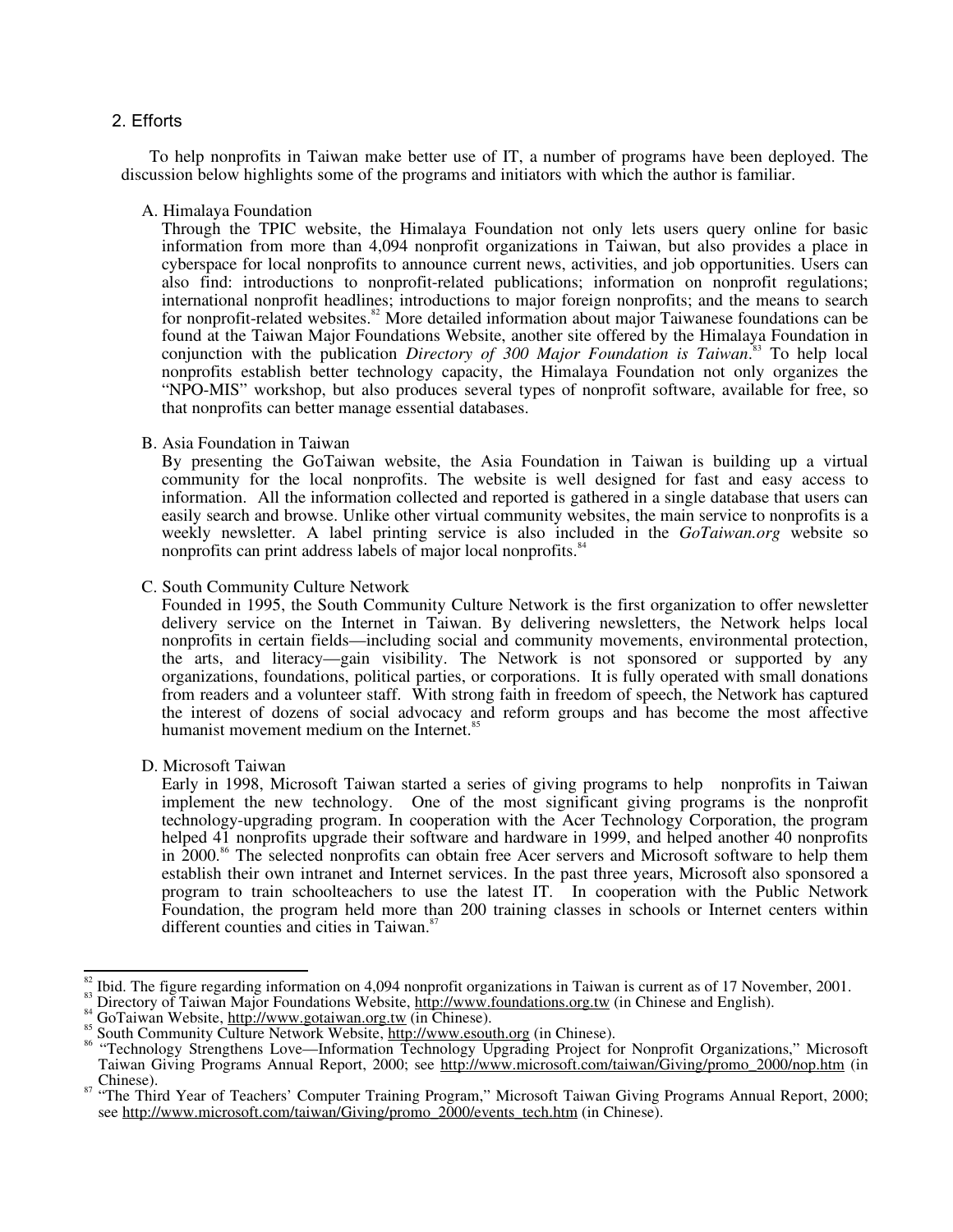#### E. Taipei City Government

After Mr. Yin-Gou Ma was elected Mayor of Taipei City in 2000, one of his revolutionary projects was to construct nine Taipei-eLife Network websites. Among the most important of these are the "Citizens Philanthropy Network"<sup>88</sup> and the "Citizens Social Welfare Network"<sup>89</sup> websites. With the services provided by these two websites, citizens can look for financial assistance programs online and nonprofits within Taipei City can seek donations and volunteers online.

# 3. Suggestions

 $\frac{1}{2}$ 

In comparing the technology environment of nonprofits in Taiwan and the United States, it is obvious that the use of IT is more difficult for Taiwan's nonprofits. The following suggestions are proposed to promote the nonprofit technology capacity in Taiwan.

#### A. Encourage Corporate Participation

The most significant difference between Taiwanese and US nonprofit technology environments is the degree of corporate participation. Very few companies provide professional nonprofit technology consulting, very few software companies design nonprofit software, and very few ASPs are providing Internet application services to nonprofits. To encourage corporate participation in the development of the nonprofit technology environment, it is essential to make the nonprofit market profitable. It is therefore also essential to establish a more favorable legal environment that will enable nonprofits to raise needed funds.

# B. Establish Technology Support Centers

The digital divide among nonprofits in Taiwan is much more obvious than that in the United States. Small nonprofits in Taiwan are less likely to find full- or part-time technology personnel, and they are less likely to be able to find donated software and hardware. The Nonprofit Technology Center (NTC) model proposed at the end of the previous chapter can also be applied to Taiwan to help nonprofits, especially small to medium-sized organizations, make use of the new technology. Among the 3,515 nonprofit organizations listed on the NPO database of the TPIC website,  $1,452$  organizations (41%) are located in Taipei City. It might be a good beginning to have the first NTC set up in Taipei City, and to use the experience gained there to set up additional NTCs in other cities or counties.

Citizens Philanthropy Network website, Taipei City, http://action.taipei-elife.net.<br>Citizens Social Welfare Network website, Taipei City, http://well.taipei-elife.net.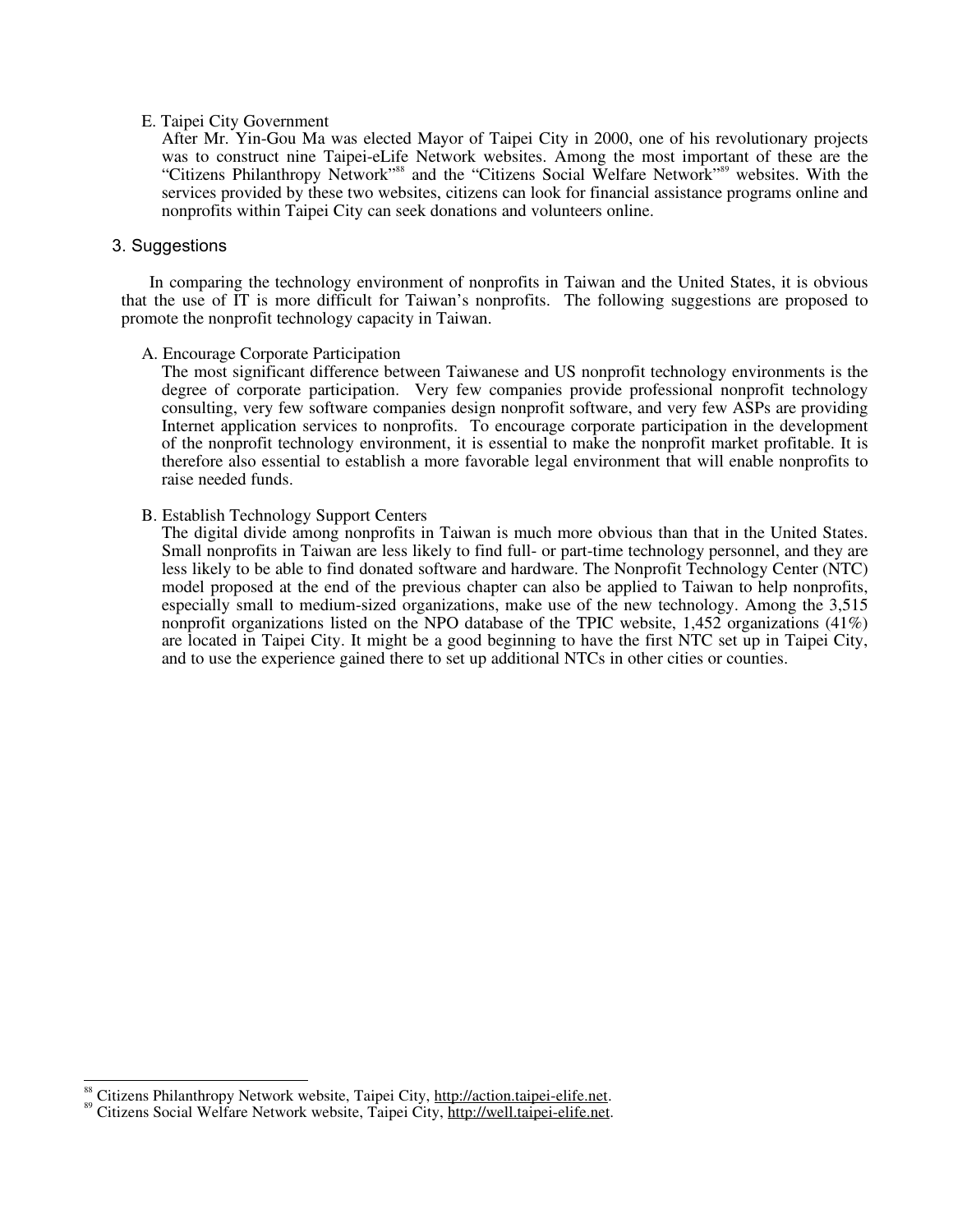# C. Hold Nonprofit Technology Conferences

In order to improve interactions and communications among nonprofits while implementing technology-related programs or projects, it is effective to hold technology conferences for nonprofits. During such conferences, nonprofits can initiate technology-related programs or services together, learn about new developments in the technology, and find out about available services. By inviting representatives from government and the commercial sector to participate in the conference, these sectors might also learn what is most needed in the nonprofit sector.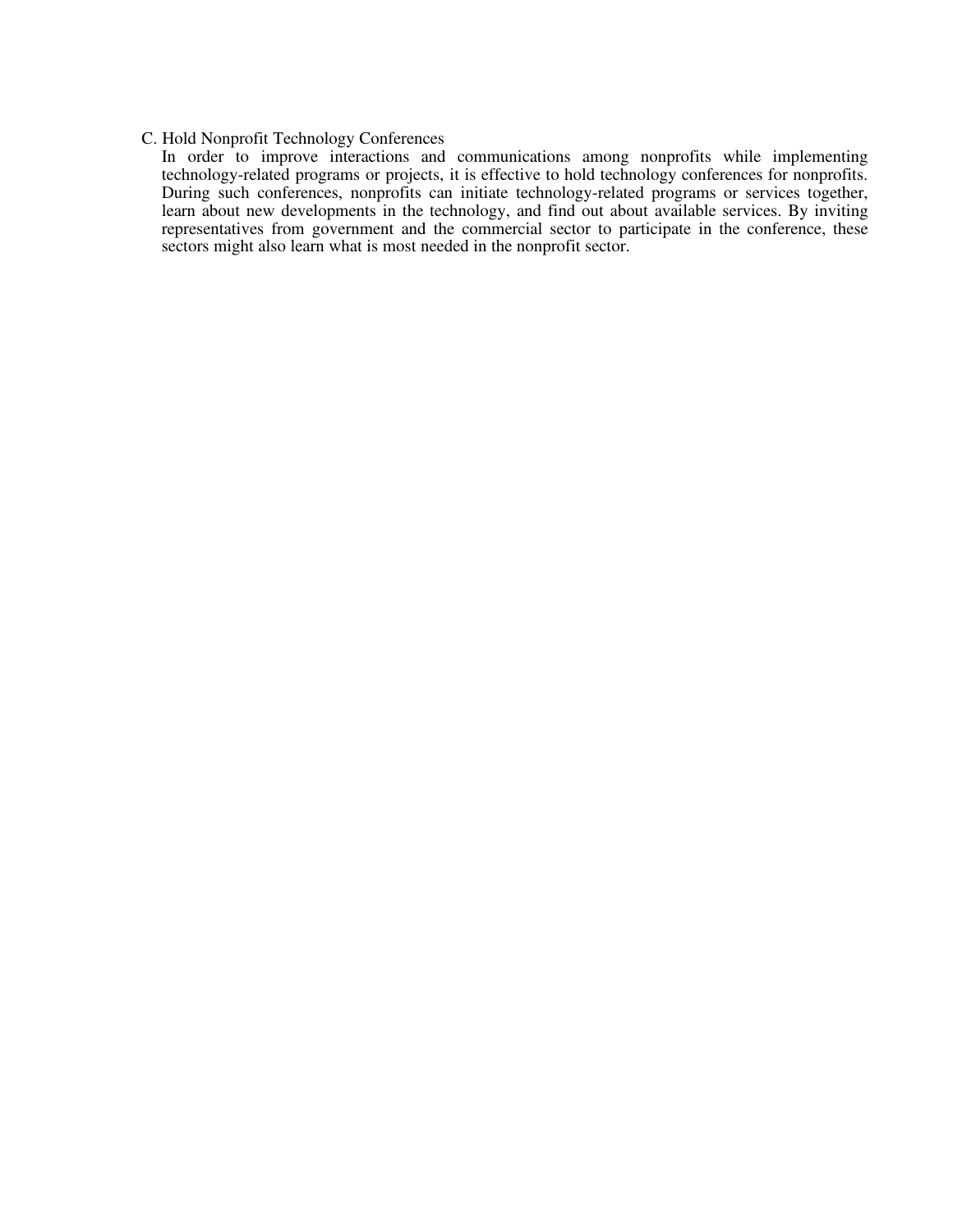# **Appendix B. Summary of Online Fundraising**

This section begins the effort to bring together some of the available figures on on-site fundraising. The following data on the United States and the United Kingdom as of July 2000 were collected from *hitdonate.net* and other sources.<sup>90</sup>

*American Lung Association (US) (Organization that fights lung disease)* 

The American Lung Association raises \$200,000 a year through its website (plus a 'minimal' amount of income received through donation portals) [C3; see note 90 for key].

*American Red Cross (US) (International aid)* 

The Red Cross raised \$2.7 million online during 1999, compared to \$817 million in total donations (0.33%) [C2]. In the period between July 1996 and April 1998, the organization received 1,004 online donations for a total of \$128,074 [Johnston].

*America's Second Harvest (US) (Food-bank network)* 

This organization raised \$36,586 through 220 donations to its website between November 29 and December 31, 1999. This was up from 70 gifts totaling \$9,125 in the same period in 1998, an increase resulting in part from offline publicity. In the same period, the charity raised \$980,000 from direct mail alone [C1].

*Amnesty International UK (UK wing of international human rights organization)* 

Between September 1999 and March 2000, Amnesty International UK averaged 97 online transactions per month. The average transaction, membership or donation was £26.28. Based on an estimated yearly fundraising income of around £6 million (1998 figures), direct online fundraising would account for 2.2% of the total.

*CharityCard (UK) (An account for flexible, tax-effective charitable donations)*  Between the launching of the CharityCard site in 1998 and July 2000, CharityCard holders donated £630,000 online. The quantity of online donations has risen from 1.47% of all CharityCard donations in October 1998 to nearly 4.5% in July 2000.

*Children in Need (UK) (Annual BBC TV fundraising campaign)* 

Children in Need raised £130,000 online in 1999 which accounted for 1.1% of a total of £11.6 million raised both online and offline. Online donations were up 80% from 1998.

*Comic Relief (UK) (Biennial BBC TV fundraising campaign)* 

Comic Relief raised £460,000 online in 1999, 1.6% of their online and offline total of £27.4 million. In 1997, the Comic Relief website raised £40,000.

*Friends of the Earth (UK) (Environmental advocacy group)* 

In the first twelve weeks of the year 2000, Friends of the Earth made 194 online transactions—155 memberships raising £2870, and 39 donations raising £524.50. According to online and offline sources, the organization raised a total of £5,802,515 between June 1998 and May 1999, almost all from individual donors. If a similar amount were projected for 2001, direct online membership and donations would account for 0.25% of total fundraising revenues.

*The Heifer Project (US)(Alleviates hunger by supplying animals to the developing world)* 

The Heifer Project raised \$1 million online during 1999, a six-fold increase from 1998.

*The Hunger Site (Click-to-give site)* 

 $\overline{a}$ 

The United Nation's hunger site (www.thehungersite.com) saw 65 million visitors from 182 countries during 1999.

*Jewish National Fund (US) (concerned with various issues in Israel)* 

This fund raised \$100,000 online compared to \$28 million offline [C2].

*John McCain (US) (unsuccessful presidential candidate)* 

McCain raised \$1.3 million online, nearly 9% of all his campaign contributions [C1].

*Mercy Corps (US) (Humanitarian organization that provides assistance)* 

This organization raised \$130,000 online, 97% of which came from new donors [C2].

hitdonate.net: http://www.hitdonate.net. Unless otherwise indicated, the sources for this data come from the following sources, abbreviated as follows:

C1="Making Sure that the Clicks Stick," *Chronicle of Philanthropy*, 27 January 2000.

C2="Big Charities Have Raised Very Little Online So Far, *Chronicle of Philanthropy*, May 2000.

C3="A Brave New World of Giving," *Chronicle of Philanthropy*, 15 June 2000.

Johnston=Michael Johnston, *The Fundraiser's Guide to the Internet*.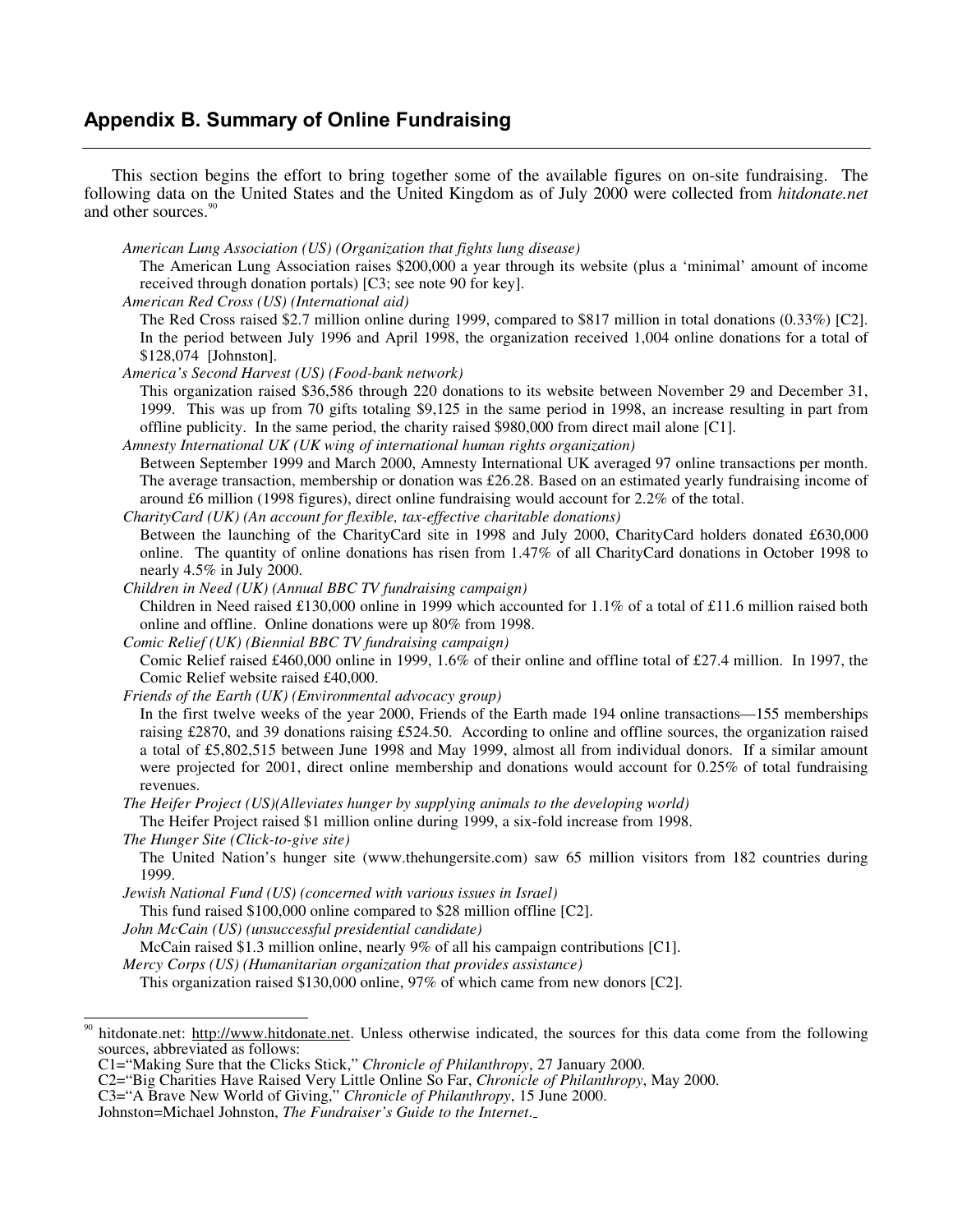*MoveOn.org (US) (Grassroots advocacy)* 

MoveOn had \$13 million and 750,000 hours pledged online to their campaigns during 1999, and collected over 60,000 signatures on a petition for gun control.

Oxfam USA (International aid organization)

Oxfam received \$65,000 in online gifts in the last six weeks of 1999, some 50% from new donors [C1].

*Salvation Army (US) (Christian charitable social services organization)* 

Its website took in \$200,000 from November 1999 to February 2000 and received \$2,225 from donation portals in the same period [C3].

*Toys for Tots (US) (Distributes toys to needy children)* 

This nonprofit raised \$475,000 from online campaigns running from Thanksgiving until Christmas 1999, nearly 10 % of the total donations of \$5 million. Online companies also paid to ship gifts around the country, and a system of e-mail acknowledgments saved time and money in writing thank-you notes to donors [C1].

*World Vision (US) (Christian humanitarian organization)* 

World Vision raised \$550,000 online in 1999 and \$400 million offline. Sixty-eight percent of online donations came from new donors [C2].

*World Wildlife Fund (US) (International wildlife and wetlands conservation organization)* 

This fund raised \$200,000 online last year. It raised over \$73 million from other sources in 1998, the last year for which figures were available [C1].

*WNYC Public Radio (US) (New York Radio Station that holds regular fundraising appeals)* 

This radio station raised more than \$148,000 online between June and December 1999, compared to a total of \$20,000 in all of 1998 [C1].